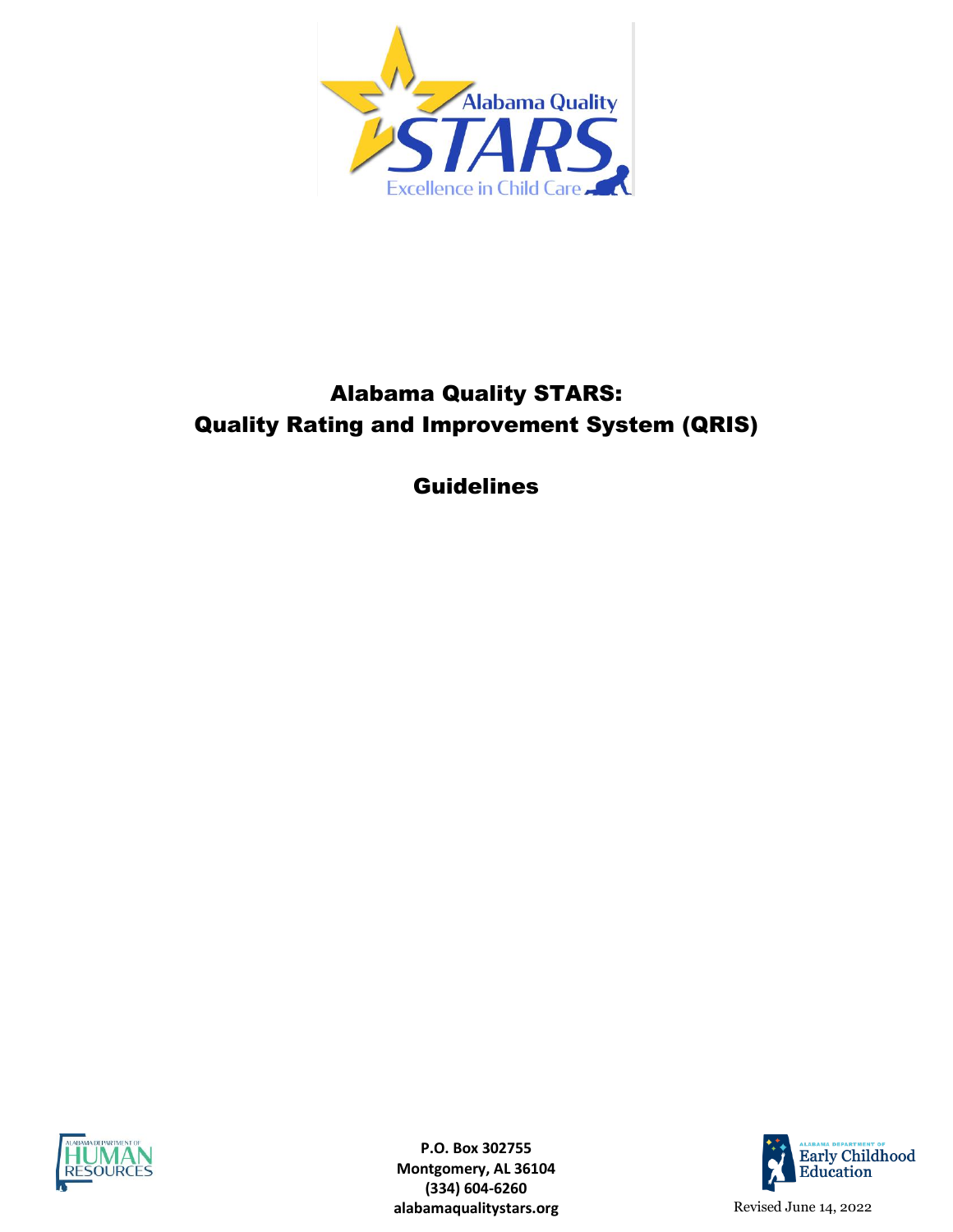# **Alabama Quality STARS**

# **Quality Rating and Improvement System**

<span id="page-1-1"></span><span id="page-1-0"></span>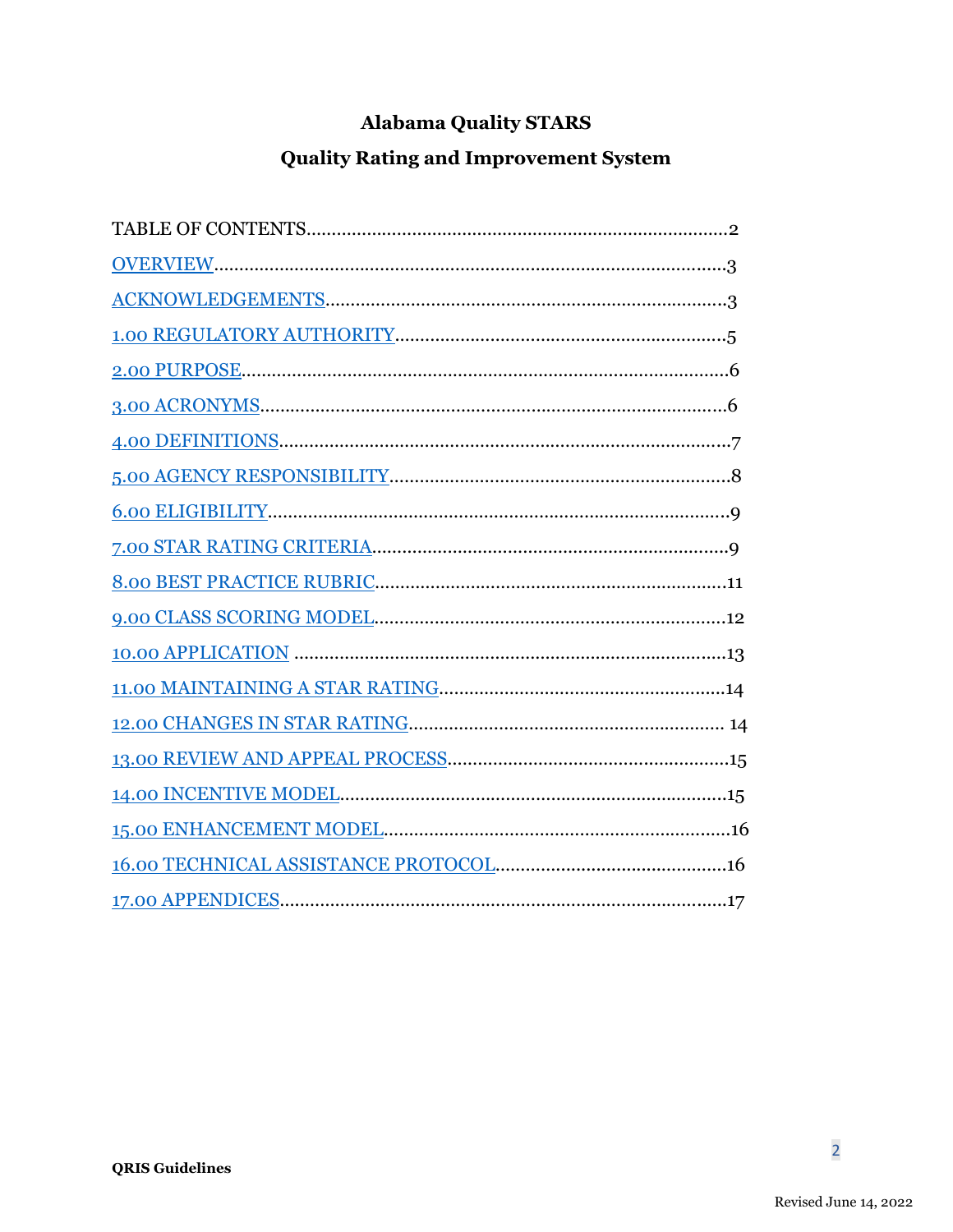### **[OVERVIEW](#page-1-1)**

#### **(Click on section heading to return to Table of Contents)**

### **Alabama Quality STARS: Quality Rating and Improvement System**

QRIS, or Quality Rating and Improvement System, is a systemic approach to assess, improve, and communicate the level of quality in early childhood education programs. QRIS will award STAR levels to early childhood education programs that meet a set of defined program standards. QRIS measures these standards of quality childcare by utilizing standardized, research-based criteria. By participating in Alabama Quality STARS, early care and education providers will embark on a path of continuous quality improvement.

Alabama Quality STARS is committed to recognizing a program's strength while providing support to develop a plan for improvement. These supports will include technical assistance, training, and financial incentives. The following guidelines will provide a road map for providers participating in the system.

### <span id="page-2-0"></span>**[ACKNOWLEDGEMENTS](#page-1-1)**

**(Click on section heading to return to Table of Contents)**

The development of the Alabama Quality STARS: Quality Rating and Improvement System (QRIS) is the result of the collaboration between the Alabama Department of Human Resources and stakeholders statewide. The Alabama Department of Human Resources would like to acknowledge all stakeholders who assisted in the 2021 update of these guidelines.

### **Alabama Department of Human Resources**

Nancy Buckner, Commissioner

Faye Nelson, Deputy Commissioner

Bernard Houston, Administrator, Childcare Services and Workforce Development, Child Care Services Division

Jennifer Connell, Division Director, Child Care Services Division

Candice Keller, Program Manager, Office of Child Care Subsidy, Child Care Services Division

Shaunda Reaves, Program Specialist, Office of Child Care Subsidy, Child Care Services Division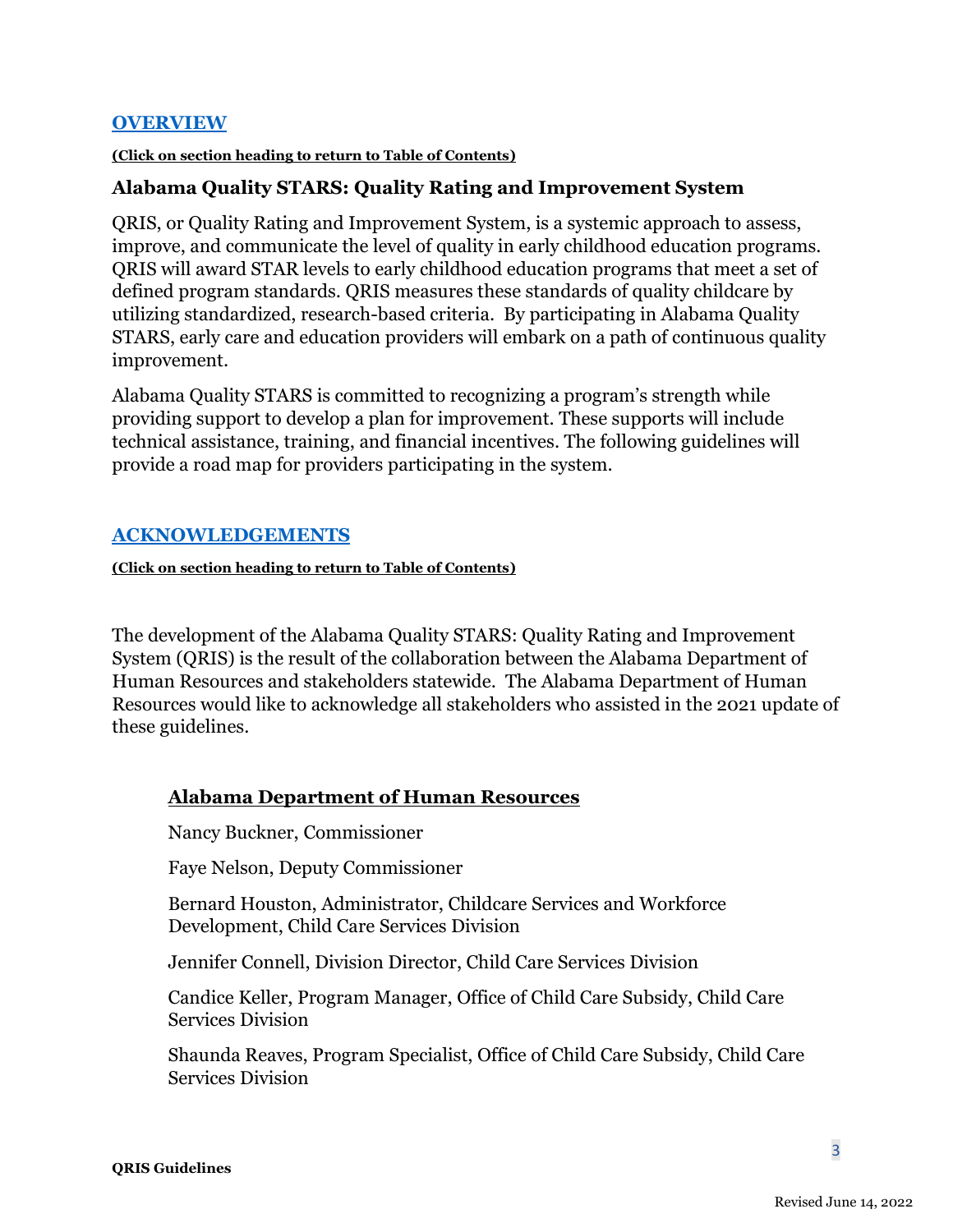### **Alabama Department of Early Childhood Education**

Dr. Barbara Cooper, Secretary

Dr. Pamela Truelove-Walker, Senior Director, Early Learning and School Readiness

Joy Winchester, Director, Office of Early Childhood Development and Professional Support

Jo Lee-Lindstrom, Administrative Assistant, Office of Early Childhood Development and Professional Support

Kellie Holcomb, Administrator, QRIS Team

Ciara Alford, Education Specialist, QRIS Team

Melissa Beeson, Communication and Technology Specialist, QRIS Team

Amber Weeks Edwards, Education Specialist, QRIS Team

Cynthia Garner, Education Specialist, QRIS Team

Symone Mixon, Education Specialist, QRIS Team

Amanda Pate, Education Specialist, QRIS Team

Ashley Peebles, Education Specialist, QRIS Team

Tyesha Powell, Education Specialist, QRIS Team

Tracy Richards, Education Specialist, QRIS Team

Marche Scott, Education Specialist, QRIS Team

Michelle Shelton, Education Specialist, QRIS Team

Courtney Shivetts, Education Specialist, QRIS Team

Shannon Stewart, Education Specialist, QRIS Team

Virginia Tharp, Education Specialist, QRIS Team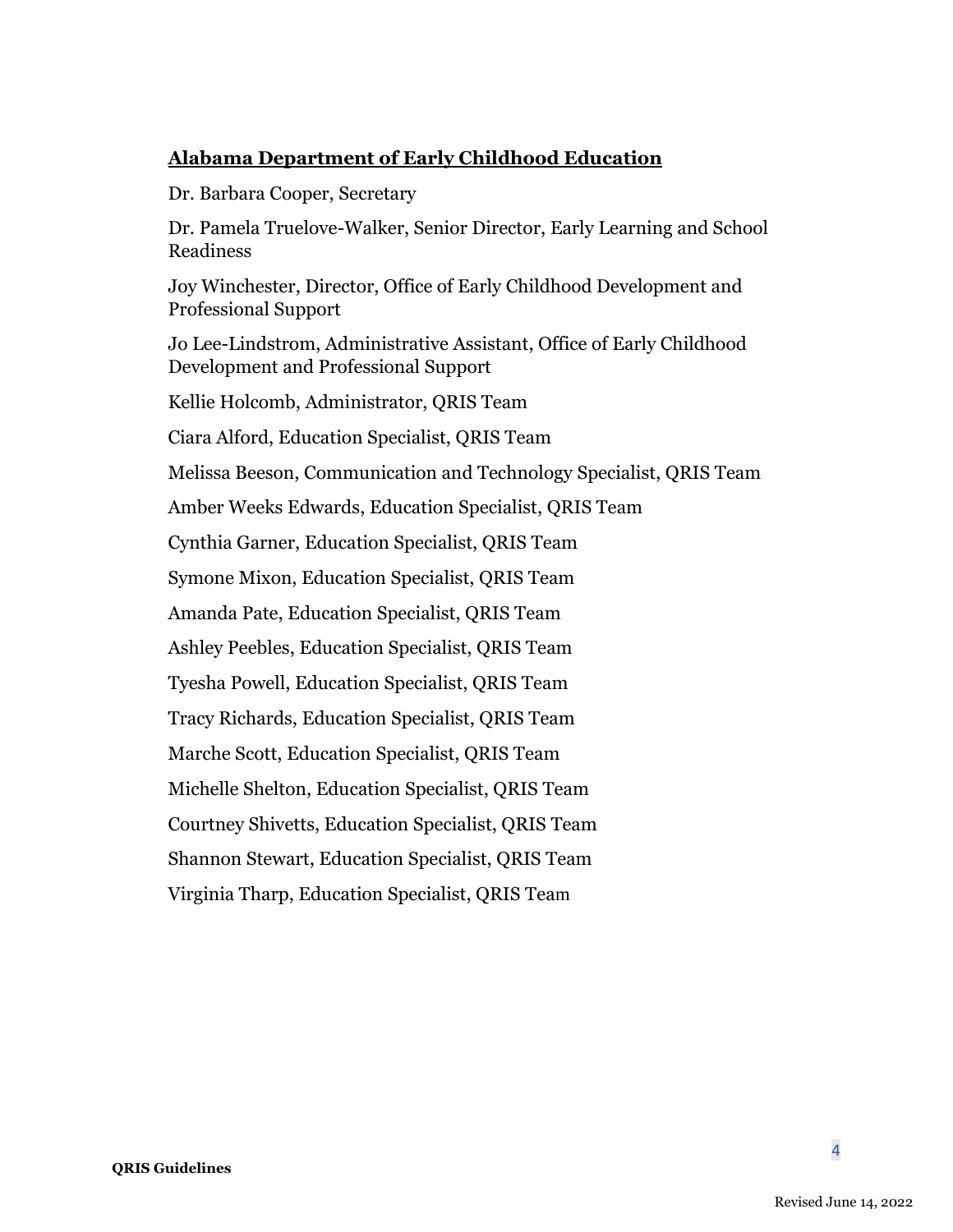### **Quality Rating and Improvement System Advisory Council**

Chair: Kay Jennings, Executive Director, TCR Childcare Corporation

Co-Chair: Mary S. Davis, Executive Director, Childcare Resource Network

Dr. Alison Hooper, University of Alabama. Content Expert Consult

Sara Bates, Preschool Director, First Presbyterian Preschool

Kim Cochran, Vice President, External Affairs, The Women's Fund of Greater Birmingham

James Ernest, Professor, Department of Curriculum and Instruction, University of Alabama at Birmingham

Karen Jared, Partnership Liaison, Community Action Partnership of North Alabama

Caroline Martin, Managing Director, Auburn University Family Child Care Partnerships

Allison Muhlendorf, Executive Director, Alabama School Readiness Alliance

Kris Rowe, Community Action Agency of Alabama

Searcy Rushing, Head Start Director, Southeast Alabama Regional Planning and Development Commission

Walter White, Executive Director, Family Guidance Center of Alabama

Stephen Woerner, Executive Director, VOICES for Alabama's Children

### <span id="page-4-0"></span>**[1.00 REGULATORY AUTHORITY](#page-1-1)**

- 1.01 These guidelines are issued on the behalf of the Alabama Department of Human Resources, Child Care Services Division, Office of Childcare Subsidy and shall provide governance to the Alabama Quality STARS: Quality Rating and Improvement System.
- <span id="page-4-1"></span>1.02 Alabama Quality STARS is administered by the Alabama Department of Human Resources, Child Care Services Division.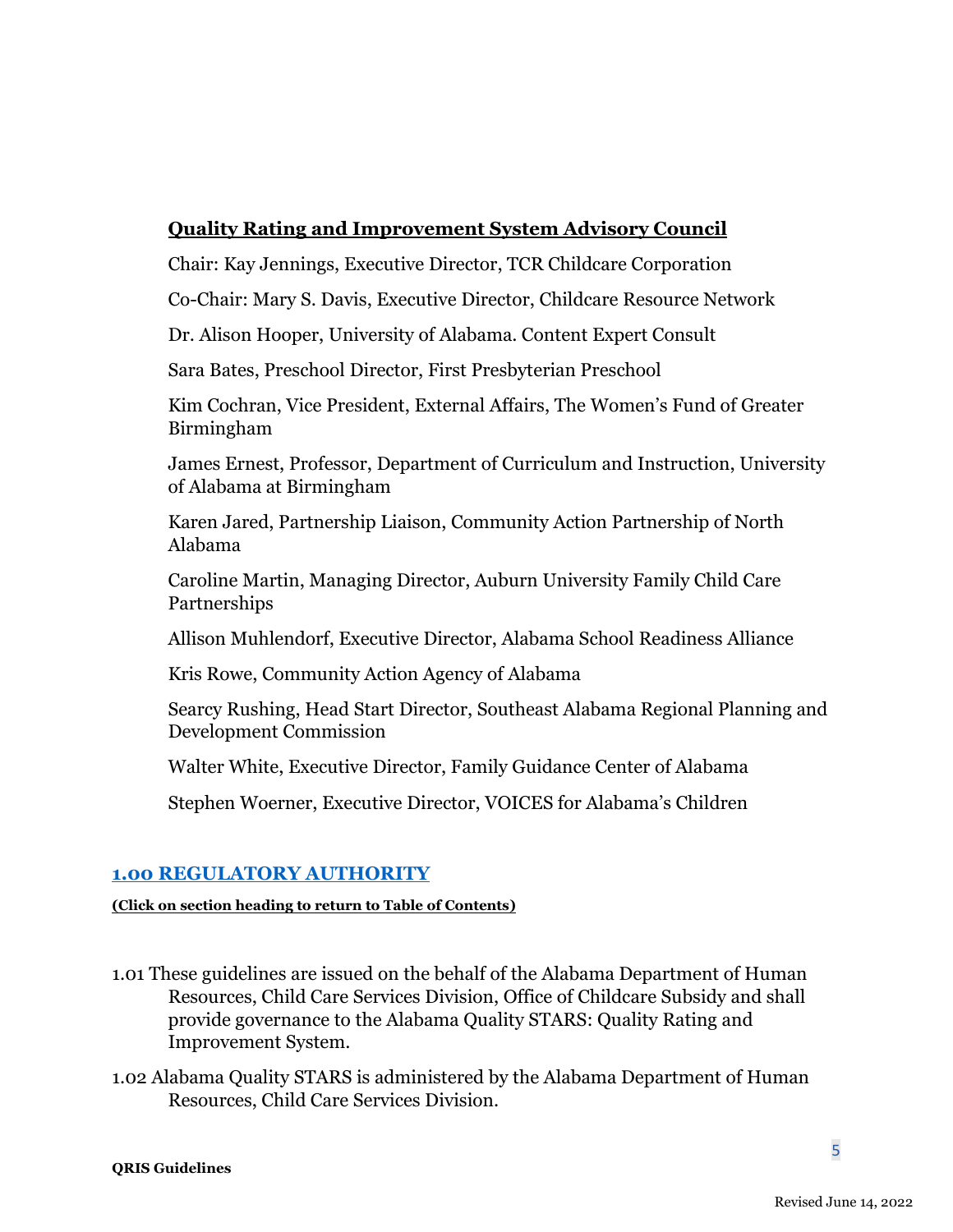#### **[2.00 PURPOSE](#page-1-1)**

#### **(Click on section heading to return to Table of Contents)**

Alabama Quality STARS: Quality Rating and Improvement System is intended to improve the quality of early and school-age care and education programs through the alignment and coordination of systemwide initiatives. Alabama Quality STARS will offer programs the opportunity to:

- Increase quality of early care and education services.
- Increase parents' understanding and demand for higher quality early care and education.
- Increase professional development opportunities, benchmarks, and rewards for a range of early care and education practitioners and providers.
- Create a cross-sector framework that can link standards, technical assistance, monitoring, finance, and consumer engagement for programs in a range of settings, including family childcare homes, childcare centers, school-based programs, Head Start programs, early intervention, and others.
- Develop a roadmap for aligning many pieces of the early care and education system, such as childcare licensing, prekindergarten and Head Start program oversight, national program accreditation, early learning guidelines, subsidy administration, technical assistance, training, quality initiatives, professional development systems, and others.

#### <span id="page-5-0"></span>**[3.00 ACRONYMS](#page-1-1)**

| <b>ADECE</b>  | Alabama Department of Early Childhood Education          |
|---------------|----------------------------------------------------------|
| <b>AELG</b>   | Alabama Early Learning Guidelines                        |
| <b>CCEI</b>   | <b>ChildCare Education Institute</b>                     |
| <b>CCP</b>    | <b>Certified Childcare Professional</b>                  |
| <b>CDA</b>    | Child Development Associate Credential                   |
| <b>CLASS</b>  | <b>Classroom Assessment Scoring System</b>               |
| <b>DHR</b>    | Department of Human Resources                            |
| <b>MAECTE</b> | Montessori Accreditation Council for Teacher Education   |
| <b>NAEYC</b>  | National Association for the Education of Young Children |
| <b>NAFCC</b>  | National Association for Family Child Care               |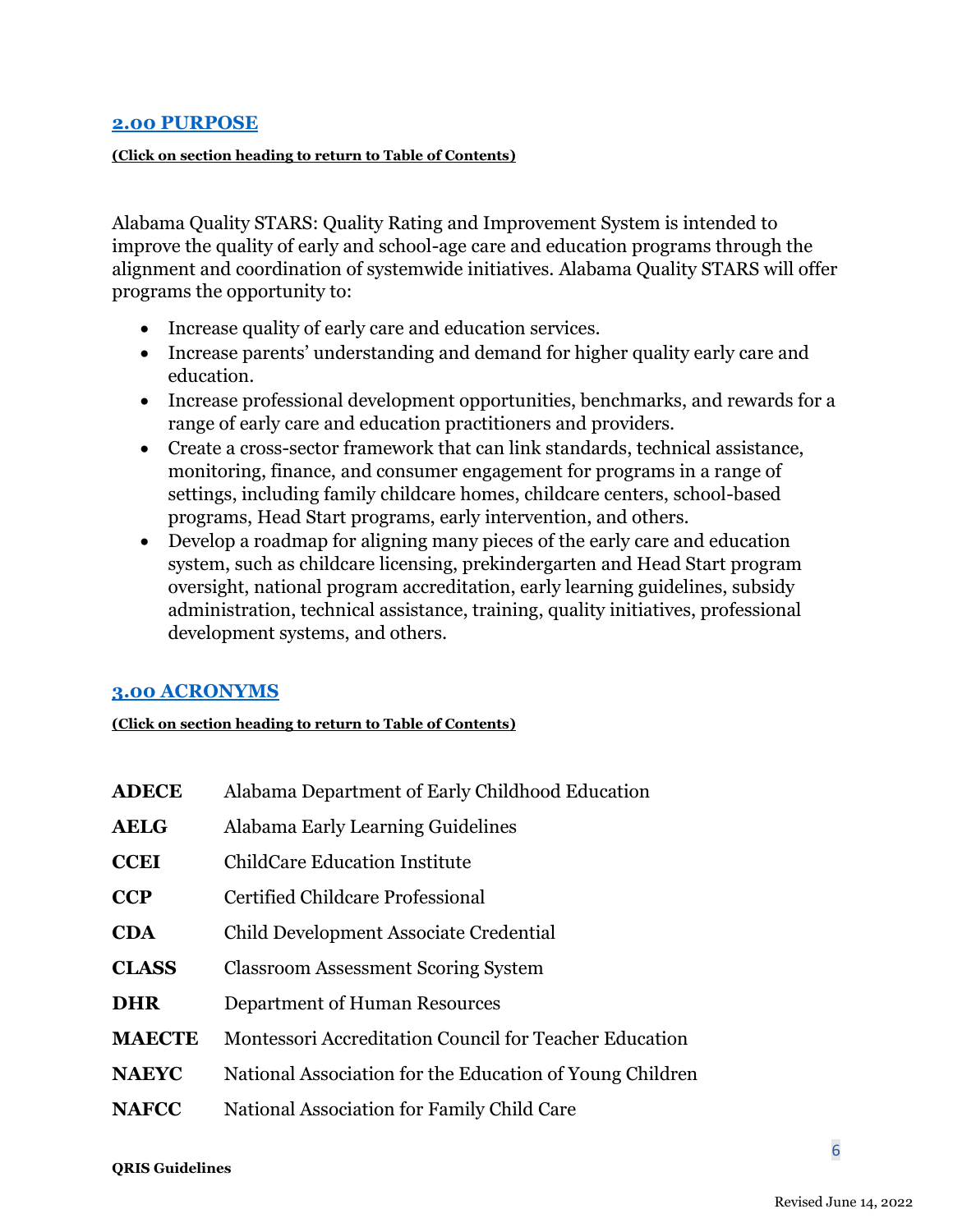| NPPS | National Program for Playground Safety |  |
|------|----------------------------------------|--|
|      |                                        |  |

**PITC** Program for Infant Toddler Care

**QRIS** Quality Rating and Improvement System

### <span id="page-6-0"></span>**[4.00 DEFINITIONS](#page-1-1)**

**(Click on section heading to return to Table of Contents)**

### *In the context of these guidelines, the following definitions apply.*

- **1. Aggregate.** Collect and tabulate results using a graphic organizer to see progress over time.
- **2. Assistant.** A person providing care and guidance of the children in a group daycare/nighttime home, under the supervision of the licensee.
- **3. Child Assessment.** Ongoing, intentional process including observation and documentation that provides information about a child's development and learning over time.
- **4. Curriculum.** Guide for teachers and administrators to intentionally implement activities and approaches that include goals to maximize children's development and learning with planned activities, daily schedules, routines, and materials linked to their goals.
- **5. Developmentally Appropriate.** Appropriate for the age span and developmental levels of the children; promoting each child's optimal development and learning through a strengths-based, play based approach to joyful, engaged learning.
- **6. Family Child Care Home.** A childcare facility inside a family home that receives no more than 6 children for care during the day.
- **7. Family Home.** The dwelling in which the licensee resides.
- **8. Group Child Care Home.** A childcare facility which is a family home, and which receives at least seven (7), but no more than twelve (12) children for care during the part of the day where there are at least two (2) adults present and supervising the activities.
- **9. Parent/Family Engagement.** Parents/Families and staff working together to support and improve the development, learning and health of children, with parents/families actively participating in the program, feeling welcomed, valued, and connected to each other, to staff, and to the children.
- **10. Parent/Family Orientation.** Meeting with parents/families to provide information about program policies, introduce staff, tour the facility, and to give parents/families the opportunity to express their expectations and how they can support and be involved in the program.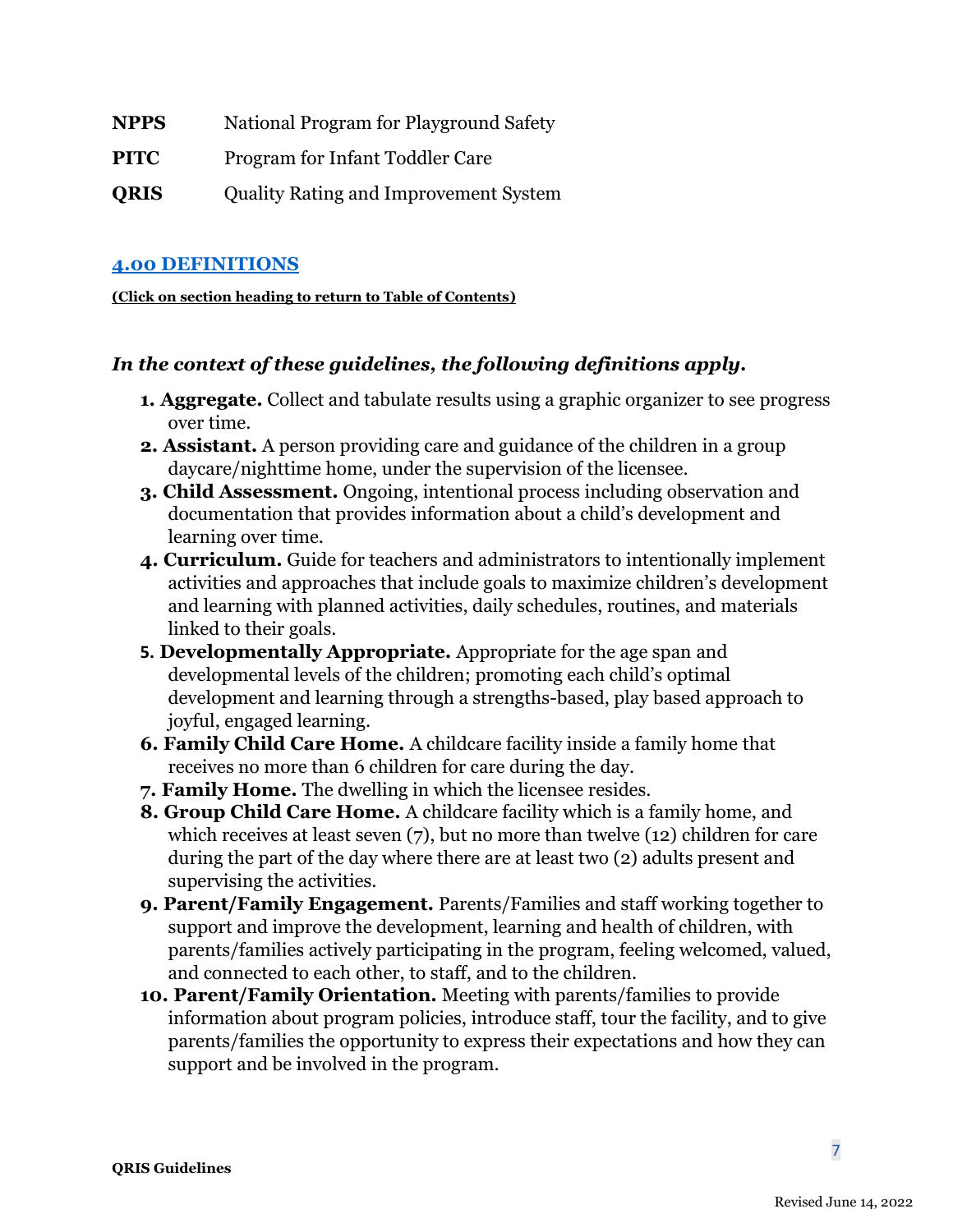**11. Parent/Family Resource Area.** Designated space in the program area containing information about children's healthy development and learning, both at home and at the program, and identifying resources specific to the needs and interests of the program's parents/families, such as having information provided in various languages.

### <span id="page-7-0"></span>**[5.00 AGENCY REPSONSIBILTY](#page-1-1)**

- 5.01 The Alabama Department of Human Resources, Child Care Services Division will coordinate and administer the Alabama Quality STARS: Quality Rating and Improvement System (QRIS).
- 5.02 The QRIS Team will be responsible for the process of rating programs who apply to participate in the Alabama Quality STARS: Quality Rating and Improvement System.
- 5.03 The QRIS Administrator will have final approval of applications for STAR ratings as reviewed and recommended by the Alabama Quality STARS staff.
- 5.04 By October 31st annually the Division Director will be responsible for providing verification to the Commissioner of the centers that received STAR ratings in the previous fiscal year.
- 5.05 The QRIS Team will provide technical assistance to programs desiring to participate in the enhancement model to support Alabama Quality STARS: Quality Rating and Improvement System.
- 5.06 The QRIS Team in collaboration with the Department of Human Resources, Child Care Services Division will be responsible for the process of calculating the STAR ratings to programs.
- <span id="page-7-1"></span>5.07 Programs in the assessment model of QRIS will be notified virtually within 30 days by the QRIS Administrator of their earned STAR rating. A QRIS Specialist will debrief with each program after STAR rating has been awarded.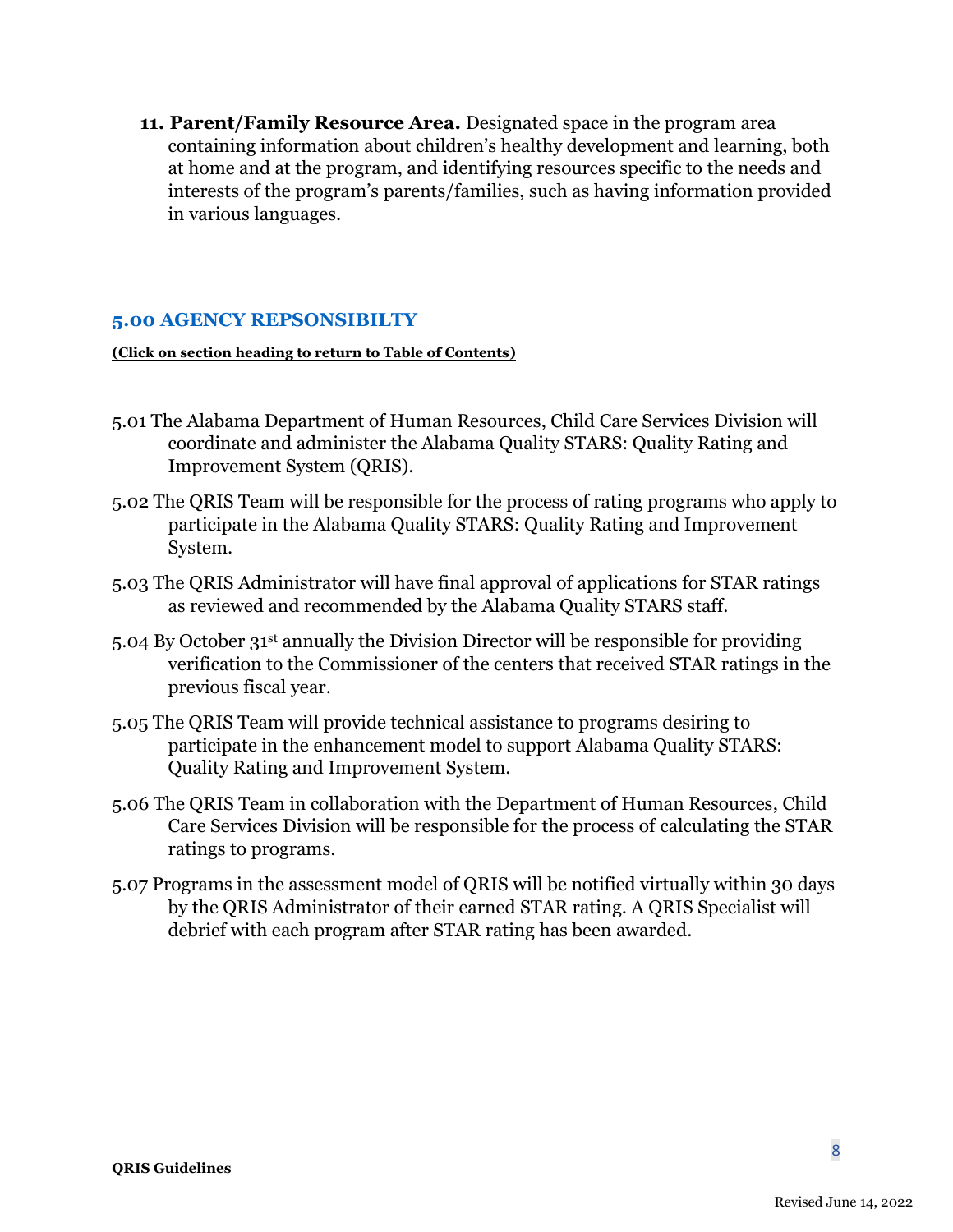### **[6.00 ELIGIBILITY](#page-1-1)**

#### **(Click on section heading to return to Table of Contents)**

- 6.01 All licensed programs, including childcare centers, family day care homes, and group day care homes, are eligible to apply for a star rating. Programs that cannot be licensed by DHR according to the Code of Alabama 1975, Section 38-7-2, (4), (e.g. military, public schools, Alabama Community College System, university, Tribal, etc.) may also apply for a STAR rating. All applicants will be evaluated by the QRIS Team to calculate their STAR rating.
- 6.02 Programs with multiple center locations that each have a separate license number, must apply for a STAR rating for each center. Each center location will be evaluated by the QRIS Team to receive their STAR rating.
- 6.03 Programs must be in "good standing" with DHR. Centers and Family or Group Day Care Homes in "good standing" are those that are not currently under adverse action and meet all current Licensing Standards. Centers that cannot be licensed by DHR must have written policies and procedures for addressing parent and/or community complaints and documentation that there is follow through when complaints are received.
- 6.04 A STAR program that becomes the subject of an investigation may retain its current STAR rating until the investigation is concluded. The outcome of the investigation may be considered in the continuation of the STAR rating.

### <span id="page-8-0"></span>**[7.00 STAR RATING CRITERIA](#page-1-1)**

- 7.01 Alabama Quality STAR Ratings are divided into two categories: Foundational and Advanced STAR levels.
	- The Foundational Levels encompass 1 STAR and 2 STAR Ratings.
		- o The Foundational Level of 1 STAR is awarded to all programs meeting Child Care Licensing and Performance Standards.
		- o The 2 STAR Level builds upon Child Care Licensing and Performance Standards by incorporating the use of the Best Practice Rubric.
	- The Advanced STAR Levels encompass 3 STAR, 4 STAR, and 5 STAR Ratings. (See Section 8.00 Best Practice Rubric and Section 9.00 CLASS Scoring Model for further details.)
- 7.02 1 STAR Rating: This is earned through meeting all licensing standards in the updated Alabama Department of Human Resources Licensing Performance Standards. This is awarded to all programs successfully meeting and maintaining all required elements. Programs are assessed through childcare consultants hired by DHR.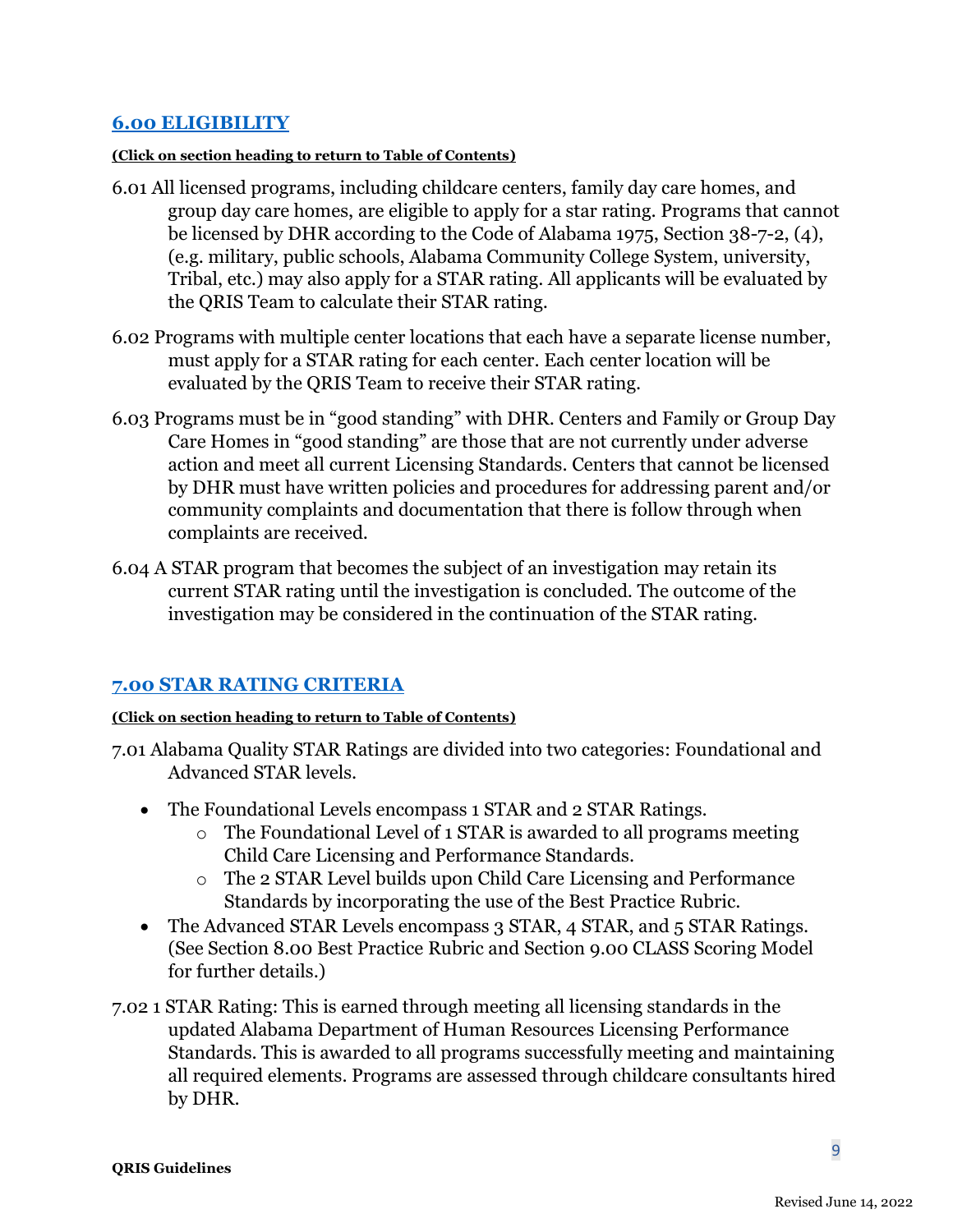- 7.03 2 STAR Rating: Programs earning a 2 STAR Rating have exceeded the licensing standards and are going above and beyond to put the foundational elements of quality in place. 2 STAR programs are taking steps to make quality a priority and are building a strong foundation which will benefit the children enrolled. Shifting the program's lens to quality increases the professional workplace environment as well. 2 STAR programs are looking to highlight what their program does well and challenge themselves to do more. A 2 STAR Rating is calculated with only the Best Practice Rubric score to measure foundations of quality implemented. **To earn a 2 STAR rating, the site needs a minimum of 40 points on the Best Practice Rubric**. CLASS observations are done informally to determine steps to higher levels of quality.
- 7.04 3 STAR Rating: Programs earning a 3 STAR Rating have embraced foundational levels and continued to strengthen that foundation. The focus on teacher-child interactions is indicative of how teachers are effectively supporting children's social and academic development. By having a strong foundation and then building on what research tells us grows the strongest brains, 3 STAR programs are taking quality to the next level. A 3 STAR Rating is calculated with the Best Practice Rubric and the aggregate score from CLASS observations. **To earn a 3 STAR rating, the site needs a minimum of 80 points on the Best Practice Rubric and a minimum of 30 CLASS points.**
- 7.05 4 STAR Rating: Programs earning the 4 STAR Rating have empowered their teams to achieve even higher levels of quality. The foundation is there, the interactions are getting stronger, and the whole program is moving as a team to implement program-wide quality initiatives. CLASS scores are proficient, and the Best Practice Rubric scores show consistency across the program. A 4 STAR Rating is calculated with the Best Practice Rubric and the aggregate score from CLASS observations. **To earn a 4 STAR rating, the site needs a minimum of 95 points on the Best Practice Rubric and a minimum of 40 CLASS points.**
- 7.06 5 STAR Rating: Programs earning the 5 STAR rating are building strong capacity in their teams through internal mentorship and in valuing quality foundations. Consistent levels of high quality are evident program-wide, and the administration has adopted solid business practices. A 5 STAR Rating is calculated with the Best Practice Rubric and the aggregate score from CLASS observations. **To earn a 5 STAR rating, the site needs a minimum of 110 points on the Best Practice Rubric and a minimum of 50 CLASS points.**

<span id="page-9-0"></span>7.07 Scoring Calculator Model

[See Appendix 17.01](#page-17-1)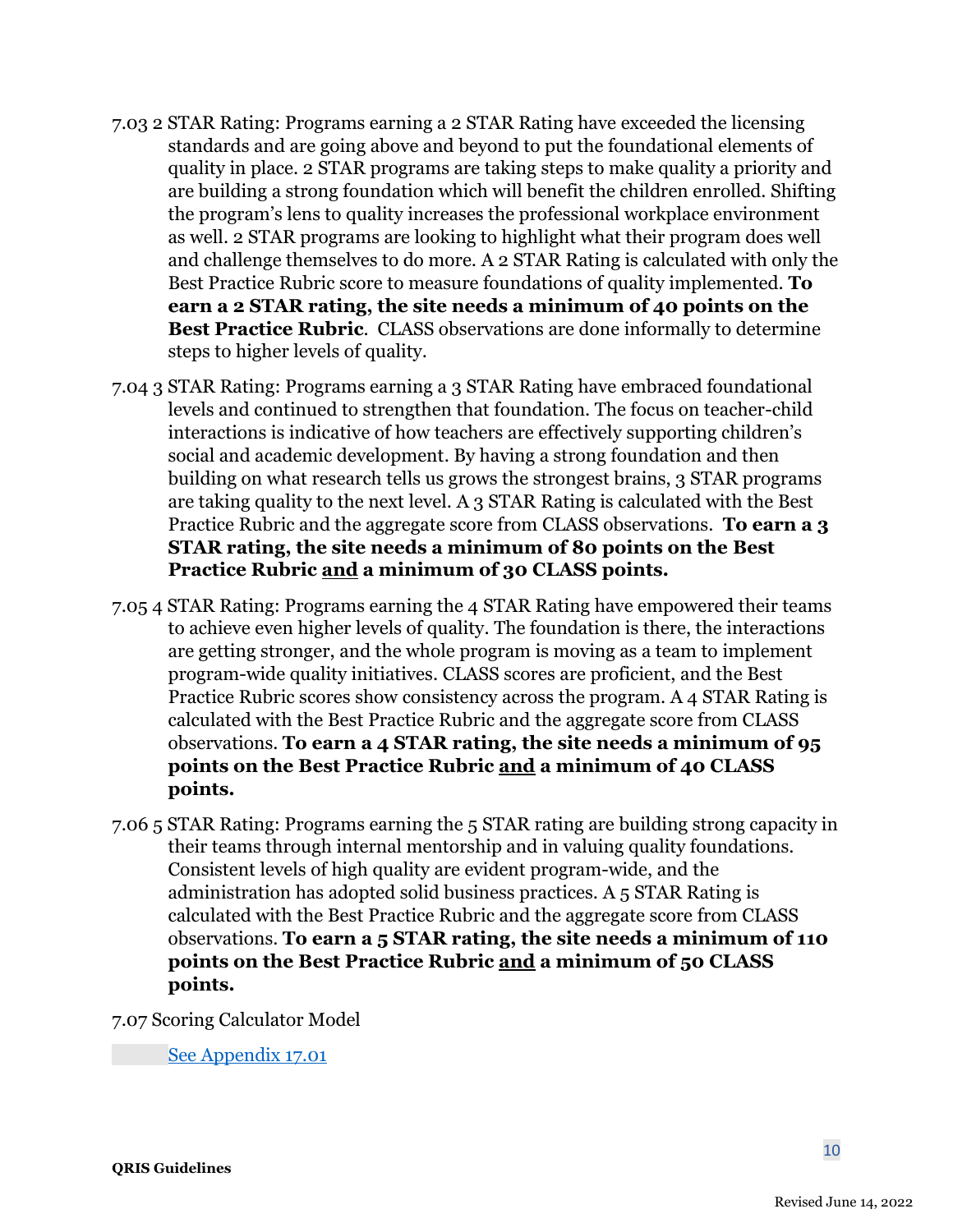A STAR Rating is assigned based on scoring requirements on the Best Practice Rubric and CLASS. To earn a STAR Rating, the minimum requirement must be met in both the Best Practice Rubric Points and CLASS Score Points. (CLASS Score Points are determined by taking the average of all dimension scores from each class observed and multiplying it by 10, with a total of 70 CLASS Score Points possible.

STAR Rating Scoring Chart

|                             | <b>STAR2</b> | <b>STAR3</b> | <b>STAR4</b> | STAR <sub>5</sub> |
|-----------------------------|--------------|--------------|--------------|-------------------|
| Total Minimum               | 40 points    | 80 points    | 95 points    | 110 points        |
| <b>Best Practice Rubric</b> |              |              |              |                   |
| Points                      |              |              |              |                   |
| $(130)$ possible)           |              |              |              |                   |
| Total Minimum               | $\rm N/A$    | 30 points    | 40 points    | 50 points         |
| <b>CLASS Score Points</b>   |              |              |              |                   |
| (70 possible)               |              |              |              |                   |

*For example, if a program scores 100 points on the Best Practice Rubric and 35 points on CLASS score points, the program would meet the minimum requirements for STAR 3*.

### <span id="page-10-0"></span>**[8.00 BEST PRACTICE RUBRIC](#page-1-1)**

**(Click on section heading to return to Table of Contents)**

8.01 The domains and indicators of the Best Practice Rubric have been identified as markers of quality. They have been established by experts in the field of early childhood education, validated by research, and developed from recognized resources to provide incremental progressions of quality.

8.02 The domains of the Best Practice Rubric include:

- Curriculum and Instruction
- Screening and Assessment
- Family Engagement
- Professional Credential
- Environment
- Program Design
- 8.03 Each domain of the Best Practice Rubric includes a series of indicators, each of which have been assigned a point value. The rubric is designed to be cumulative so that programs can select only those indicators that fit the structure of their program.

<span id="page-10-2"></span><span id="page-10-1"></span>8.04 Best Practice Rubric [See Appendices 17.02](#page-17-2)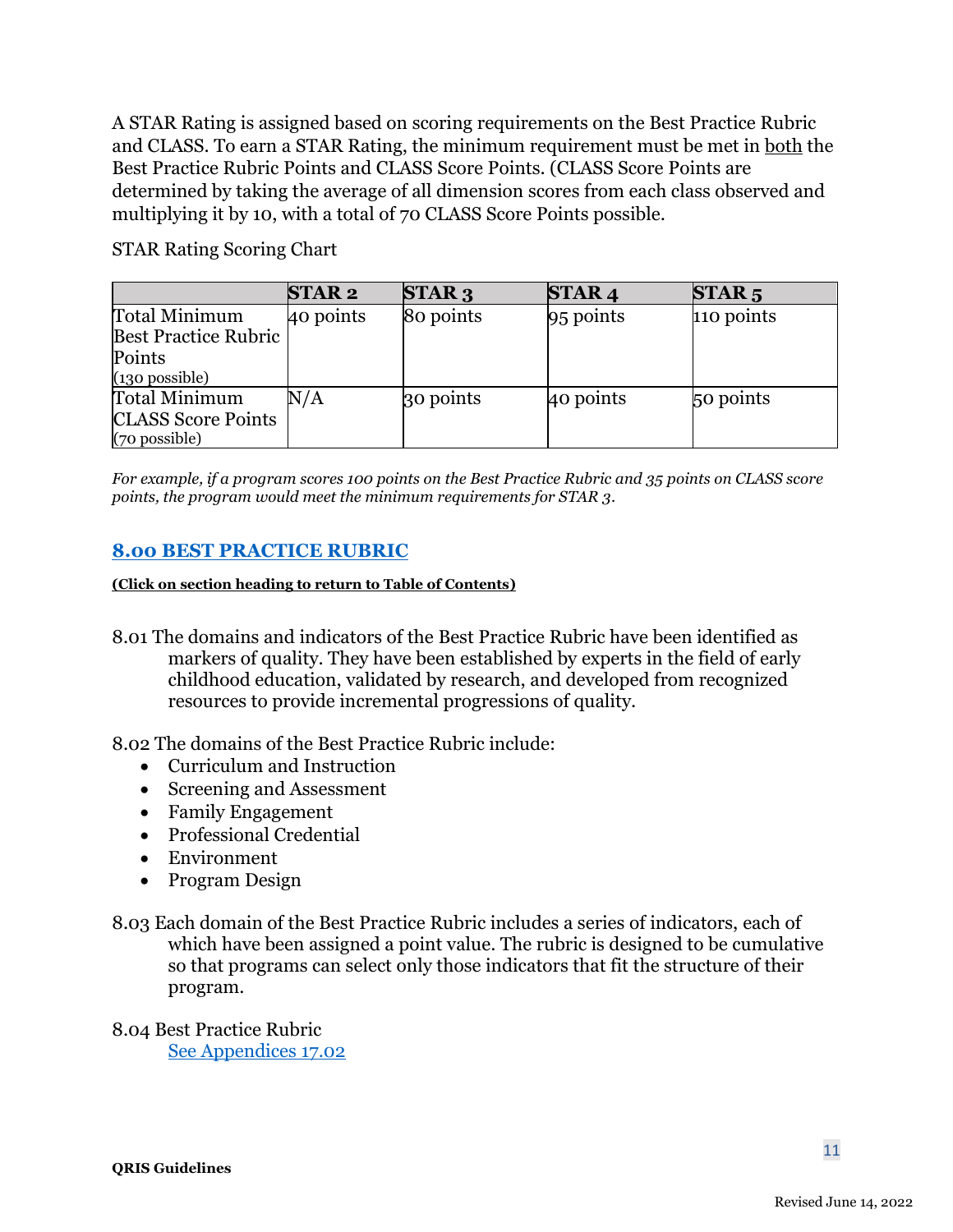### **[9.00 CLASS SCORING MODEL](#page-1-1)**

#### **(Click on section heading to return to Table of Contents)**

- 9.01 CLASS Cycles and Length: CLASS scores will be calculated by a CLASS reliable observer.
	- Informal assessment (Enhancement only) will consist of 2 cycles of 15-20 minutes of observation per cycle. Informal assessments will be conducted on all classes within two months of enrolling in Enhancement.
	- Formal assessment (used to determine scores in Assessment) will consist of 4 cycles of 15-20 minutes of observation. Formal assessments will be conducted on at least 50% of classes per age group.
- 9.02 Informal Assessments will be used for programs enrolled in the Enhancement model and Formal Assessments will be used for programs enrolled in the Assessment model.

9.03 Mixed age group process:

- In mixed-age kindergarten/Pre-K classrooms, the Pre-K tool should be used if the classroom is a majority pre-K *or* if the classroom receives early childhood funding.
- In mixed-age Pre-K/toddler classrooms, the Pre-K tool should be used if the classroom is a majority (or at least half) Pre-K.
- In mixed-age toddler/infant classrooms, the Toddler tool should be used if the classroom is a majority (or at least half) toddler. The infant tool should only be used if the classroom is a majority infant.
- In classrooms that are a mix of infant, toddler, and Pre-K children, the classrooms will be observed using the tool appropriate for the majority of the class. **If there is a no clear majority among the three age groups, the Toddler tool will be used.**

9.04 Aggregate Process:

- The overall rating for each site is calculated by averaging all dimension scores (except for Negative Climate) for all observation cycles together. Dimension scores are first calculated by using the four cycles of raw scores to create an average dimension score.
- The dimension scores from every domain and every observation count equally in the overall rating. Domain scores are never averaged together to create an overall rating.
- CLASS scores are aggregated with a maximum of 7 points, then multiplied by 10, resulting in the final CLASS Score Points.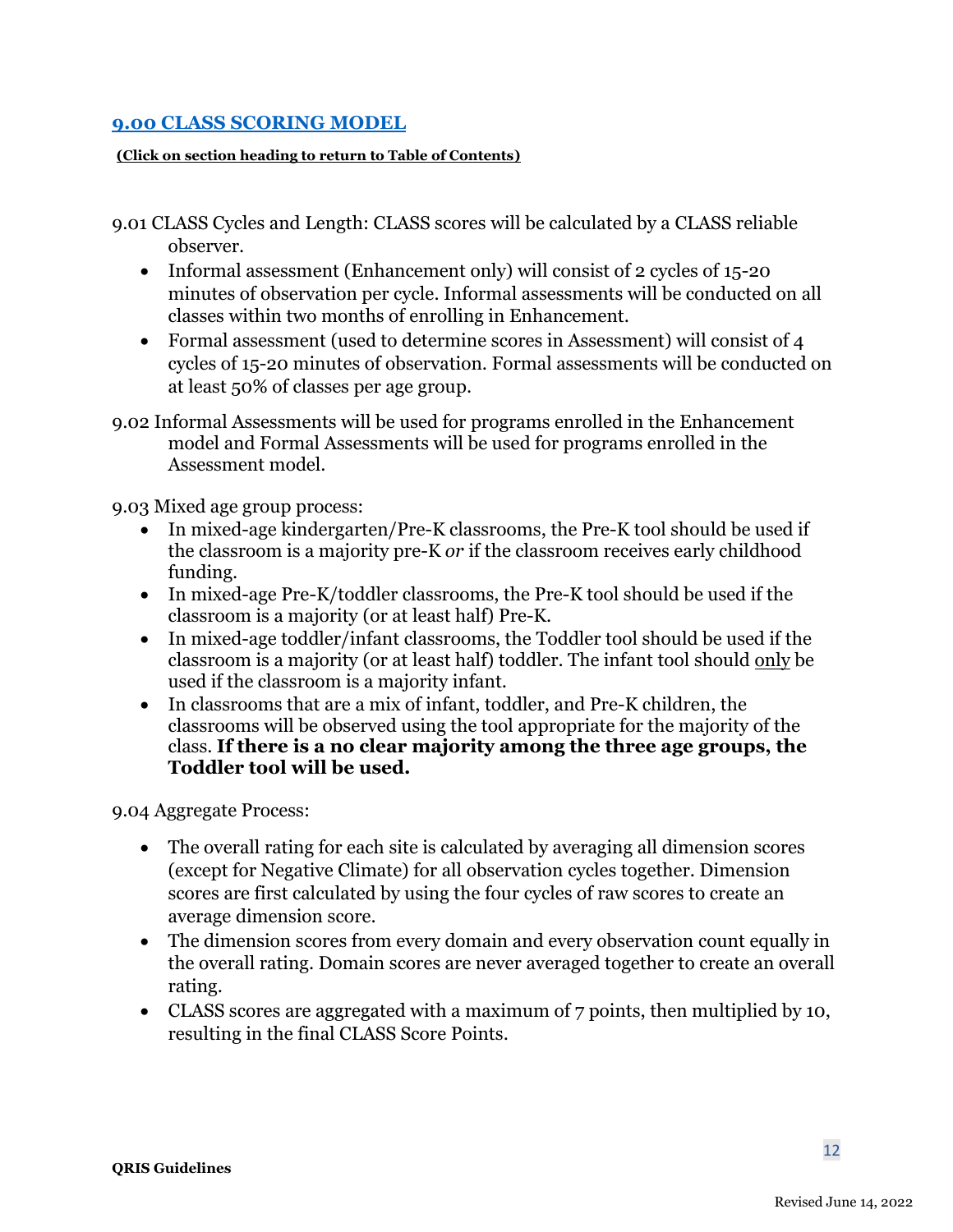- 9.05 **Scoring Example**: ABC site has eight classrooms, four Pre-K and four toddler. 2 Pre-K observations and 2 toddler observations are included in this rating.
	- Each Pre-K observation has 9 dimension scores (excluding Negative Climate) which equals 18 Pre-K dimension scores.
	- Each toddler observation has 7 dimension scores (excluding Negative Climate), which equals 14 dimensions.
	- There are 32 total dimensions that are averaged together for the overall site rating.

### <span id="page-12-0"></span>**[10.00 APPLICATION](#page-1-1) (***in place until system is implemented)*

- 10.01 To apply for a STAR Rating, programs will complete an application through AlaCEED. The applying programs will select from two program options: "Assessment" or "Enhancement".
- 10.02 For Assessment applications, a program will be contacted by a QRIS Specialist to schedule an Assessment of the program. The program will be assessed using the Best Practice Rubric and the CLASS tool. Programs will present the documents for the Best Practice Rubric and the Quality Specialist will score the rubric. CLASS observations will be conducted on 50% of classrooms for each age group. (If the program only qualifies for the 2 STAR Rating, CLASS observations serve as a potential training tool for the program.) Scores will be used to assign the STAR Rating to the program within 7 days of the initial visit.
- <span id="page-12-1"></span>10.03 For Enhancement applications, a program will request 6 months of technical assistance to build their program quality before the Assessment process. This entails an initial, informal needs assessment with the Best Practice Rubric and CLASS Observation tools. From the data collected during the needs assessment, an action plan will be specifically created for each program based on need. The Enhancement model allows for dollars to be awarded so that a program's basic needs can be met with environment and materials. These dollars are awarded based on the data collected by the QRIS Specialist during the informal needs assessment. After completion of the Enhancement model, a formal assessment is completed, and a STAR Rating is awarded.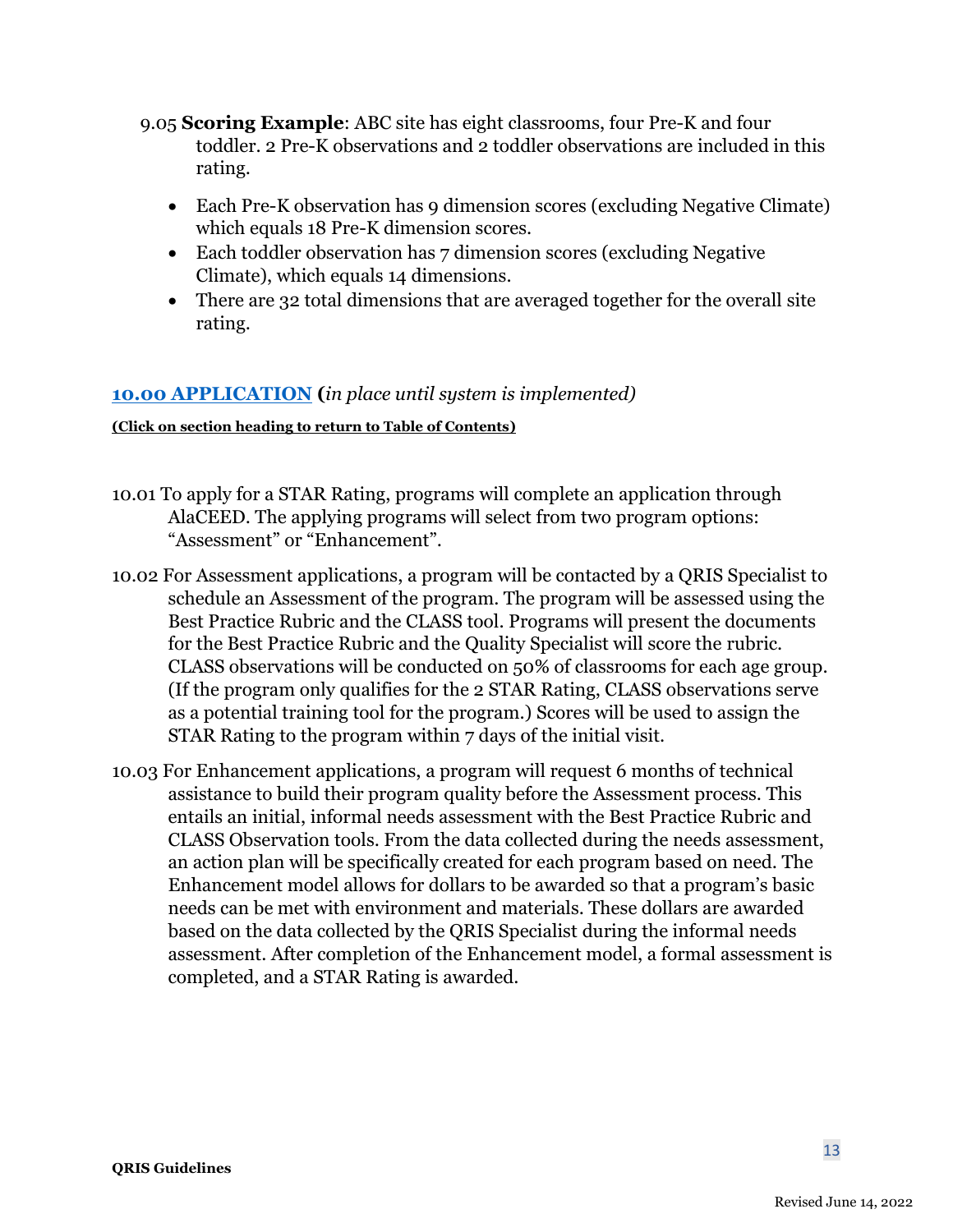### **[11.00 MAINTAINING A STAR LEVEL](#page-1-1)**

#### **(Click on section heading to return to Table of Contents)**

- 11.01 Centers will receive the highest STAR Rating at which all standards are met as determined by a review of presented documentation and assessment scores, as applicable. The center's STAR Rating certificate must be posted in a conspicuous place in the center where it can be easily seen by parents/families and the public.
- 11.02 A STAR Rating is valid for 3 years if yearly updates are received and teacher turnover stays below 50%, unless the program becomes ineligible for a STAR Rating according to Section 5.00 Eligibility or Section 12.00 Changes in STAR Rating.
- 11.03 STAR Rated programs must apply to renew by the end of third year. Failure to apply for renewal can jeopardize STAR Rating status. A STAR Rating will be granted based on meeting STARS standards as defined in Section 7.00 Criteria.
- 11.04 STAR Rated programs seeking a higher STAR rating can apply six (6) months after the date of the last Assessment. A new Assessment request must be submitted in AlaCEED. A STAR rating will be granted based on meeting STARS standards as defined in Section 7.00 Criteria.
- 11.04 STAR Rated programs that change location may retain the current STAR Rating for up to three (3) months. During this time, a new Alabama Quality STARS Application must be submitted. A STAR rating will be granted based on meeting STARS standards in accordance with Section 7.00 Criteria.
- 11.05 STAR Rated centers may receive random, unannounced visits throughout the 36 month rating period. STAR reviews based on these visits may result in a change in STAR rating and/or recommended professional development, technical assistance, etc.

### <span id="page-13-0"></span>**[12.00 CHANGES IN STAR RATING](#page-1-1)**

- 12.01 Changes in STAR Rating include denial, reduction, or invalidation of rating status. Changes may result from:
	- Ineligibility to participate according to Section 5.00 Eligibility;
	- Application documentation that is incomplete;
	- Substantiation of complaints related to harm or death of a child; and/or
	- Falsification of any document or submission of false information.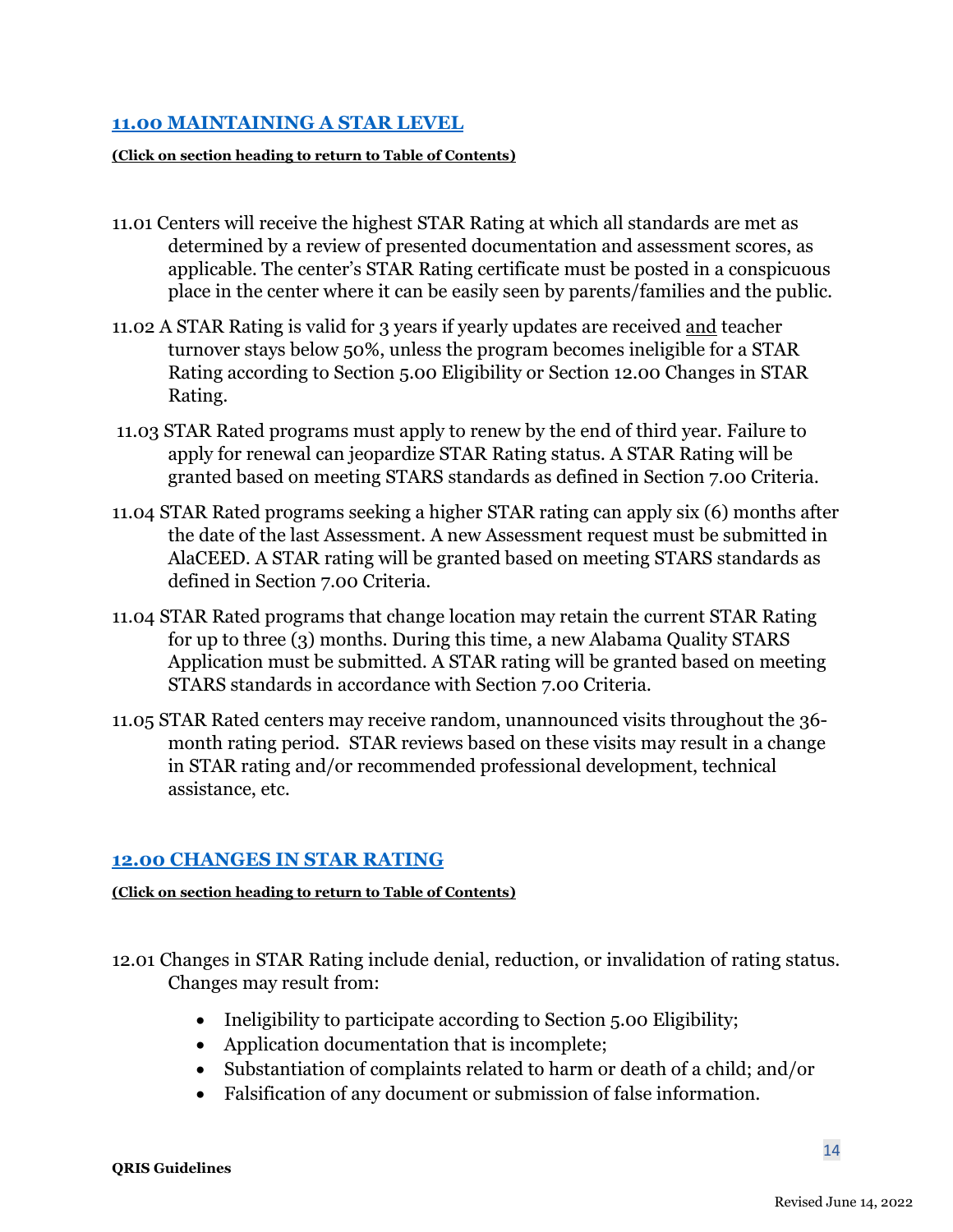<span id="page-14-0"></span>12.02 Programs that have an Alabama Quality STARS rating denied, reduced, or invalidated are eligible to re-apply after six (6) months, unless otherwise notified.

### **[13.00 REVIEW AND APPEAL PROCESS](#page-1-1)**

#### **(Click on section heading to return to Table of Contents)**

- 13.01 Programs may request to receive reports of Environment Checklists completed during the Assessment in addition to the summary information provided in AlaCEED. A written request, asking to review the Environment Checklist reports, must be submitted to the Alabama Quality STARS Program Administrator within thirty (30) days of the rating notification.
- 13.02 Programs may request an appeal if the program has a STAR Rating reduced or invalidated or has a valid dispute concerning the Alabama Quality STARS Guidelines or program review procedures. A written request for appeal, detailing the specifics of the dispute and asking that the rating status decision be reviewed, must be submitted to the Alabama Quality STARS Program Administrator within thirty (30) days of the rating notification.
- 13.03 Upon receipt of a request for appeal, the Alabama Quality STARS Program Administrator will conduct an internal review to ensure that the appropriate processes were followed and to determine the validity of the decision. The Director of the Office of Early Childhood Development will review the findings with the Program Administrator and transmit the findings of the internal review to the program within thirty (30) days of receipt of the appeal request.
- 13.04 If the program finds the outcome of the internal review to be unsatisfactory, the program has ten (10) business days to request a further review by the DHR Division Director. The DHR Division Director will conduct an internal review of the assessment process and the previous appeal. The decision of the DHR Division Director is the final decision.

### <span id="page-14-1"></span>**[14.00 INCENTIVE MODEL](#page-1-1)**

**(Click on section heading to return to Table of Contents)**

| <b>Maximum Child Capacity</b> | <b>STAR1</b> | STAR 2   | STAR <sub>3</sub> | STAR <sub>4</sub> | STAR <sub>5</sub> |
|-------------------------------|--------------|----------|-------------------|-------------------|-------------------|
| Up to $50$                    | \$9000       | \$13,500 | \$20,250          | \$30,375          | \$45,575          |
| 51-99                         | \$12,000     | \$18,000 | \$27,000          | \$40,500          | \$60,750          |

#### **ChildCare Center Incentives:**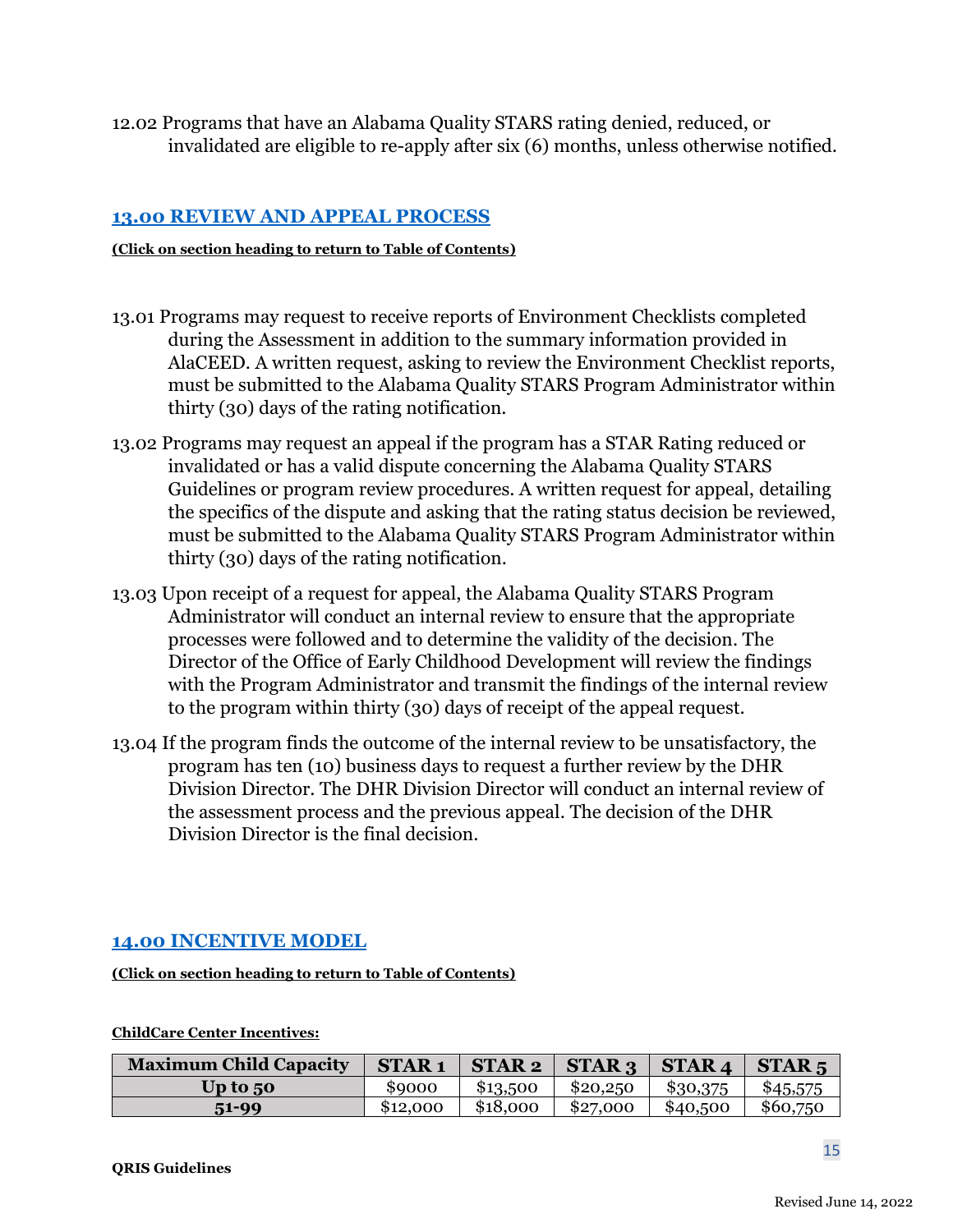| <b>Jver 100</b> | 16.000<br>\$16 | \$24,000 | \$36,000 | \$54,000 | 881<br>റററ |
|-----------------|----------------|----------|----------|----------|------------|
|-----------------|----------------|----------|----------|----------|------------|

**Home Child Care Incentives:** 

<span id="page-15-0"></span>

| <b>Maximum Child Capacity</b> | <b>STAR1</b> | <b>STAR2</b> | STAR <sub>3</sub> | <b>STAR4</b> | STAR <sub>5</sub> |
|-------------------------------|--------------|--------------|-------------------|--------------|-------------------|
| <b>Group Child Care Home</b>  | \$3000       | \$5,500      | \$7,750           | \$11,000     | \$14,300          |
| <b>Family Child Care Home</b> | \$2,200      | \$4,400      | \$6,600           | \$8000       | \$12,100          |

#### **[15.00 ENHANCEMENT MODEL](#page-1-1)**

#### **(Click on section heading to return to Table of Contents)**

- 15.01 Programs that choose to enroll in the Enhancement model will receive 6 months of enhancement to increase overall STAR Rating.
- 15.02 Programs will receive funding and technical assistance to meet their needs based on the components of the Best Practices Rubric. Priorities will be created based on immediate health/safety concerns, environmental improvements, and supporting quality activities.
- 15.03 Programs will receive technical assistance and support to improve teaching practices represented in the CLASS tool and to increase their overall CLASS Aggregate score.

### <span id="page-15-1"></span>**[16.00 TECHNICAL ASSISTANCE](#page-1-1) PROTOCOL**

- 16.01 Programs that employ a coach on staff or that receive coaching through another state program will receive indirect guidance from a Quality Specialist. The assigned Quality Specialist will work directly with the program's coach to provide informal assessment data, share resources, and make recommendations for goal setting.
- 16.02 Quality Specialists will conduct an initial, informal needs assessment using the Best Practice Rubric and CLASS Observation tools.
- 16.03 Quality Specialists will work with a program's Director/Administrator to review program-level STAR Rating criteria. Programs will be provided with the materials needed to organize their Best Practice Rubric evidence. Quality Specialists will share an overview of the Best Practice Rubric, review any prepared documentation, and provide guidance on remaining indicators. Quality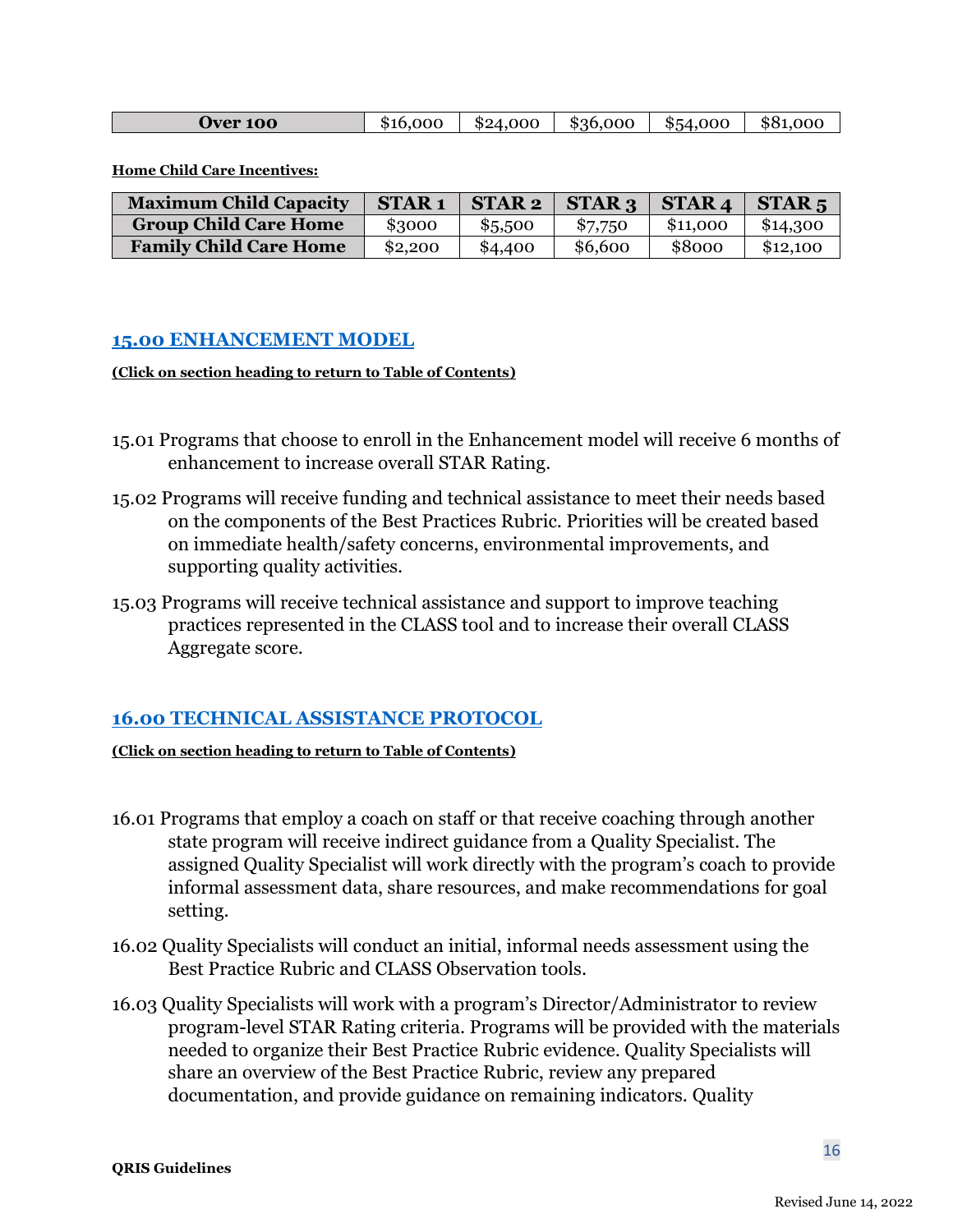Specialists will make recommendations for financial enhancement and provide guidance for enhancement funds. Quality Specialists will meet with Directors/Administrators on an on-going basis throughout the Enhancement period.

- 16.04 Quality Specialists will use observation data from the CLASS tool to determine goals for each classroom. Goals will be in place for one month before progress is reviewed. Quality Specialists will make recommendations, provide strategies, and share resources that are designed to make targeted improvements to teaching practices as defined by the CLASS tool.
- 16.05 On-going visits will be conducted based on a tiered schedule. CLASS domain scores determine the frequency and duration of Enhancement interactions.
	- Tier A Intensive Enhancement:
		- o Tier A classrooms receive a minimum of 4 hours per month, consisting of two 2-hour face-to-face classroom visits.
		- o Classrooms with the following CLASS Domain/Dimension scores receive Intensive Enhancement:
			- Negative Climate  $3.00 7.00$
			- Responsive Caregiving (Infant), Emotional and Behavioral Support (Toddler), Emotional Support (Pre-K) – 1.00-2.99
	- Tier B Responsive Enhancement
		- o Tier B classrooms receive a minimum of 2 hours per month, consisting of one 2-hour face-to-face classroom visit.
		- o Classrooms with the following CLASS Domain scores receive Responsive Enhancement:
			- Responsive Caregiving (Infant), Emotional and Behavioral Support (Toddler), Emotional Support *or* Classroom Organization (Pre-K) – 3.00-3.99
	- Tier C Guided Enhancement
		- o Tier C classrooms receive a minimum of 1 hour per month, consisting of one 1-hour face-to-face classroom visit.
		- o Classrooms with the following CLASS Domain scores receive Guided Enhancement:
			- Responsive Caregiving (Infant), Emotional and Behavioral Support (Toddler), Emotional Support *or* Classroom Organization (Pre-K) – 4.00-4.99
	- Tier D Supportive and/or Peer Enhancement
		- o Tier D classrooms receive on-going remote support from a Quality Specialist. Specialists will be available to answer questions, share resources, and may interact with classrooms through a virtual platform as needed.
		- o Classrooms with the following CLASS Domain scores receive Supportive Enhancement: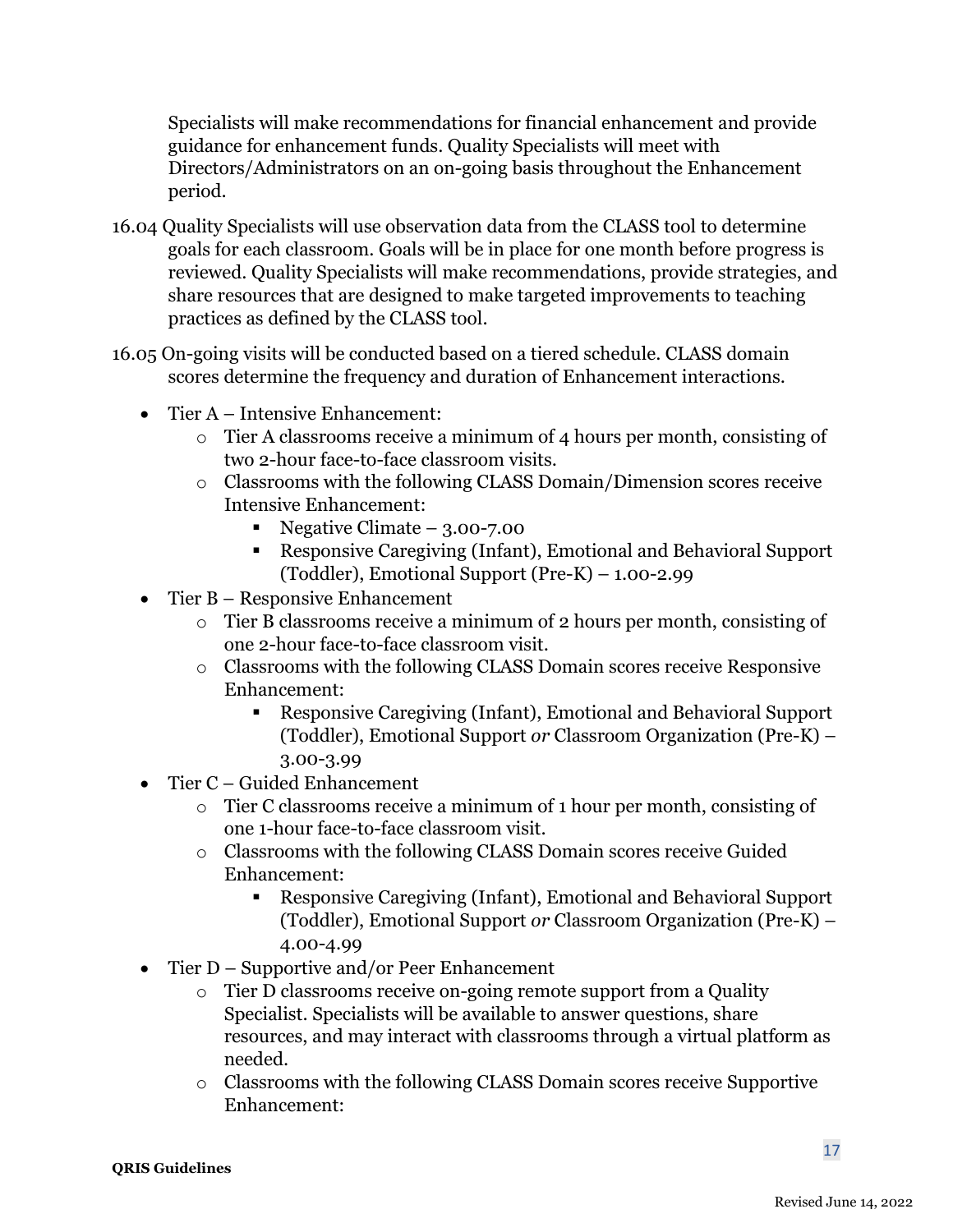Responsive Caregiving (Infant), Emotional and Behavioral Support (Toddler), Emotional Support *or* Classroom Organization (Pre-K) – 5.00-7.00

### <span id="page-17-0"></span>**[17.00 APPENDICES](#page-1-1)**

#### **(Click on section heading to return to Table of Contents)**

#### <span id="page-17-1"></span>[17.01 Scoring Calculator Model Example](#page-9-0)

#### **(Click on title of this appendix portion to return to the section it belongs with.)**

A STAR Rating is assigned based on scoring requirements on the Best Practice Rubric and CLASS. To earn a STAR Rating, the minimum requirement must be met in both the Best Practice Rubric Points and CLASS Score Points. (CLASS Score Points are determined by taking the average of all dimension scores from each class observed and multiplying it by 10, with a total of 70 CLASS Score Points possible.

### STAR Rating Scoring Chart

|                             | <b>STAR2</b> | <b>STAR3</b> | <b>STAR4</b> | STAR <sub>5</sub> |
|-----------------------------|--------------|--------------|--------------|-------------------|
| Total Minimum               | 40 points    | 80 points    | $95$ points  | 110 points        |
| <b>Best Practice Rubric</b> |              |              |              |                   |
| Points                      |              |              |              |                   |
| $(130)$ possible)           |              |              |              |                   |
| Total Minimum               | N/A          | 30 points    | 40 points    | 50 points         |
| <b>CLASS Score Points</b>   |              |              |              |                   |
| (70 possible)               |              |              |              |                   |

*For example, if a program scores 100 points on the Best Practice Rubric and 35 points on CLASS score points, the program would meet the minimum requirements for STAR 3*.

#### <span id="page-17-2"></span>[17.02 Best Practice Rubric](#page-10-2)

| 1. Curriculum and Instruction<br>•Block out the child's name on all data reports submitted; identify child by initials, number, symbol, etc. |                |                          |                        |                                   |                |                           |                        |                                  |                   |                              |                        |
|----------------------------------------------------------------------------------------------------------------------------------------------|----------------|--------------------------|------------------------|-----------------------------------|----------------|---------------------------|------------------------|----------------------------------|-------------------|------------------------------|------------------------|
| *For indicator 1.2A-C, select only 1 option that best fits.                                                                                  |                |                          |                        |                                   |                |                           |                        |                                  |                   |                              |                        |
| <b>Day Care Centers</b>                                                                                                                      | Point<br>Value | Indicator<br>Met?<br>Y/N | Points<br>value<br>met | Family<br><b>Day Care</b><br>Home | Point<br>Value | Indicato<br>r Met?<br>Y/N | Points<br>value<br>met | Group<br><b>Day Care</b><br>Home | Poin<br>Valu<br>e | Indica<br>tor<br>Met?<br>Y/N | Points<br>value<br>met |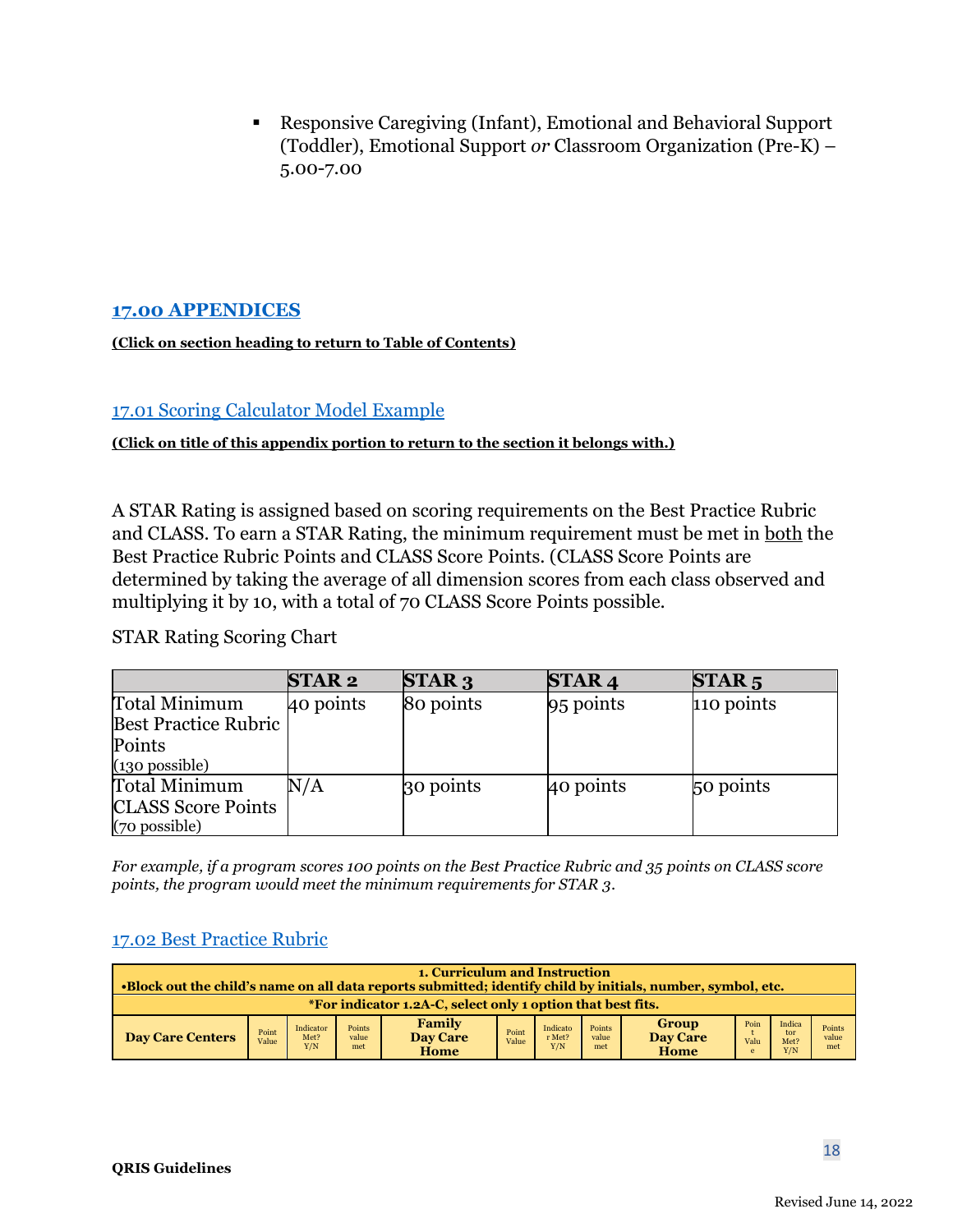| <b>1.1A</b> A written plan<br>for daily activities is<br>in place and posted<br>in the classroom                                                                                                                                                                                                                                             | $\overline{2}$ | $\mathbf{O}$             | 1.1A A written<br>plan for daily<br>activities is in<br>place and posted<br>in the learning<br>environment                                                                                                                                                                                                                                               | $\overline{2}$ | $\mathbf{O}$                 | 1.1A A written<br>plan for daily<br>activities is in<br>place and posted<br>in the learning<br>environment                                                                                                                                                                                                                                               | $\overline{2}$ | $\mathbf{O}$            |
|----------------------------------------------------------------------------------------------------------------------------------------------------------------------------------------------------------------------------------------------------------------------------------------------------------------------------------------------|----------------|--------------------------|----------------------------------------------------------------------------------------------------------------------------------------------------------------------------------------------------------------------------------------------------------------------------------------------------------------------------------------------------------|----------------|------------------------------|----------------------------------------------------------------------------------------------------------------------------------------------------------------------------------------------------------------------------------------------------------------------------------------------------------------------------------------------------------|----------------|-------------------------|
| 1.1B A written plan<br>for individualized<br>activities for each<br>child is in place                                                                                                                                                                                                                                                        | $\overline{2}$ | $\mathbf{O}$             | $1.1B$ A written<br>plan for<br>individualized<br>activities for each<br>child is in place                                                                                                                                                                                                                                                               | $\overline{2}$ | $\mathbf{O}$                 | 1.1B A written<br>plan for<br>individualized<br>activities for each<br>child is in place                                                                                                                                                                                                                                                                 | $\overline{2}$ | $\mathbf{o}$            |
| 1.1C A written plan<br>for serving each child<br>with<br>additional/special<br>needs (including<br>diagnosed disability,<br>challenging behavior,<br>medical/health<br>needs,<br>developmental<br>delays, social-<br>emotional needs,<br>trauma, etc.) is in<br>place                                                                        | $\overline{2}$ | $\mathbf 0$              | 1.1C A written<br>plan for serving<br>each child with<br>additional/specia<br>l needs (including<br>diagnosed<br>disability,<br>challenging<br>behavior,<br>medical/health<br>needs,<br>developmental<br>delays, social-<br>emotional needs,<br>trauma, etc.) is in<br>place                                                                             | $\overline{2}$ | $\mathbf 0$                  | <b>1.1C</b> A written<br>plan for serving<br>each child with<br>additional/specia<br>l needs<br>(including<br>diagnosed<br>disability,<br>challenging<br>behavior.<br>medical/health<br>needs.<br>developmental<br>delays, social-<br>emotional needs,<br>trauma, etc.) is in<br>place                                                                   | $\overline{2}$ | $\mathbf{o}$            |
| <b>1.1 Section Total:</b>                                                                                                                                                                                                                                                                                                                    |                | $\bf{O}$<br>Out<br>of 6  | 1.1 Section<br><b>Total:</b>                                                                                                                                                                                                                                                                                                                             |                | $\bf{O}$<br>Out<br>of 6      | 1.1 Section<br><b>Total:</b>                                                                                                                                                                                                                                                                                                                             |                | $\bf{0}$<br>Out<br>of 6 |
|                                                                                                                                                                                                                                                                                                                                              |                |                          | For 1.2A-C, select the 1 option that best fits.                                                                                                                                                                                                                                                                                                          |                |                              |                                                                                                                                                                                                                                                                                                                                                          |                |                         |
| 1.2A Screen time* is<br>not planned or<br>utilized in the<br>program<br>$*(1.2A-C-Select)$<br>one option that best<br>fits)                                                                                                                                                                                                                  | $\overline{4}$ | $\mathbf{O}$             | 1.2A Screen<br>time* is not<br>planned or<br>utilized in the<br>teaching<br>curriculum.<br>$*(1.2A-C-Select)$<br>only one option<br>that best fits)                                                                                                                                                                                                      | $\overline{4}$ | $\mathbf 0$                  | 1.2A Screen<br>time* is not<br>planned or<br>utilized in the<br>teaching<br>curriculum.<br>$*(1.2A-C-Select)$<br>only one option<br>that best fits)                                                                                                                                                                                                      | $\overline{4}$ | $\mathbf{o}$            |
| 1.2B When screen<br>time* is planned, it is<br>educational and<br>limited to 30<br>minutes daily for<br>children over 2 years<br>of age (children 2<br>years and younger<br>are not allowed<br>screen time); screen<br>time is not utilized<br>during mealtime.<br>*(1.2A-C-Select only<br>one option that best<br>fits)<br>1.2C None of the | $\overline{2}$ | $\mathbf 0$              | 1.2B When<br>screen time* is<br>planned, it is<br>educational and<br>limited to 30<br>minutes daily for<br>children over 2<br>years of age<br>(children 2 years<br>and younger are<br>not allowed<br>screen time);<br>screen time is not<br>utilized during<br>mealtime.<br>$*(1.2A-C-Select)$<br>only one option<br>that best fits)<br>1.2C None of the | $\overline{2}$ | $\mathbf 0$                  | 1.2B When<br>screen time* is<br>planned, it is<br>educational and<br>limited to 30<br>minutes daily for<br>children over 2<br>years of age<br>(children 2 years<br>and younger are<br>not allowed<br>screen time);<br>screen time is not<br>utilized during<br>mealtime.<br>$*(1.2A-C-Select)$<br>only one option<br>that best fits)<br>1.2C None of the | $\overline{2}$ | $\mathbf 0$             |
| Above                                                                                                                                                                                                                                                                                                                                        |                |                          |                                                                                                                                                                                                                                                                                                                                                          |                |                              |                                                                                                                                                                                                                                                                                                                                                          |                |                         |
| *(1.2A-C-Select only<br>one option that best<br>fits)                                                                                                                                                                                                                                                                                        | $\mathbf{O}$   | $\mathbf{O}$<br>$\Omega$ | Above<br>$*(1.2A-C-Select)$<br>only one option<br>that best fits)                                                                                                                                                                                                                                                                                        | $\mathbf 0$    | $\mathbf{O}$<br>$\mathbf{O}$ | Above<br>$*(1.2A-C-Select)$<br>only one option<br>that best fits)                                                                                                                                                                                                                                                                                        | $\mathbf 0$    | $\mathbf 0$<br>$\Omega$ |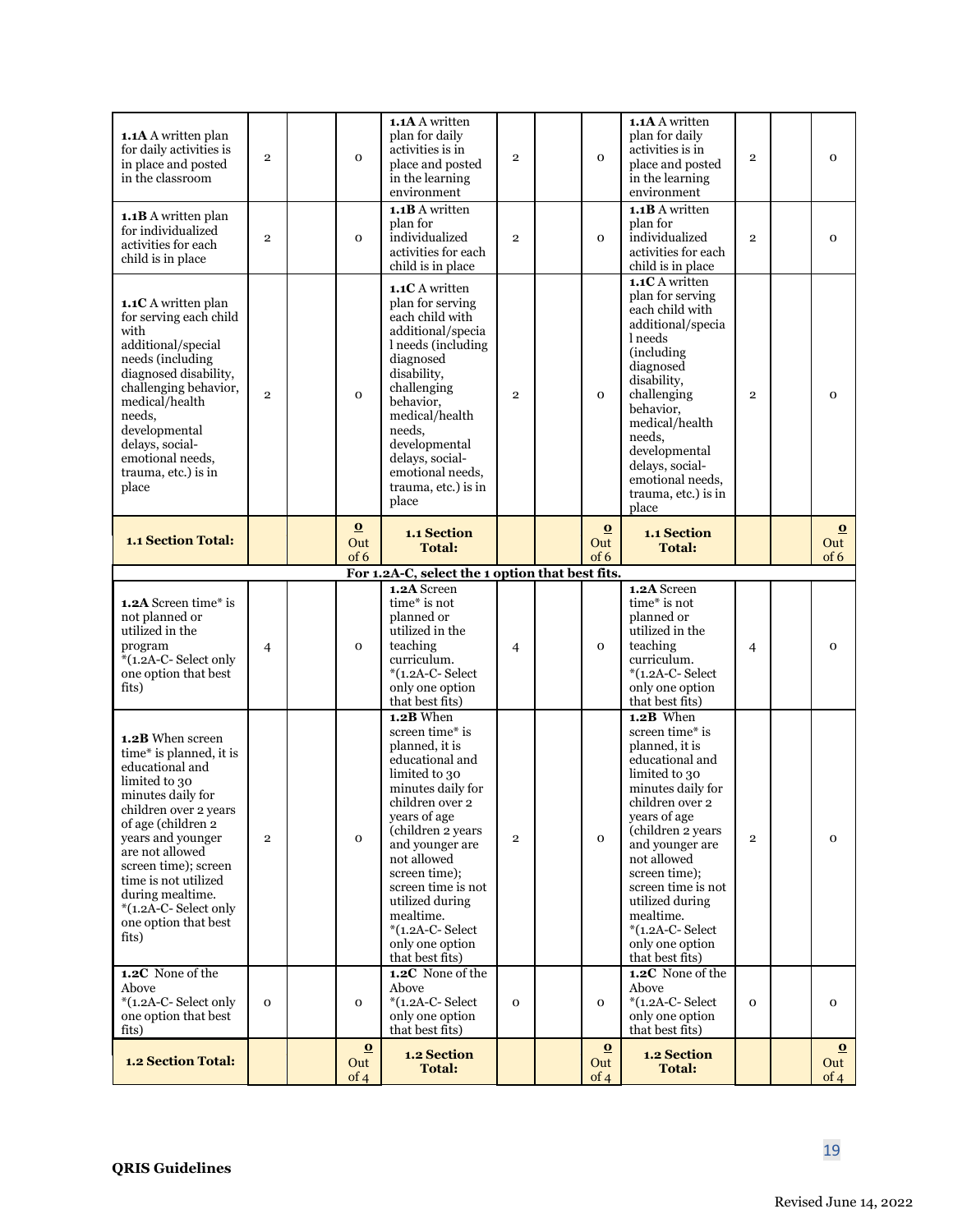| 1.3A A routine daily<br>schedule with clip art<br>or photographs is<br>posted in each age<br>group for children's<br>use                                                                                    | $\overline{2}$ | $\mathbf{o}$            | 1.3A A routine<br>daily schedule<br>with clip art or<br>photographs is<br>posted in each<br>age group for<br>children's use                                                                                          | $\overline{2}$ | $\mathbf{o}$            | 1.3A A routine<br>daily schedule<br>with clip art or<br>photographs is<br>posted in each<br>age group for<br>children's use                                                                                         | $\overline{2}$ | $\mathbf{o}$            |
|-------------------------------------------------------------------------------------------------------------------------------------------------------------------------------------------------------------|----------------|-------------------------|----------------------------------------------------------------------------------------------------------------------------------------------------------------------------------------------------------------------|----------------|-------------------------|---------------------------------------------------------------------------------------------------------------------------------------------------------------------------------------------------------------------|----------------|-------------------------|
| 1.3B The daily<br>schedule includes a<br>combination of<br>teacher- and child-<br>led activities,<br>structured and<br>unstructured time,<br>and includes<br>opportunities for free<br>play and exploration | $\overline{2}$ | $\mathbf{O}$            | 1.3B The daily<br>schedule includes<br>a combination of<br>provider- and<br>child-led<br>activities,<br>structured and<br>unstructured<br>time, and<br>includes<br>opportunities for<br>free play and<br>exploration | $\overline{2}$ | $\mathbf{O}$            | 1.3B The daily<br>schedule includes<br>a combination of<br>teacher- and<br>child-led<br>activities,<br>structured and<br>unstructured<br>time, and<br>includes<br>opportunities for<br>free play and<br>exploration | $\overline{2}$ | $\mathbf{o}$            |
| 1.3 Section Total:                                                                                                                                                                                          |                | $\Omega$<br>Out<br>of 4 | 1.3 Section<br><b>Total:</b>                                                                                                                                                                                         |                | $\Omega$<br>Out<br>of 4 | 1.3 Section<br><b>Total:</b>                                                                                                                                                                                        |                | $\Omega$<br>Out<br>of 4 |
| 1.4 A system is in<br>place to share<br>planned and/or<br>completed activities<br>with families at least<br>weekly                                                                                          | $\overline{2}$ | $\mathbf{o}$            | 1.4 A system is in<br>place to share<br>planned and/or<br>completed<br>activities with<br>families                                                                                                                   | $\overline{2}$ | $\mathbf{o}$            | 1.4 A system is in<br>place to share<br>planned and/or<br>completed<br>activities with<br>families                                                                                                                  | $\overline{2}$ | $\overline{O}$          |
| 1.4 Section Total:                                                                                                                                                                                          |                | $\Omega$<br>Out<br>of 2 | 1.4 Section<br><b>Total:</b>                                                                                                                                                                                         |                | $\Omega$<br>Out<br>of 2 | 1.4 Section<br><b>Total:</b>                                                                                                                                                                                        |                | $\Omega$<br>Out<br>of 2 |
| 1.5A System is in<br>place to rotate<br>available materials in<br>classroom to sustain<br>children's interest in<br>items                                                                                   | $\mathbf{1}$   | $\mathbf{o}$            | 1.5A System is in<br>place to rotate<br>available<br>materials in the<br>learning<br>environment to<br>sustain children's<br>interest in items                                                                       | $\mathbf{1}$   | $\mathbf{o}$            | 1.5A System is in<br>place to rotate<br>available<br>materials in<br>classroom to<br>sustain children's<br>interest in items                                                                                        | $\mathbf{1}$   | $\mathbf{o}$            |
| 1.5B System is in<br>place to routinely (at<br>least once per<br>month) rotate<br>materials in<br>classroom to<br>enhance planned<br>learning activities                                                    | $\mathbf{1}$   | $\mathbf{o}$            | 1.5B System is in<br>place to routinely<br>(at least once per<br>month) rotate<br>materials in<br>learning<br>environment to<br>enhance planned<br>learning activities                                               | $\mathbf 1$    | $\mathbf{o}$            | 1.5B System is in<br>place to routinely<br>(at least once per<br>month) rotate<br>materials in<br>classroom to<br>enhance planned<br>learning<br>activities                                                         | $\mathbf{1}$   | $\overline{O}$          |
| 1.5 Section Total:                                                                                                                                                                                          |                | $\bf{o}$<br>Out<br>of 2 | 1.5 Section<br><b>Total:</b>                                                                                                                                                                                         |                | $\Omega$<br>Out<br>of 2 | 1.5 Section<br><b>Total:</b>                                                                                                                                                                                        |                | $\bf{0}$<br>Out<br>of 2 |
| 1.6A A positive<br>discipline policy that<br>promotes realistic,<br>age-appropriate,<br>positive behavioral<br>expectations is in<br>place.                                                                 | $\overline{2}$ | $\mathbf 0$             | $1.6A$ A positive<br>discipline policy<br>that promotes<br>realistic, age-<br>appropriate,<br>positive<br>behavioral<br>expectations is in<br>place.                                                                 | $\mathbf{2}$   | $\mathbf 0$             | 1.6A A positive<br>discipline policy<br>that promotes<br>realistic, age-<br>appropriate,<br>positive<br>behavioral<br>expectations is in<br>place.                                                                  | $\overline{2}$ | $\mathbf 0$             |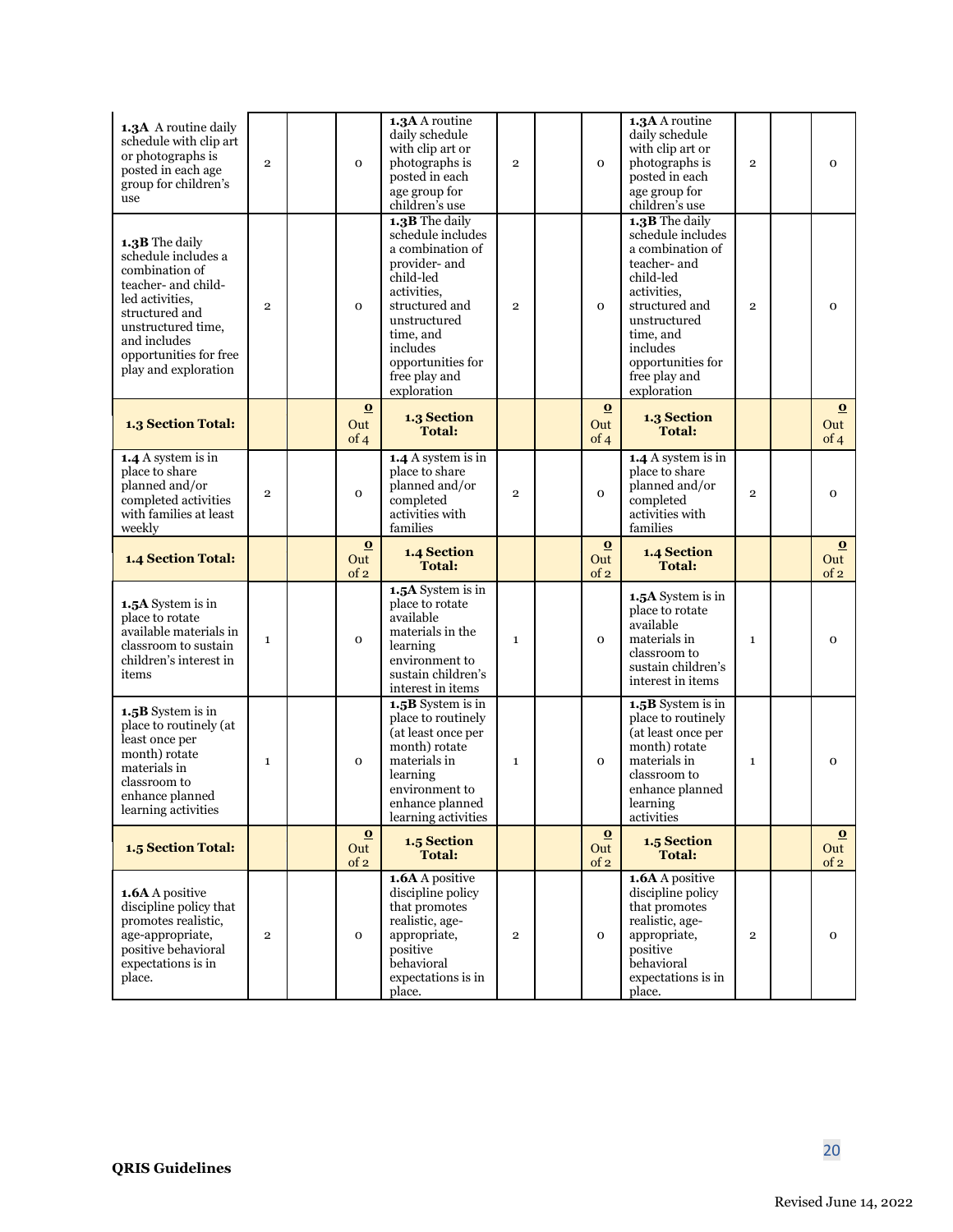| <b>1.6B</b> A procedure to<br>respond to<br>challenging<br>behaviors is in place<br>and includes<br>tools/strategies to be<br>used when behaviors<br>do arise | $\mathfrak{p}$ | $\Omega$                 | 1.6B A policy or<br>system to<br>respond to<br>challenging<br>behaviors is in<br>place and<br>includes<br>tools/strategies<br>to be used when<br>behaviors do<br>arise | $\overline{2}$ | $\Omega$                    | 1.6B A policy or<br>system to<br>respond to<br>challenging<br>behaviors is in<br>place and<br>includes<br>tools/strategies<br>to be used when<br>behaviors do<br>arise | $\overline{2}$ | $\Omega$                    |
|---------------------------------------------------------------------------------------------------------------------------------------------------------------|----------------|--------------------------|------------------------------------------------------------------------------------------------------------------------------------------------------------------------|----------------|-----------------------------|------------------------------------------------------------------------------------------------------------------------------------------------------------------------|----------------|-----------------------------|
| <b>1.6 Section Total:</b>                                                                                                                                     |                | $\Omega$<br>Out<br>of 4  | 1.6 Section<br><b>Total:</b>                                                                                                                                           |                | $\bf{o}$<br>Out<br>of 4     | 1.6 Section<br><b>Total:</b>                                                                                                                                           |                | $\Omega$<br>Out<br>of 4     |
| <b>Total Curriculum</b><br>and Instruction<br><b>Points</b>                                                                                                   |                | $\Omega$<br>Out<br>of 22 | <b>Total</b><br><b>Curriculum</b><br>and<br><b>Instruction</b><br><b>Points</b>                                                                                        |                | $\Omega$<br>Out<br>of<br>22 | <b>Total</b><br><b>Curriculum</b><br>and<br><b>Instruction</b><br><b>Points</b>                                                                                        |                | $\Omega$<br>Out<br>of<br>22 |

|                                                                                                                                                                                                                                                                                            |                |                          |                         | 2. Screening and Assessment                                                                             |                |                           |                         |                                                                                                                                                                                                                       |                                            |                              |                         |
|--------------------------------------------------------------------------------------------------------------------------------------------------------------------------------------------------------------------------------------------------------------------------------------------|----------------|--------------------------|-------------------------|---------------------------------------------------------------------------------------------------------|----------------|---------------------------|-------------------------|-----------------------------------------------------------------------------------------------------------------------------------------------------------------------------------------------------------------------|--------------------------------------------|------------------------------|-------------------------|
| Block out the child's name on all data<br>reports submitted; identify child by<br>initials, number, symbol, etc.<br>Practice is expected for all children.<br>Documentation is requested for 3<br>children per classroom. Additional<br>records/documentation may be<br>requested on site. |                |                          |                         |                                                                                                         |                |                           |                         | Block out the child's name on all data reports submitted; identify child<br>by initials, number, symbol, etc.<br>Practice is expected for all children.<br>Additional records/documentation may be requested on site. |                                            |                              |                         |
| <b>Day Care Centers</b>                                                                                                                                                                                                                                                                    | Point<br>Value | Indicator<br>Met?<br>Y/N | Points<br>value<br>met  | Family<br><b>Day Care</b><br>Home                                                                       | Point<br>Value | Indicato<br>r Met?<br>Y/N | Points<br>value<br>met  | Group<br><b>Day Care</b><br>Home                                                                                                                                                                                      | Poin<br>$\ddagger$<br>Valu<br>$\mathbf{e}$ | Indica<br>tor<br>Met?<br>Y/N | Points<br>value<br>met  |
| 2.1A Provider<br>collects anecdotal<br>notes/observations<br>as a basis for<br>teaching each child                                                                                                                                                                                         | $\overline{2}$ |                          | $\mathbf{o}$            | 2.1A Provider<br>collects anecdotal<br>notes/observatio<br>ns as a basis for<br>teaching each<br>child  | $\overline{2}$ |                           | $\overline{O}$          | 2.1A Provider<br>and assistant<br>collect anecdotal<br>notes/observatio<br>ns as a basis for<br>teaching each<br>child                                                                                                | $\overline{2}$                             |                              | $\mathbf{o}$            |
| 2.1B Provider shares<br>anecdotal<br>notes/observations<br>with all families                                                                                                                                                                                                               | $\overline{2}$ |                          | $\mathbf{o}$            | 2.1B Provider<br>shares anecdotal<br>notes/observatio<br>ns with families                               | $\overline{2}$ |                           | $\Omega$                | 2.1B Provider<br>and assistant<br>share anecdotal<br>notes/observatio<br>ns with families                                                                                                                             | $\overline{2}$                             |                              | $\Omega$                |
| 2.1 Section Total:                                                                                                                                                                                                                                                                         |                |                          | $\bf{o}$<br>Out<br>of 4 | 2.1 Section<br><b>Total:</b>                                                                            |                |                           | $\bf{O}$<br>Out<br>of 4 | 2.1 Section<br><b>Total:</b>                                                                                                                                                                                          |                                            |                              | $\bf{0}$<br>Out<br>of 4 |
| 2.2A Complete<br>developmental<br>screening annually<br>on each child                                                                                                                                                                                                                      | $\overline{2}$ |                          | $\mathbf{o}$            | 2.2A Complete<br>developmental<br>screening<br>annually on each<br>child                                | $\overline{2}$ |                           | $\mathbf{o}$            | 2.2A Complete<br>developmental<br>screening<br>annually on each<br>child                                                                                                                                              | $\overline{2}$                             |                              | $\mathbf{o}$            |
| 2.2B Complete the<br>$ASO-3$<br>developmental<br>screening annually<br>on each child                                                                                                                                                                                                       | $\overline{2}$ |                          | $\mathbf{o}$            | 2.2B Complete<br>the ASO-3<br>developmental<br>screening<br>annually on each<br>child                   | $\overline{2}$ |                           | $\mathbf{o}$            | 2.2B Complete<br>the ASO-3<br>developmental<br>screening<br>annually on each<br>child                                                                                                                                 | $\overline{2}$                             |                              | $\mathbf{o}$            |
| 2.2C Provider uses<br>results from<br>screening tool to<br>provide<br>individualized<br>instruction and                                                                                                                                                                                    | $\overline{2}$ |                          | $\mathbf 0$             | 2.2C Provider<br>uses results from<br>screening tool to<br>provide<br>individualized<br>instruction and | $\overline{2}$ |                           | $\overline{O}$          | 2.2C Provider<br>uses results from<br>screening tool to<br>provide<br>individualized<br>instruction and                                                                                                               | $\overline{2}$                             |                              | $\mathbf{o}$            |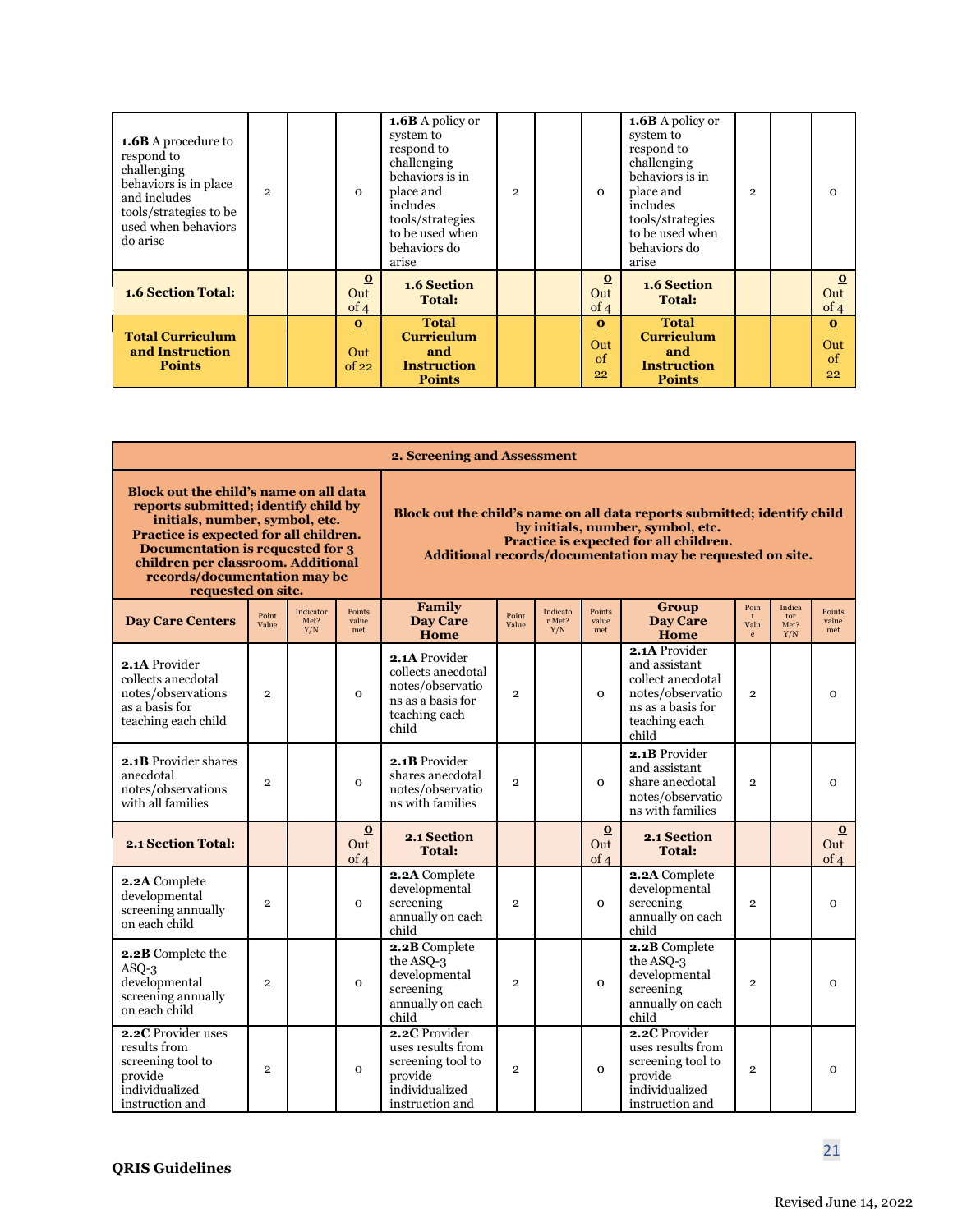| provide community<br>resources and/or<br>referral information<br>if concerns are<br>identified                                                           |                |                          | provide<br>community<br>resources and/or<br>referral<br>information if<br>concerns are<br>identified                                                           |                |                             | provide<br>community<br>resources and/or<br>referral<br>information if<br>concerns are<br>identified                                                           |                |                          |
|----------------------------------------------------------------------------------------------------------------------------------------------------------|----------------|--------------------------|----------------------------------------------------------------------------------------------------------------------------------------------------------------|----------------|-----------------------------|----------------------------------------------------------------------------------------------------------------------------------------------------------------|----------------|--------------------------|
| 2.2 Section Total:                                                                                                                                       |                | $\bf{0}$<br>Out<br>of 6  | 2.2 Section<br><b>Total:</b>                                                                                                                                   |                | $\bf{0}$<br>Out<br>of 6     | 2.2 Section<br><b>Total:</b>                                                                                                                                   |                | $\bf{0}$<br>Out<br>of 6  |
| 2.3A Use an<br>assessment tool<br>aligned with the<br>Alabama Early<br>Learning Guidelines<br>(AELG) to assess<br>children's learning<br>and development |                | $\mathbf{o}$             | 2.3A Use an<br>assessment tool<br>aligned with the<br>Alabama Early<br>Learning<br>Guidelines<br>(AELG) to assess<br>children's<br>learning and<br>development | $\overline{2}$ | $\mathbf{o}$                | 2.3A Use an<br>assessment tool<br>aligned with the<br>Alabama Early<br>Learning<br>Guidelines<br>(AELG) to assess<br>children's<br>learning and<br>development | $\overline{2}$ | $\mathbf{o}$             |
| 2.3B Use a valid,<br>reliable assessment<br>tool at least two<br>times per year with<br>anecdotal notes as<br>the foundation for<br>the assessment       | $\overline{4}$ | $\Omega$                 | 2.3B Use a valid,<br>reliable<br>assessment tool<br>at least two times<br>per year with<br>anecdotal notes<br>as the foundation<br>for the<br>assessment       | $\overline{4}$ | $\Omega$                    | 2.3B Use a valid,<br>reliable<br>assessment tool<br>at least two times<br>per year with<br>anecdotal notes<br>as the foundation<br>for the<br>assessment       | $\overline{4}$ | $\mathbf{o}$             |
| 2.3C Use assessment<br>results to inform<br>lesson or activity<br>planning                                                                               | $\overline{2}$ | $\Omega$                 | 2.3C Use<br>assessment<br>results to inform<br>lesson or activity<br>planning                                                                                  | $\overline{2}$ | $\mathbf{o}$                | 2.3C Use<br>assessment<br>results to inform<br>lesson or activity<br>planning                                                                                  | $\overline{2}$ | $\mathbf{o}$             |
| 2.3 Section Total:                                                                                                                                       |                | $\bf{O}$<br>Out<br>of 8  | 2.3 Section<br><b>Total:</b>                                                                                                                                   |                | $\bf{0}$<br>Out<br>of 8     | 2.3 Section<br><b>Total:</b>                                                                                                                                   |                | $\bf{O}$<br>Out<br>of 8  |
| <b>Total Screening</b><br>and Assessment<br><b>Points</b>                                                                                                |                | $\Omega$<br>Out<br>of 18 | <b>Total</b><br><b>Screening and</b><br><b>Assessment</b><br><b>Points</b>                                                                                     |                | $\Omega$<br>Out<br>of<br>18 | <b>Total</b><br><b>Screening and</b><br><b>Assessment</b><br><b>Points</b>                                                                                     |                | $\Omega$<br>Out<br>of 18 |

|                                                                                                                                                                                                                    |                |                          |                                        | <b>Family Engagement</b><br>3.                                                                                                                                                                                           |                |                           |                                        |                                                                                                                                                                                                                          |                              |                              |                         |
|--------------------------------------------------------------------------------------------------------------------------------------------------------------------------------------------------------------------|----------------|--------------------------|----------------------------------------|--------------------------------------------------------------------------------------------------------------------------------------------------------------------------------------------------------------------------|----------------|---------------------------|----------------------------------------|--------------------------------------------------------------------------------------------------------------------------------------------------------------------------------------------------------------------------|------------------------------|------------------------------|-------------------------|
| <b>Day Care Centers</b>                                                                                                                                                                                            | Point<br>Value | Indicator<br>Met?<br>Y/N | Points<br>value<br>met                 | Family<br>Day Care<br>Home                                                                                                                                                                                               | Point<br>Value | Indicato<br>r Met?<br>Y/N | Points<br>value<br>met                 | Group<br>Day Care<br>Home                                                                                                                                                                                                | Poin<br>Valu<br>$\mathbf{e}$ | Indica<br>tor<br>Met?<br>Y/N | Points<br>value<br>met  |
| 3.1 Holds a family<br>orientation that<br>includes program<br>philosophy, goals,<br>objectives, and<br>expectations;<br>provides families<br>with a detailed<br>explanation of<br>specific classroom<br>curriculum | $\mathbf{2}$   |                          | $\Omega$                               | 3.1 Holds a<br>family orientation<br>that includes<br>program<br>philosophy, goals,<br>objectives, and<br>expectations;<br>provides families<br>with a detailed<br>explanation of<br>specific<br>classroom<br>curriculum | $\mathbf{2}$   |                           | $\Omega$                               | 3.1 Holds a<br>family<br>orientation that<br>includes program<br>philosophy,<br>goals, objectives,<br>and expectations;<br>provides families<br>with a detailed<br>explanation of<br>specific<br>classroom<br>curriculum | $\overline{2}$               |                              | $\Omega$                |
| 3.1 Section Total:                                                                                                                                                                                                 |                |                          | $\overline{\mathbf{o}}$<br>Out<br>of 2 | 3.1 Section<br><b>Total:</b>                                                                                                                                                                                             |                |                           | $\overline{\mathbf{o}}$<br>Out<br>of 2 | 3.1 Section<br><b>Total:</b>                                                                                                                                                                                             |                              |                              | $\bf{o}$<br>Out<br>of 2 |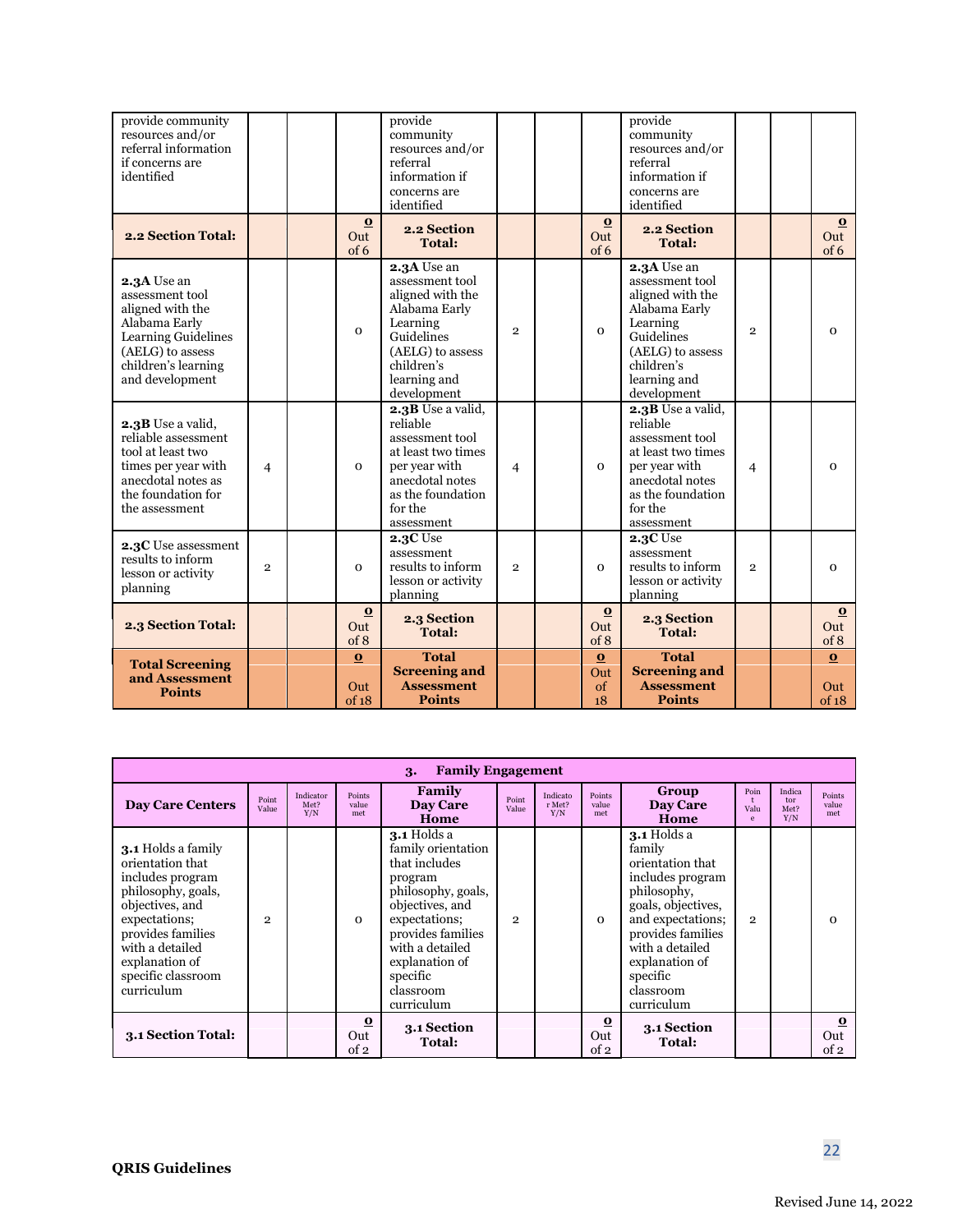| 3.2 Holds two family<br>conferences per child<br>annually to include<br>family on each child's<br>plan to meet goals in<br>the classroom and<br>home                                                          | $\overline{4}$ | $\mathbf{O}$             | 3.2 Holds two<br>family<br>conferences per<br>child annually to<br>include family on<br>each child's plan<br>to meet goals in<br>the classroom<br>and home    | $\overline{4}$ | $\mathbf{O}$                        | 3.2 Holds two<br>family<br>conferences per<br>child annually to<br>include family on<br>each child's plan<br>to meet goals in<br>the classroom<br>and home       | $\overline{4}$ | $\mathbf 0$              |
|---------------------------------------------------------------------------------------------------------------------------------------------------------------------------------------------------------------|----------------|--------------------------|---------------------------------------------------------------------------------------------------------------------------------------------------------------|----------------|-------------------------------------|------------------------------------------------------------------------------------------------------------------------------------------------------------------|----------------|--------------------------|
| 3.2 Section Total:                                                                                                                                                                                            |                | $\bf{O}$<br>Out<br>of 4  | 3.2 Section<br><b>Total:</b>                                                                                                                                  |                | $\bf{0}$<br>Out<br>of 4             | 3.2 Section<br>Total:                                                                                                                                            |                | $\bf{0}$<br>Out<br>of 4  |
| 3.3A Has a resource<br>area that meets the<br>needs and interests<br>of the families served<br>and has a parent<br>lending library;<br>resources are<br>centered on health<br>and well-being of the<br>family | $\mathbf{2}$   | $\mathbf{O}$             | 3.3A Has family<br>resource available<br>to families<br>(resources could<br>be digital) that<br>meets the needs<br>and interests of<br>the families<br>served | $\mathbf{2}$   | $\mathbf{O}$                        | 3.3A Has family<br>resource<br>available to<br>families<br>(resources could<br>be digital) that<br>meets the needs<br>and interests of<br>the families<br>served | $\overline{2}$ | $\mathbf 0$              |
| 3.3B Family<br>resource area<br>provides parents<br>with allotted times to<br>use necessary<br>technology                                                                                                     | $\mathbf{1}$   | $\mathbf{O}$             | $3.3B$ Family<br>resource area<br>provides parents<br>with allotted<br>times to use<br>necessary<br>technology                                                | $\mathbf{1}$   | $\mathbf{O}$                        | 3.3B Family<br>resource area<br>provides parents<br>with allotted<br>times to use<br>necessary<br>technology                                                     | $\mathbf{1}$   | $\mathbf 0$              |
| 3.3 Section Total:                                                                                                                                                                                            |                | $\bf{O}$<br>Out<br>of 3  | 3.3 Section<br><b>Total:</b>                                                                                                                                  |                | $\Omega$<br>Out<br>of 3             | 3.3 Section<br>Total:                                                                                                                                            |                | $\Omega$<br>Out<br>of 3  |
| 3.4 Provides and/or<br>connects families to<br>training<br>opportunities related<br>to topics that address<br>family needs                                                                                    | 3              | $\mathbf{O}$             | 3.4 Providers<br>connect families<br>to training<br>opportunities<br>related to topics<br>that address<br>family needs                                        | 3              | $\mathbf{O}$                        | 3.4 Providers<br>connect families<br>to training<br>opportunities<br>related to topics<br>that address<br>family needs                                           | 3              | $\mathbf{o}$             |
| 3.4 Section Total:                                                                                                                                                                                            |                | $\bf{O}$<br>Out<br>of 3  | 3.4 Section<br><b>Total:</b>                                                                                                                                  |                | $\bf{O}$<br>Out<br>of $\mathcal{R}$ | 3.4 Section<br>Total:                                                                                                                                            |                | $\bf{0}$<br>Out<br>of 3  |
| 3.5 Family<br>communication<br>board per classroom<br>with specific<br>classroom<br>information for<br>families                                                                                               | $\overline{2}$ | $\mathbf 0$              | 3.5 Family<br>communication<br>board visible with<br>program<br>information                                                                                   | $\mathbf 2$    | $\mathbf 0$                         | 3.5 Family<br>communication<br>board visible<br>with program<br>information                                                                                      | $\overline{2}$ | $\mathbf{o}$             |
| 3.5 Section Total:                                                                                                                                                                                            |                | $\bf{0}$<br>Out<br>of 2  | 3.5 Section<br>Total:                                                                                                                                         |                | $\bf{O}$<br>Out<br>of 2             | <b>3.5 Section</b><br>Total:                                                                                                                                     |                | $\Omega$<br>Out<br>of 2  |
| <b>Total Family</b><br><b>Engagement</b><br><b>Points</b>                                                                                                                                                     |                | $\Omega$<br>Out<br>of 14 | <b>Total Family</b><br><b>Engagement</b><br><b>Points</b>                                                                                                     |                | $\Omega$<br>Out<br>of<br>14         | <b>Total Family</b><br><b>Engagement</b><br><b>Points</b>                                                                                                        |                | $\Omega$<br>Out<br>of 14 |

| <b>Professional Credential</b>                                                                                                                                                                                                                                                                                                                                                                                                                                                                                                                                 |  |
|----------------------------------------------------------------------------------------------------------------------------------------------------------------------------------------------------------------------------------------------------------------------------------------------------------------------------------------------------------------------------------------------------------------------------------------------------------------------------------------------------------------------------------------------------------------|--|
| *For Indicators 4.1A-4.1F and 4.2D-<br>4.2F, programs may select only 1<br>option that best fits. The Staff List &<br>*For Indicators 4.1A-4.1H programs may select only the 1 option that<br>best fits. The Staff List & Professional Credential Verification form and<br><b>Professional Credential Verification</b><br>Alabama Pathways Professional Lattice Guidance should be used to<br>form and Alabama Pathways<br><b>Professional Lattice Guidance should</b><br>determine the appropriate choice.<br>be used to determine the appropriate<br>choice. |  |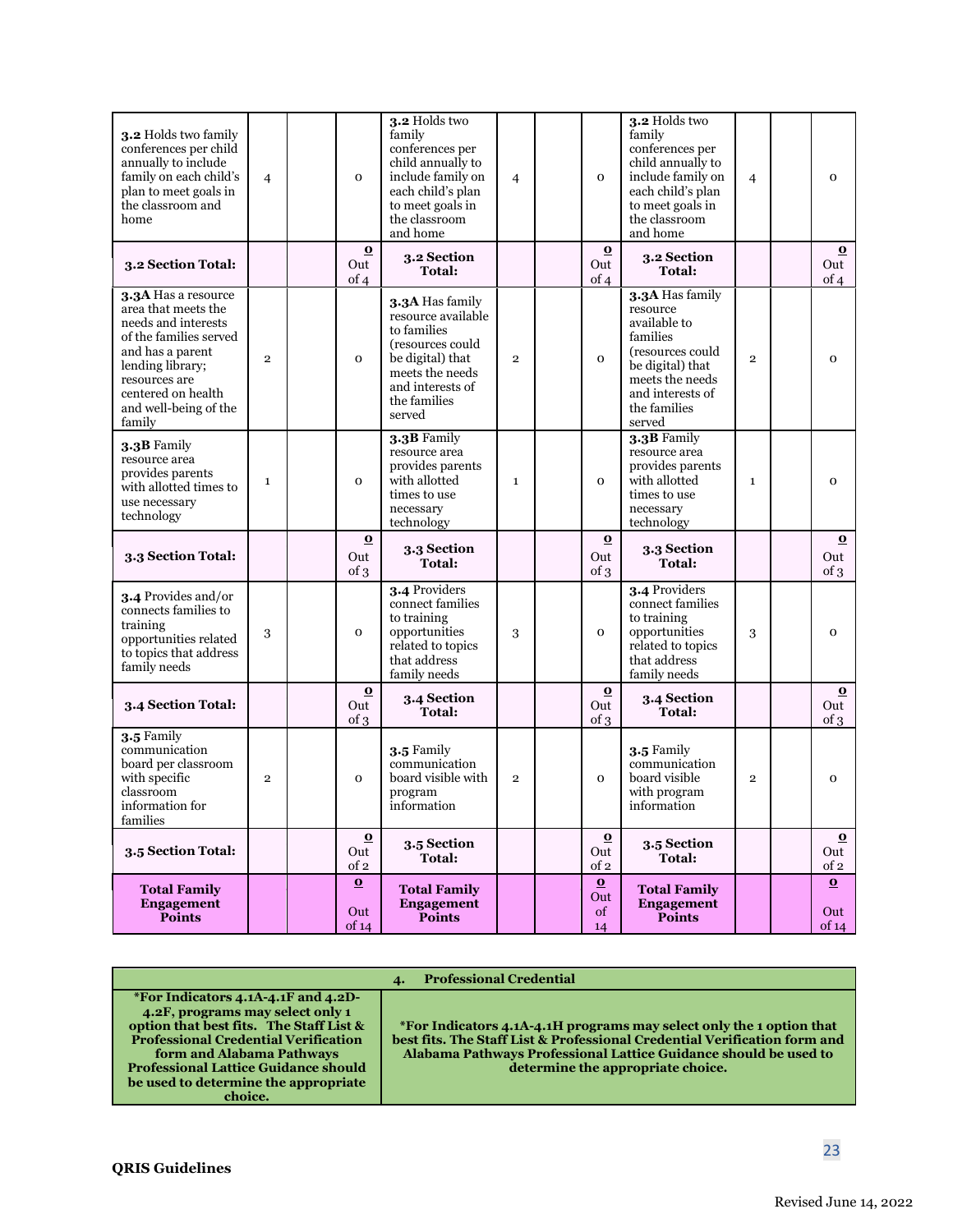| <b>Day Care Centers</b>                                                                                                                                                                               | Point<br>Value | Indicator<br>Met?<br>Y/N | Points<br>value<br>met | Family<br>Day Care<br>Home                                                                                                                                                      | Point<br>Value | Indicato<br>r Met?<br>Y/N | Points<br>value<br>met | Group<br>Day Care<br>Home                                                                                                                                                                       | Poin<br>Valu<br>$\mathbf{e}$ | Indica<br>tor<br>Met?<br>Y/N | Points<br>value<br>met |
|-------------------------------------------------------------------------------------------------------------------------------------------------------------------------------------------------------|----------------|--------------------------|------------------------|---------------------------------------------------------------------------------------------------------------------------------------------------------------------------------|----------------|---------------------------|------------------------|-------------------------------------------------------------------------------------------------------------------------------------------------------------------------------------------------|------------------------------|------------------------------|------------------------|
| For 4.1 A-F, select the 1 option that best<br>fits                                                                                                                                                    |                |                          |                        |                                                                                                                                                                                 |                |                           |                        | For 4.1 A-H, Select the 1 option that best fits                                                                                                                                                 |                              |                              |                        |
| 4.1A At least one<br>teacher per<br>classroom* has a<br>minimum of the<br><b>AELG</b> credential<br>*(4.1A-4.1F-Select<br>only one option that<br>best fits)                                          | 4              |                          | $\mathbf{o}$           | <b>4.1A</b> The<br>provider has a<br>minimum of the<br>AELG credential*<br>$*(4.1A-4.1H-$<br>Select only one<br>option that best<br>fits)                                       | $\overline{4}$ |                           | $\mathbf{O}$           | 4.1A Provider or<br>assistant has a<br>minimum of the<br>AELG credential*                                                                                                                       | $\overline{4}$               |                              | $\overline{0}$         |
| 4.1B At least 50% of<br>classrooms* have<br>teachers that meet<br>level 2 or higher on<br>the Alabama<br>Pathways<br>Professional Lattice<br>*(4.1A-4.1F-Select<br>only one option that<br>best fits) | 6              |                          | $\mathbf{o}$           | $4.1B$ The<br>Provider meets<br>Level 2 of the<br>Alabama<br>Pathways *(4.1A-<br>4.1H-Select only<br>one option that<br>best fits)                                              | 6              |                           | $\mathbf{O}$           | 4.1B Provider or<br>assistant meets<br>Level 2 of the<br>Alabama<br>Pathways<br>Professional<br>Lattice $*(4.1A-$<br>4.1H-Select only<br>one option that<br>best fits)                          | 6                            |                              | $\overline{0}$         |
| 4.1C $50\%$ of<br>classrooms* have a<br>teacher assigned with<br>level 3 or higher of<br>the Alabama<br>Pathways<br>Professional Lattice<br>*(4.1A-4.1F-Select<br>only one option that<br>best fits)  | 8              |                          | $\mathbf{O}$           | 4.1C Provider<br>has achieved a<br>Level 3 or higher<br>on the Alabama<br>Pathways<br>Professional<br>Lattice<br>$*(4.1A-4.1H-$<br>Select only one<br>option that best<br>fits) | 8              |                           | $\mathbf 0$            | 4.1C Provider or<br>assistant has<br>achieved a Level<br>3 or higher on<br>the Alabama<br>Pathways<br>Professional<br>Lattice<br>$*(4.1A-4.1H-$<br>Select only one<br>option that best<br>fits) | 8                            |                              | $\mathbf{O}$           |
| 4.1D 50% of<br>classrooms* have a<br>teacher assigned with<br>level 4 or higher of<br>the Alabama<br>Pathways<br>Professional Lattice<br>*(4.1A-4.1F-Select<br>only one option that<br>best fits)     | 10             |                          | $\mathbf{O}$           | 4.1D Provider<br>has achieved a<br>Level 4 or higher<br>on the Alabama<br>Pathways<br>Professional<br>Lattice<br>$*(4.1A-4.1H-$<br>Select only one<br>option that best<br>fits) | 10             |                           | $\mathbf{O}$           | 4.1D Provider or<br>assistant has<br>achieved a Level<br>4 or higher on<br>the Alabama<br>Pathways<br>Professional<br>Lattice<br>$*(4.1A-4.1H-$<br>Select only one<br>option that best<br>fits) | 10                           |                              | $\mathbf{O}$           |
| 4.1E 50% of<br>classrooms* have a<br>teacher assigned with<br>level 5 or higher of<br>the Alabama<br>Pathways<br>Professional Lattice<br>*(4.1A-4.1F-Select<br>only one option that<br>best fits)     | 12             |                          | $\mathbf{o}$           | 4.1E Provider<br>has achieved a<br>Level 5 or higher<br>on the Alabama<br>Pathways<br>Professional<br>Lattice<br>$*(4.1A-4.1H-$<br>Select only one<br>option that best<br>fits) | 12             |                           | $\mathbf{O}$           | 4.1E Provider or<br>assistant has<br>achieved a Level<br>5 or higher on the<br>Alabama<br>Pathways<br>Professional<br>Lattice                                                                   | 12                           |                              | $\mathbf{O}$           |
| 4.F None of the<br>Above*<br>*(4.1A-4.1F-Select<br>only one option that<br>best fits)                                                                                                                 | $\mathbf{o}$   |                          | $\mathbf{o}$           | 4.1F Provider has<br>achieved a level 6<br>or higher of the<br>Alabama<br>Pathways<br>Professional<br>Lattice<br>$*(4.1A-4.1H-$<br>Select only one<br>option that best<br>fits) | 14             |                           | $\mathbf 0$            | 4.1F Provider or<br>assistant has<br>achieved level 6<br>or higher of the<br>Alabama<br>Pathways<br>Professional<br>Lattice<br>$*(4.1A-4.1H-$<br>Select only one<br>option that best<br>fits)   | 14                           |                              | $\mathbf 0$            |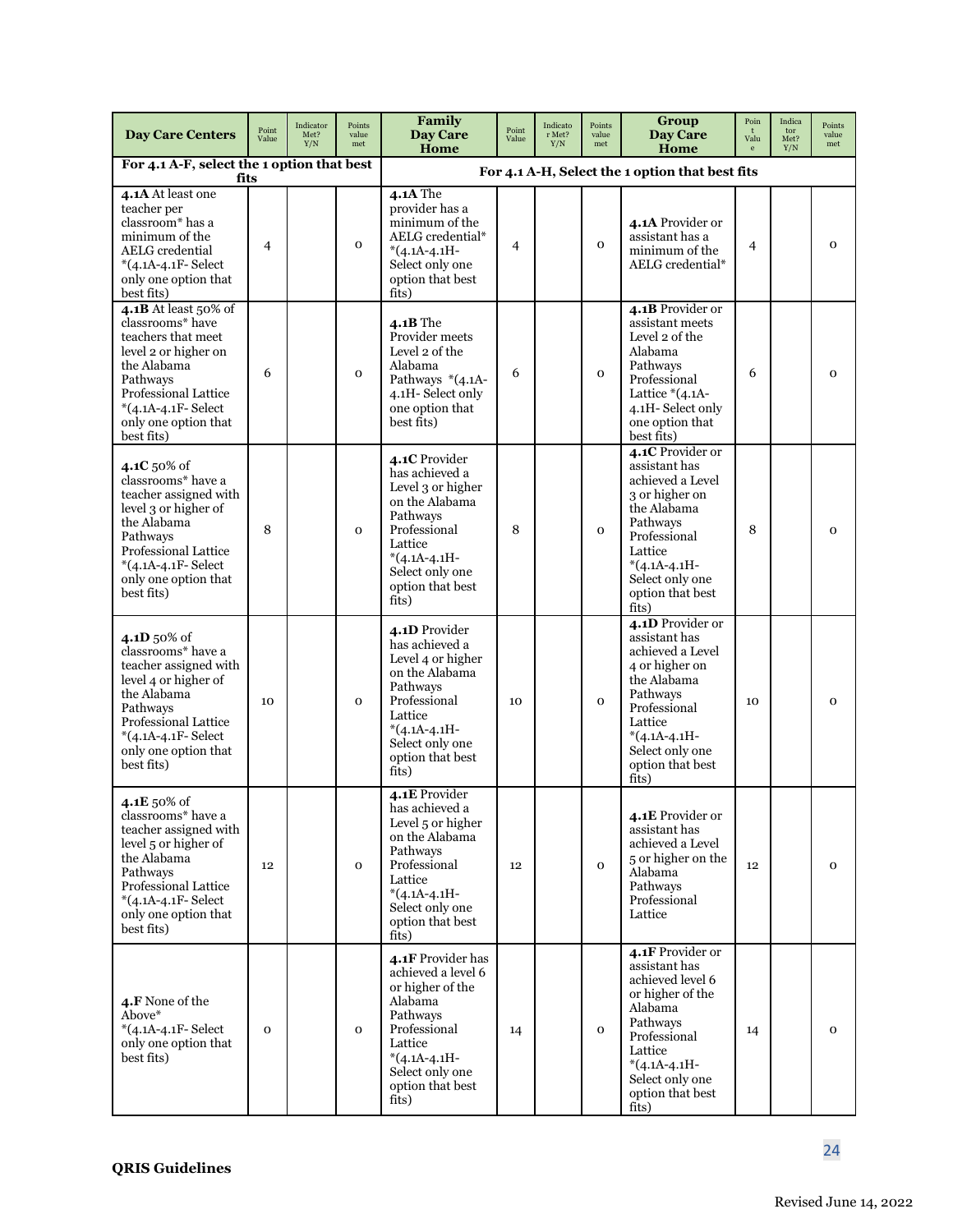| 4.1G Staff/Director<br>have an advanced<br>credential including<br>CDA PD Specialist,<br>PITC, IECMH,<br>Montessori,<br>NPPS, CCEI, and/or<br>CCP (only 1<br>credential per staff<br>credited) | Up<br>$\mathop{\rm to}\nolimits 3$ |              | 4.1G Provider<br>meets level 7 or<br>higher of the<br>Alabama<br>Pathways<br>Professional<br>Lattice<br>$*(4.1A-4.1H-$<br>Select only one<br>option that best<br>fits)                                  | 16            | $\mathbf{o}$    | 4.1G Provider or<br>assistant has<br>achieved level 7<br>or higher of the<br>Alabama<br>Pathways<br>Professional<br>Lattice<br>$*(4.1A-4.1H-$<br>Select only one<br>option that best<br>fits)                  | 16            | $\mathbf 0$             |
|------------------------------------------------------------------------------------------------------------------------------------------------------------------------------------------------|------------------------------------|--------------|---------------------------------------------------------------------------------------------------------------------------------------------------------------------------------------------------------|---------------|-----------------|----------------------------------------------------------------------------------------------------------------------------------------------------------------------------------------------------------------|---------------|-------------------------|
| Unique Credential 1                                                                                                                                                                            | $\mathbf{1}$                       | $\mathbf 0$  | 4.1H None of the<br>Above<br>$*(4.1A-4.1H-$<br>Select only one<br>option that best<br>fits)                                                                                                             | $\Omega$      | $\mathbf{o}$    | 4.1H None of the<br>Above*<br>$*(4.1A-4.1H-$<br>Select only one<br>option that best<br>fits)                                                                                                                   | $\mathbf{o}$  | $\mathbf{o}$            |
| Unique Credential 2                                                                                                                                                                            | $\mathbf{1}$                       | $\mathbf{o}$ | 4.1I Provider<br>have an advanced<br>credential<br>including CDA<br>PD Specialist,<br>PITC, IECMH,<br>Montessori,<br>NPPS, CCEI,<br>and/or CCP (1<br>point per unique<br>credential, up to<br>3 points) | Up<br>to<br>3 |                 | 4.1I Provider or<br>assistant have an<br>advanced<br>credential<br>including CDA<br>PD Specialist,<br>PITC, IECMH,<br>Montessori,<br>NPPS, CCEI,<br>and/or CCP (only<br>1 staff per<br>credential<br>credited) | Up<br>to<br>3 |                         |
| Unique Credential 3                                                                                                                                                                            | $\mathbf{1}$                       | $\mathbf 0$  | Unique<br>Credential 1                                                                                                                                                                                  | $\mathbf 1$   | $\mathbf{o}$    | Unique<br>Credential 1                                                                                                                                                                                         | $\mathbf{1}$  | $\mathbf 0$             |
| 4.1 Section Total:                                                                                                                                                                             |                                    | $\bf{O}$     | Unique<br>Credential 2                                                                                                                                                                                  | $\mathbf 1$   | $\mathbf{o}$    | Unique<br>Credential 2                                                                                                                                                                                         | $\mathbf{1}$  | $\mathbf 0$             |
|                                                                                                                                                                                                |                                    | Out<br>of 15 | Unique<br>Credential 3                                                                                                                                                                                  | $\mathbf{1}$  | $\mathbf{O}$    | Unique<br>Credential 3                                                                                                                                                                                         | $\mathbf{1}$  | $\mathbf 0$             |
| 4.2A Director has<br>completed 3 modules<br>of the Aim for<br>Excellence<br>Credential                                                                                                         | $\mathbf{1}$                       | $\mathbf{o}$ | 4.1J Provider has<br>completed 3<br>modules of the<br>Aim for<br>Excellence<br>Credential                                                                                                               | $\mathbf{1}$  | $\mathbf{o}$    | 4.1J Provider<br>has completed 3<br>modules of the<br>Aim for<br>Excellence<br>Credential                                                                                                                      | $\mathbf{1}$  | $\mathbf{o}$            |
| 4.2B Director has<br>completed 6 modules<br>of the Aim for<br>Excellence<br>Credential                                                                                                         | $\mathbf{1}$                       | $\mathbf 0$  | 4.1K Provider<br>has completed 6<br>modules of the<br>Aim for<br>Excellence<br>Credential                                                                                                               | $\mathbf 1$   | $\mathbf{o}$    | 4.1K Provider<br>has completed 6<br>modules of the<br>Aim for<br>Excellence<br>Credential                                                                                                                      | $\mathbf{1}$  | $\mathbf{o}$            |
| 4.2C Director has<br>completed 9 modules<br>of the Aim for<br>Excellence<br>Credential                                                                                                         | $\mathbf 1$                        | $\mathbf 0$  | 4.1L Provider<br>has completed 9<br>modules of the<br>Aim for<br>Excellence<br>Credential                                                                                                               | $\mathbf{1}$  | $\mathbf{o}$    | 4.1L Provider<br>has completed 9<br>modules of the<br>Aim for<br>Excellence<br>Credential                                                                                                                      | $\mathbf{1}$  | $\mathbf 0$             |
| For 4.1 D-F, select the 1 option that best<br>fits                                                                                                                                             |                                    |              | 4.1 Section<br><b>Total:</b>                                                                                                                                                                            |               | $\bf{0}$        | 4.1 Section<br><b>Total:</b>                                                                                                                                                                                   |               | $\overline{\mathbf{o}}$ |
| 4.2D Director meets<br>level 6 or higher* of<br>the Alabama<br>Pathways<br>Professional Lattice<br>$*(4.2D - 4.2F - Select$<br>only one option that<br>best fits)                              | $\overline{2}$                     | $\mathbf 0$  |                                                                                                                                                                                                         |               | Out<br>of<br>22 |                                                                                                                                                                                                                |               | Out<br>of<br>22         |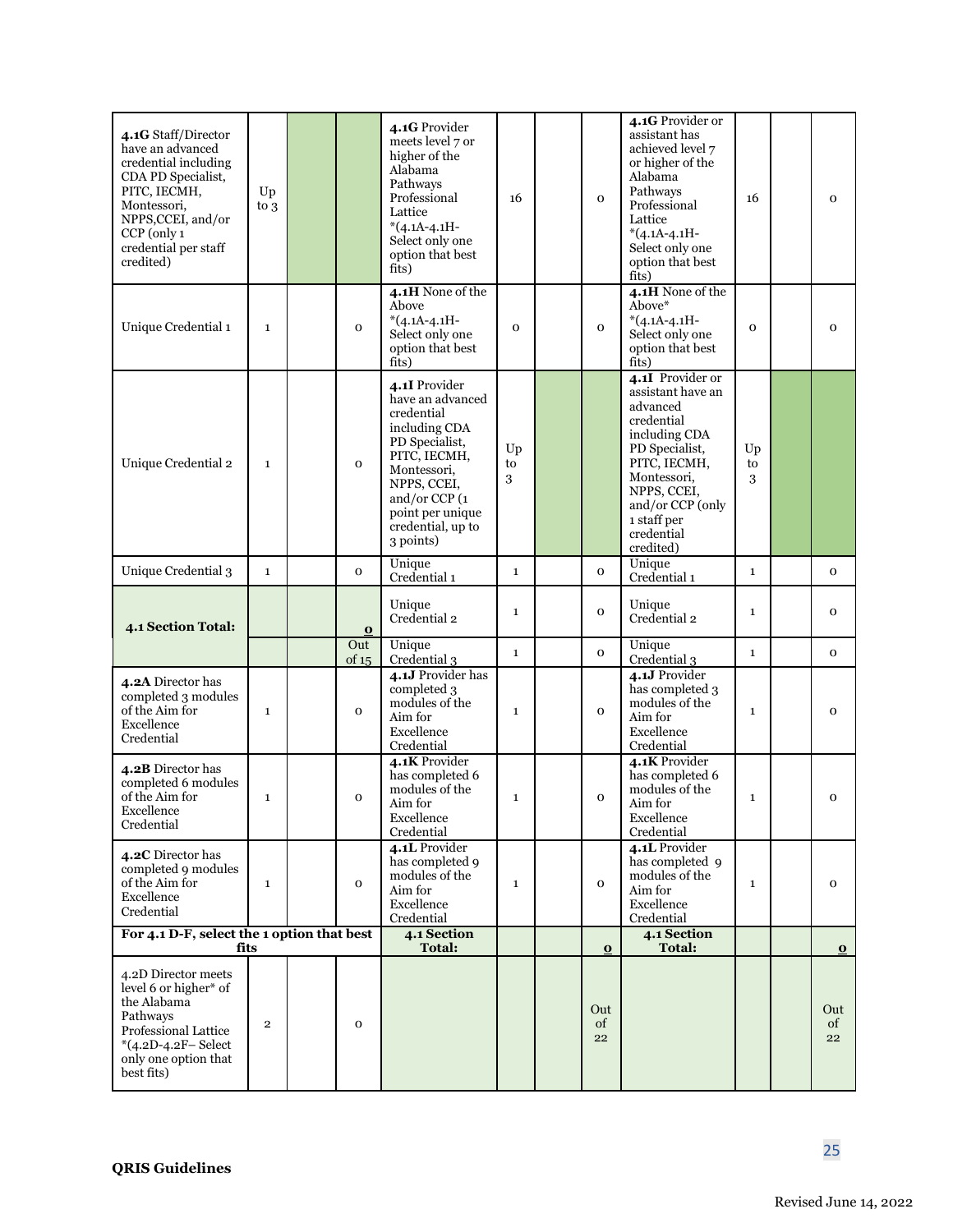| 4.2E Director meets<br>level 7 or higher* of<br>the Alabama<br>Pathways<br><b>Professional Lattice</b><br>$*(4.2D - 4.2F - Select$<br>only one option that<br>best fits) | 4        | $\Omega$                 | <b>Total</b><br><b>Professional</b><br><b>Credential</b><br><b>Points</b> |  | $\Omega$        | <b>Total</b><br><b>Professional</b><br><b>Credential</b><br><b>Points</b> |  | $\Omega$        |
|--------------------------------------------------------------------------------------------------------------------------------------------------------------------------|----------|--------------------------|---------------------------------------------------------------------------|--|-----------------|---------------------------------------------------------------------------|--|-----------------|
| 4.2F None of the<br>Above*<br>*(4.2D-4.2F-Select<br>only one option that<br>best fits)                                                                                   | $\Omega$ | $\Omega$                 |                                                                           |  | Out<br>of<br>22 |                                                                           |  | Out<br>of<br>22 |
| <b>4.2 Section Total:</b>                                                                                                                                                |          | $\bf{O}$<br>Out<br>of 7  |                                                                           |  |                 |                                                                           |  |                 |
| <b>Total Professional</b><br><b>Credential Points</b>                                                                                                                    |          | $\Omega$<br>Out<br>of 22 |                                                                           |  |                 |                                                                           |  |                 |

<span id="page-25-0"></span>

|                                                                                                                                             |                |                          |                        | <b>Environment</b><br>5.                                                                                                                                             |                |                           |                        |                                                                                                                                                          |                              |                              |                        |
|---------------------------------------------------------------------------------------------------------------------------------------------|----------------|--------------------------|------------------------|----------------------------------------------------------------------------------------------------------------------------------------------------------------------|----------------|---------------------------|------------------------|----------------------------------------------------------------------------------------------------------------------------------------------------------|------------------------------|------------------------------|------------------------|
|                                                                                                                                             |                |                          |                        | *For Indicators 5.1A-5.1E, select the 1 option that best fits. The Environment Checklist (See Appendix 17.03)<br>should be used to determine the appropriate choice. |                |                           |                        |                                                                                                                                                          |                              |                              |                        |
| <b>Day Care Centers</b>                                                                                                                     | Point<br>Value | Indicator<br>Met?<br>Y/N | Points<br>value<br>met | Family<br><b>Day Care</b><br>Home                                                                                                                                    | Point<br>Value | Indicato<br>r Met?<br>Y/N | Points<br>value<br>met | Group<br><b>Day Care</b><br>Home                                                                                                                         | Poin<br>Valu<br>$\mathbf{e}$ | Indica<br>tor<br>Met?<br>Y/N | Points<br>value<br>met |
|                                                                                                                                             |                |                          |                        | For 5.1A-E, select the 1 option that best fits.                                                                                                                      |                |                           |                        |                                                                                                                                                          |                              |                              |                        |
| 5.1A Each classroom<br>scores at least 25%<br>on Environment<br>checklist. *(5.1A-<br>$5.1E$ – Select only<br>one option that best<br>fits) | 4              |                          | $\mathbf{o}$           | 5.1A Learning<br>environment<br>scores at least<br>25% on<br>Environment<br>checklist.<br>$*(5.1A-5.1E-$<br>Select only one<br>option that best<br>fits)             | 4              |                           | $\mathbf{O}$           | 5.1A Learning<br>environment<br>scores at least<br>25% on<br>Environment<br>checklist.<br>$*(5.1A-5.1E-$<br>Select only one<br>option that best<br>fits) | $\overline{4}$               |                              | $\mathbf{o}$           |
| 5.1B Each classroom<br>scores at least 50%<br>on Environment<br>checklist<br>$*(5.1A - 5.1E - Select$<br>only one option that<br>best fits) | 6              |                          | $\mathbf 0$            | 5.1B Learning<br>environment at<br>least 50% on<br>Environment<br>checklist<br>$*(5.1A-5.1E-$<br>Select only one<br>option that best<br>fits)                        | 6              |                           | $\mathbf{O}$           | 5.1B Learning<br>environment<br>scores at least<br>50% on<br>Environment<br>checklist<br>$*(5.1A-5.1E-$<br>Select only one<br>option that best<br>fits)  | 6                            |                              | $\mathbf 0$            |
| 5.1C Each classroom<br>scores at least 75%<br>on Environment<br>checklist $*(5.1A-5.1E)$<br>- Select only one<br>option that best fits)     | 8              |                          | $\mathbf{o}$           | 5.1C Learning<br>environment<br>scores at least<br>75% on<br>Environment<br>checklist<br>$*(5.1A-5.1E-$<br>Select only one<br>option that best<br>fits)              | 8              |                           | $\Omega$               | 5.1C Learning<br>environment<br>scores at least<br>75% on<br>Environment<br>checklist<br>$*(5.1A-5.1E-$<br>Select only one<br>option that best<br>fits)  | 8                            |                              | $\mathbf{o}$           |
| 5.1D Each classroom<br>scores at least 100%<br>on Environment<br>checklist<br>$*(5.1A-5.1E - Select$<br>only one option that<br>best fits)  | 10             |                          | $\mathbf{o}$           | 5.1D Learning<br>environment<br>scores at least<br>100% on<br>Environment<br>checklist<br>$*(5.1A-5.1E-$<br>Select only one<br>option that best<br>fits)             | 10             |                           | $\mathbf{O}$           | 5.1D Learning<br>environment<br>scores at least<br>100% on<br>Environment<br>checklist<br>$*(5.1A-5.1E-$<br>Select only one<br>option that best<br>fits) | 10                           |                              | $\mathbf{o}$           |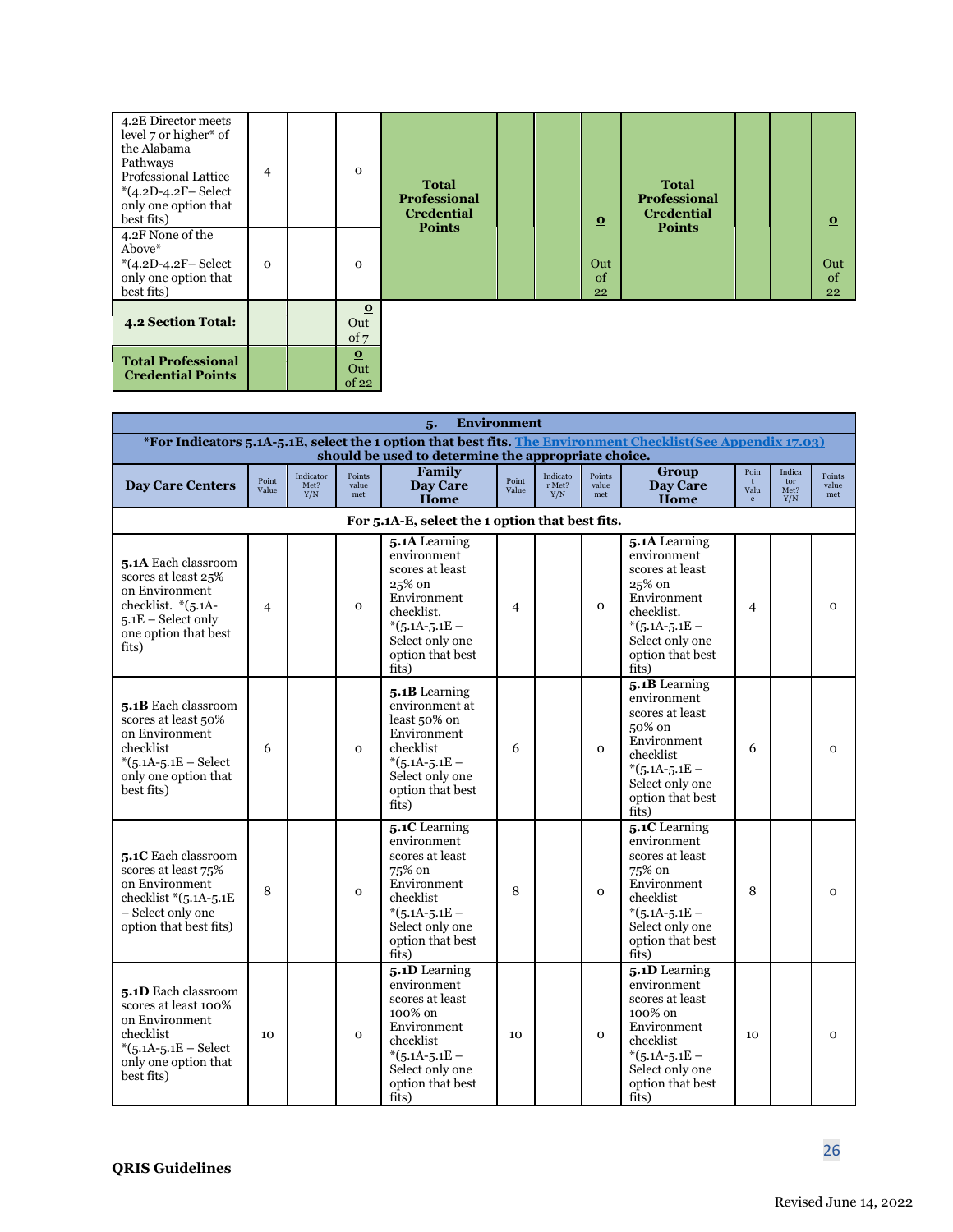| 5.1E None of the<br>Above*<br>$*(5.1A-5.1E - Select$<br>only one option that<br>best fits)                                                                                                                          | $\Omega$ | $\mathbf{0}$                 | 5.1E None of the<br>Above<br>$*(5.1A-5.1E-$<br>Select only one<br>option that best<br>fits)                                                                                                                                | $\mathbf{o}$ | $\mathbf{0}$                      | 5.1E None of the<br>Above*<br>$*(5.1A-5.1E-$<br>Select only one<br>option that best<br>fits)                                                                                                                               | $\Omega$       | $\mathbf 0$                             |
|---------------------------------------------------------------------------------------------------------------------------------------------------------------------------------------------------------------------|----------|------------------------------|----------------------------------------------------------------------------------------------------------------------------------------------------------------------------------------------------------------------------|--------------|-----------------------------------|----------------------------------------------------------------------------------------------------------------------------------------------------------------------------------------------------------------------------|----------------|-----------------------------------------|
| 5.1 Section Total:                                                                                                                                                                                                  |          | $\mathbf{o}$<br>Out<br>of 10 | 5.1 Section<br><b>Total:</b>                                                                                                                                                                                               |              | $\Omega$<br>Out<br>$\alpha$<br>10 | 5.1 Section<br><b>Total:</b>                                                                                                                                                                                               |                | $\overline{\mathbf{o}}$<br>Out<br>of 10 |
| 5.2 Outside<br>playground has a<br>completed<br>playground<br>assessment report by<br>a certified NPPS<br>(National Program<br>for Playground<br>Safety) or a CPSI<br>(Certified<br>Playground Safety<br>Inspector) | 4        | $\Omega$                     | 5.2 Outside<br>playground has a<br>completed<br>playground<br>assessment<br>report by a<br>certified NPPS<br>(National)<br>Program for<br>Playground<br>Safety) or a CPSI<br>(Certified<br>Playground<br>Safety Inspector) | 4            | $\Omega$                          | 5.2 Outside<br>playground has a<br>completed<br>playground<br>assessment<br>report by a<br>certified NPPS<br>(National)<br>Program for<br>Playground<br>Safety) or a CPSI<br>(Certified<br>Playground<br>Safety Inspector) | $\overline{4}$ | $\mathbf 0$                             |
| 5.2 Section Total:                                                                                                                                                                                                  |          | $\bf{0}$<br>Out<br>of 4      | 5.2 Section<br><b>Total:</b>                                                                                                                                                                                               |              | $\bf{0}$<br>Out<br>of 4           | 5.2 Section<br><b>Total:</b>                                                                                                                                                                                               |                | $\bf{0}$<br>Out<br>of 4                 |
| <b>Total</b><br><b>Environment</b><br><b>Points</b>                                                                                                                                                                 |          | $\Omega$<br>Out<br>of 14     | <b>Total</b><br><b>Environment</b><br><b>Points</b>                                                                                                                                                                        |              | $\Omega$<br>Out<br>of<br>14       | <b>Total</b><br><b>Environment</b><br><b>Points</b>                                                                                                                                                                        |                | $\Omega$<br>Out<br>of 14                |

|                                                                                                                                                                                                                   |                |                          |                        | <b>Program Design</b><br>6.                                                                                                                             |                |                           |                         |                                                                                                                                |                                              |                              |                         |
|-------------------------------------------------------------------------------------------------------------------------------------------------------------------------------------------------------------------|----------------|--------------------------|------------------------|---------------------------------------------------------------------------------------------------------------------------------------------------------|----------------|---------------------------|-------------------------|--------------------------------------------------------------------------------------------------------------------------------|----------------------------------------------|------------------------------|-------------------------|
| <b>Day Care Centers</b>                                                                                                                                                                                           | Point<br>Value | Indicator<br>Met?<br>Y/N | Points<br>value<br>met | Family<br>Day Care<br>Home                                                                                                                              | Point<br>Value | Indicato<br>r Met?<br>Y/N | Points<br>value<br>met  | Group<br><b>Day Care</b><br>Home                                                                                               | Poin<br>$\mathbf{t}$<br>Valu<br>$\mathbf{e}$ | Indica<br>tor<br>Met?<br>Y/N | Points<br>value<br>met  |
| <b>6.1 Program Director</b><br>serves as facilitator<br>and mentor for Aim<br>for Excellence                                                                                                                      | $\overline{2}$ |                          | $\Omega$               | $6.1$ Provider<br>serves as<br>facilitator and<br>mentor for Aim<br>for Excellence                                                                      | $\overline{2}$ |                           | $\Omega$                | $6.1$ Provider<br>serves as<br>facilitator and<br>mentor for Aim<br>for Excellence                                             | $\overline{2}$                               |                              | $\Omega$                |
| <b>6.1 Section Total:</b>                                                                                                                                                                                         |                |                          | $\bf o$<br>Out<br>of 2 | <b>6.1 Section</b><br><b>Total:</b>                                                                                                                     |                |                           | $\bf{0}$<br>Out<br>of 2 | <b>6.1 Section</b><br><b>Total:</b>                                                                                            |                                              |                              | $\Omega$<br>Out<br>of 2 |
| 6.2A Programs<br>builds in time in the<br>teacher's daily work<br>schedule to have<br>planning time of a<br>minimum of 1 hour a<br>week to complete<br>paperwork<br>associated with<br>classroom and<br>children. | $\mathfrak{p}$ |                          | $\mathbf{O}$           | 6.2A Provider<br>has scheduled<br>time to plan and<br>complete<br>paperwork/tasks<br>related to the<br>business a<br>minimum of 1<br>hour per week      | $\mathbf{1}$   |                           | $\mathbf{O}$            | 6.2A Provider<br>has scheduled<br>time to plan and<br>complete<br>paperwork/tasks<br>related to the<br>business                | 1                                            |                              | $\Omega$                |
| <b>6.2B</b> Program has a<br>plan in place to<br>address teacher<br>turnover                                                                                                                                      | $\overline{2}$ |                          | $\mathbf{O}$           | 6.2B Provider<br>has scheduled<br>time to plan and<br>complete<br>paperwork<br>related to<br>educational<br>services a<br>minimum of 1<br>hour per week | $\mathbf{1}$   |                           | $\mathbf{O}$            | 6.2B Provider<br>has scheduled<br>time to plan and<br>complete<br>paperwork<br>related to<br>educational<br>services (1 point) | 1                                            |                              | $\Omega$                |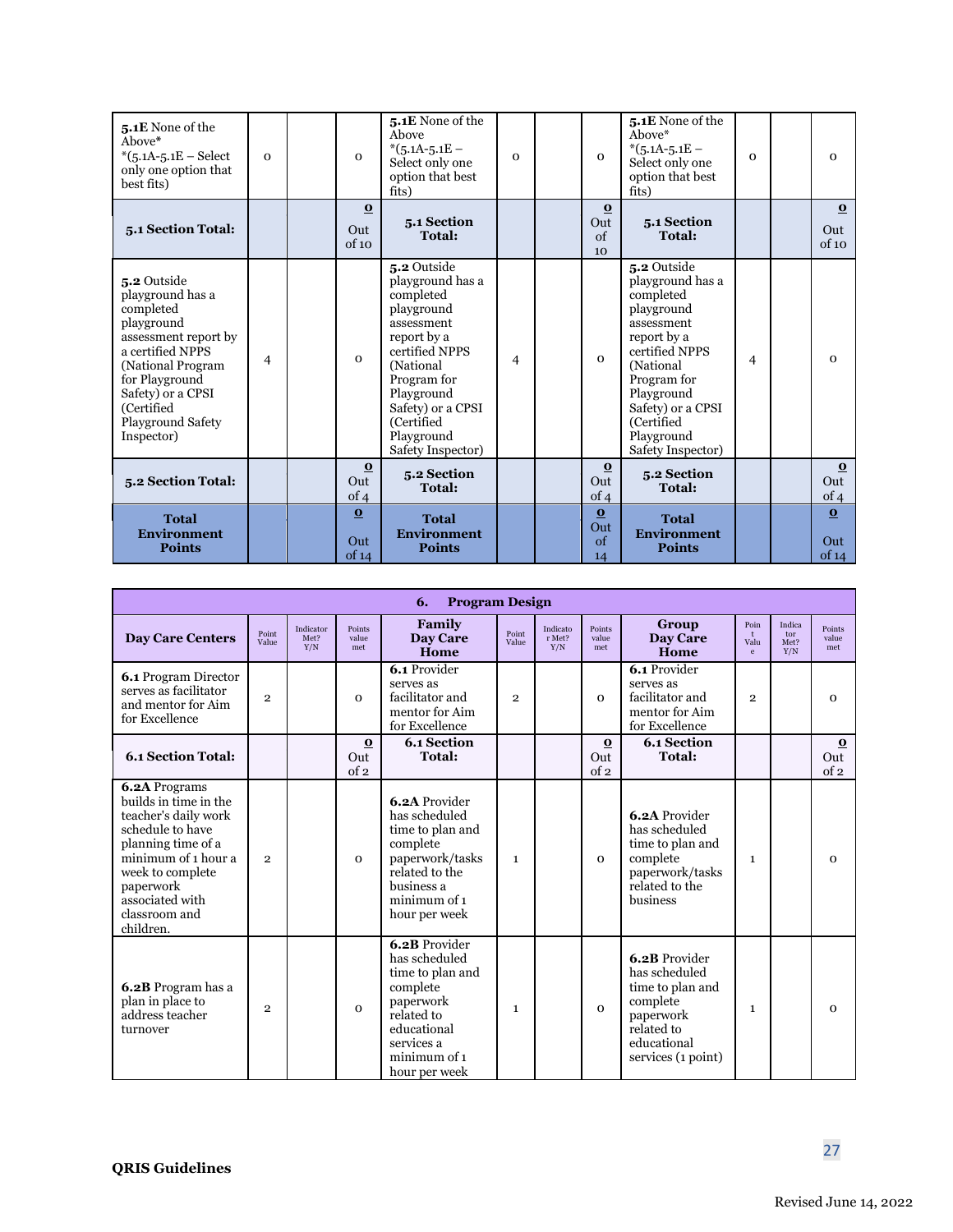| 6.2C Program has a<br>plan in place to<br>achieve continuity of<br>care (children have<br>consistent<br>caregivers)                                                | $\overline{2}$ | $\mathbf 0$                            | <b>6.2C</b> Provider<br>can document<br>ability to provide<br>continuity of care<br>(children have<br>consistent<br>caregiver) | $\mathbf{2}$   | $\mathbf 0$             | <b>6.2C</b> Provider<br>can document<br>ability to provide<br>continuity of care<br>(children have<br>consistent<br>caregivers) | $\mathbf{2}$   | $\mathbf{o}$                           |
|--------------------------------------------------------------------------------------------------------------------------------------------------------------------|----------------|----------------------------------------|--------------------------------------------------------------------------------------------------------------------------------|----------------|-------------------------|---------------------------------------------------------------------------------------------------------------------------------|----------------|----------------------------------------|
| 6.2D Program<br>provides benefits to<br>staff (i.e. insurance,<br>paid time off, paid<br>holidays, retirement,<br>tuition benefits,<br>wellness programs,<br>etc.) | $\overline{2}$ | $\mathbf{o}$                           | 6.2D Provider<br>allows for paid<br>time off for self                                                                          | $\overline{2}$ | $\mathbf{O}$            | 6.2D Provider<br>allows for paid<br>time off for self<br>and assistant                                                          | $\mathbf{2}$   | $\mathbf{o}$                           |
| <b>6.2E</b> Program offers<br>an orientation<br>process for<br>onboarding new staff                                                                                | $\overline{2}$ | $\mathbf{o}$                           | <b>6.2E</b> Provider<br>has a program<br>handbook                                                                              | $\overline{2}$ | $\mathbf 0$             | <b>6.2E</b> Provider<br>has a program<br>handbook and/or<br>orientation<br>process for<br>assistant                             | $\overline{2}$ | $\mathbf{o}$                           |
| <b>6.2 Section Total:</b>                                                                                                                                          |                | $\bf{O}$<br>Out<br>of 10               | 6.2 Section<br>Total:                                                                                                          |                | $\Omega$<br>Out<br>of 8 | <b>6.2 Section</b><br><b>Total:</b>                                                                                             |                | $\mathbf{O}$<br>Out<br>of 8            |
| 6.3A Program has a<br>routine maintenance<br>checklist for indoors                                                                                                 | $\mathbf{1}$   | $\mathbf{o}$                           | <b>6.3A Provider</b><br>has a routine<br>maintenance<br>checklist for<br>indoors                                               | $\overline{2}$ | $\mathbf{O}$            | <b>6.3A Provider</b><br>has a routine<br>maintenance<br>checklist for<br>indoors                                                | $\overline{2}$ | $\mathbf{o}$                           |
| 6.3B Program has a<br>routine maintenance<br>checklist for<br>outdoors                                                                                             | $\mathbf{1}$   | $\mathbf{o}$                           | <b>6.3B</b> Provider<br>has a routine<br>maintenance<br>checklist for<br>outdoors                                              | $\overline{2}$ | $\mathbf{O}$            | <b>6.3B</b> Provider<br>has a routine<br>maintenance<br>checklist for<br>outdoors                                               | $\overline{2}$ | $\mathbf{o}$                           |
| 6.3 Section Total:                                                                                                                                                 |                | $\Omega$<br>Out<br>of 2                | <b>6.3 Section</b><br>Total:                                                                                                   |                | $\Omega$<br>Out<br>of 4 | 6.3 Section<br><b>Total:</b>                                                                                                    |                | $\Omega$<br>Out<br>of 4                |
| 6.4 Program has a<br>means to evaluate<br>impact of program<br>(i.e. staff survey,<br>family survey)                                                               | $\overline{2}$ | $\mathbf{o}$                           | 6.4 Provider has<br>a means to<br>evaluate impact<br>of program (i.e.<br>family survey)                                        | $\overline{2}$ | $\mathbf 0$             | 6.4 Provider has<br>a means to<br>evaluate impact<br>of program (i.e.<br>staff survey,<br>family survey)                        | $\overline{2}$ | $\mathbf{O}$                           |
| <b>6.4 Section Total:</b>                                                                                                                                          |                | $\bf{0}$<br>Out<br>of 2                | 6.4 Section<br>Total:                                                                                                          |                | $\Omega$<br>Out<br>of 2 | 6.4 Section<br>Total:                                                                                                           |                | $\bf{0}$<br>Out<br>of 2                |
| 6.5 Program has an<br>operating budget<br>that includes income<br>and expenses                                                                                     | $\overline{2}$ | $\mathbf{o}$                           | 6.5 Provider has<br>an operating<br>budget that<br>includes<br>business-related<br>income and<br>expenses                      | $\mathbf{2}$   | $\mathbf 0$             | 6.5 Program has<br>an operating<br>budget that<br>includes<br>business-related<br>income and<br>expenses                        | $\mathbf{2}$   | $\mathbf 0$                            |
| 6.5 Section Total:                                                                                                                                                 |                | $\overline{\mathbf{o}}$<br>Out<br>of 2 | 6.5 Section<br><b>Total:</b>                                                                                                   |                | $\Omega$<br>Out<br>of 2 | 6.5 Section<br>Total:                                                                                                           |                | $\overline{\mathbf{0}}$<br>Out<br>of 2 |
| 6.6A Program has a<br>policy describing<br>staff's acceptable use<br>of technology during<br>work hours                                                            | $\mathbf{1}$   | $\mathbf 0$                            | <b>6.6A Provider</b><br>has guidelines in<br>place describing<br>acceptable use of<br>technology<br>during work<br>hours       | $\overline{2}$ | $\mathbf 0$             | <b>6.6A Provider</b><br>has guidelines in<br>place describing<br>acceptable use of<br>technology<br>during work<br>hours        | $\overline{2}$ | $\mathbf 0$                            |
| 6.6B Program has a<br>policy in place<br>describing staff's<br>acceptable use of<br>social media                                                                   | $\mathbf{1}$   | $\mathbf{o}$                           | <b>6.6B</b> Provider<br>has guidelines in<br>place describing<br>staff's acceptable                                            | $\mathbf 2$    | $\mathbf 0$             | <b>6.6B</b> Provider<br>has guidelines in<br>place describing<br>staff's acceptable                                             | $\mathbf{2}$   | $\mathbf 0$                            |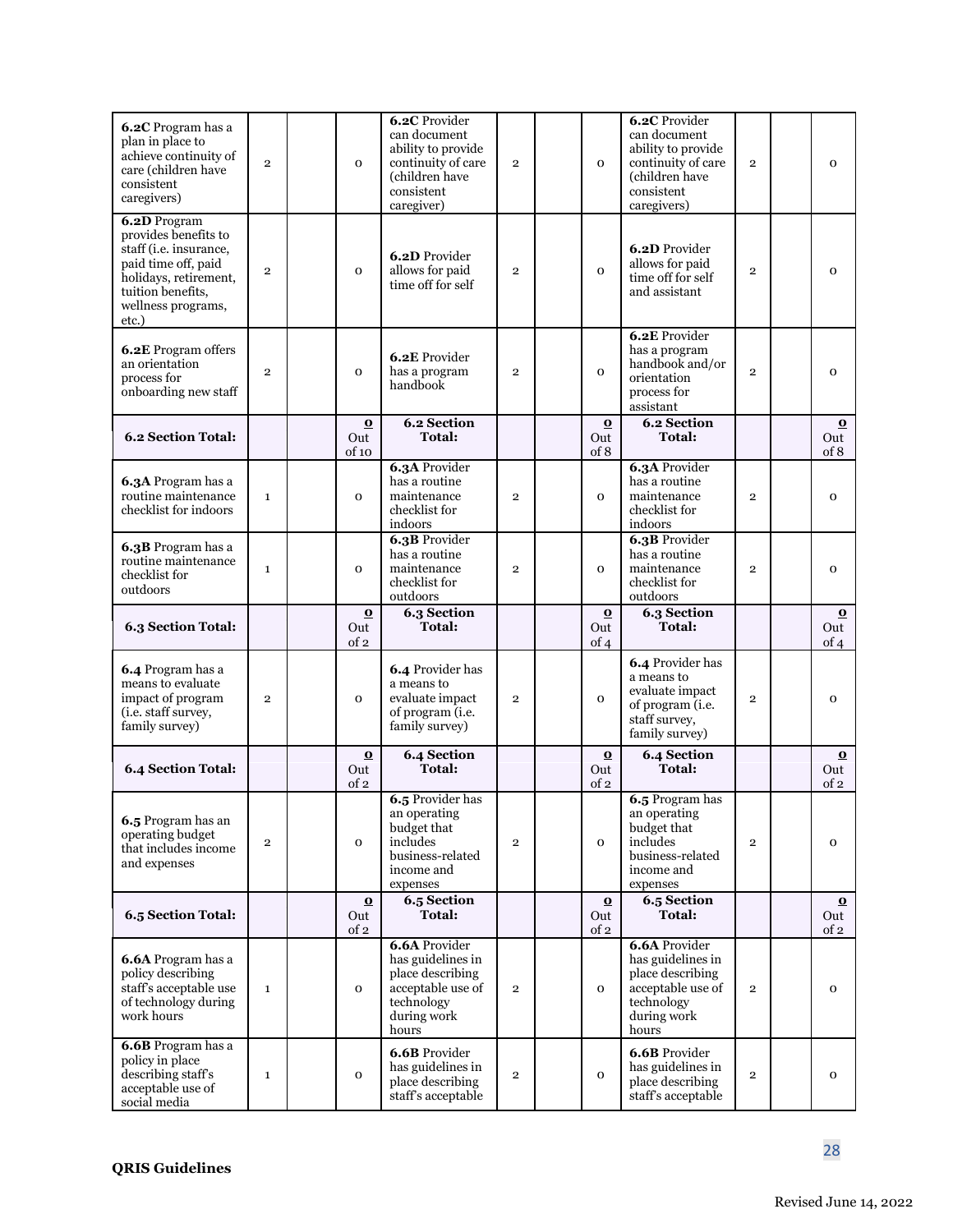|                                                                                                                                                                                                      |                |                         | use of social<br>media                                                                                                                                                                     |                |                         | use of social<br>media                                                                                                                                                                                              |                |                                        |
|------------------------------------------------------------------------------------------------------------------------------------------------------------------------------------------------------|----------------|-------------------------|--------------------------------------------------------------------------------------------------------------------------------------------------------------------------------------------|----------------|-------------------------|---------------------------------------------------------------------------------------------------------------------------------------------------------------------------------------------------------------------|----------------|----------------------------------------|
|                                                                                                                                                                                                      |                | $\Omega$                | <b>6.6 Section</b>                                                                                                                                                                         |                | $\overline{\mathbf{o}}$ | <b>6.6 Section</b>                                                                                                                                                                                                  |                | $\Omega$                               |
| <b>6.6 Section Total:</b>                                                                                                                                                                            |                | Out<br>of 2             | <b>Total:</b>                                                                                                                                                                              |                | Out<br>of 4             | <b>Total:</b>                                                                                                                                                                                                       |                | Out<br>of 4                            |
| 6.7A Program<br>establishes<br>partnerships with<br>local community<br>service agencies to<br>connect families to<br>services                                                                        | $\overline{2}$ | $\mathbf 0$             | 6.7A Provider<br>establishes<br>partnerships with<br>local community<br>service agencies<br>to connect<br>families to<br>services                                                          | $\overline{2}$ | $\mathbf 0$             | 6.7A Provider<br>establishes<br>partnerships with<br>local community<br>service agencies<br>to connect<br>families to<br>services                                                                                   | $\overline{2}$ | $\mathbf{o}$                           |
| 6.7B Program has a<br>transition to school<br>plan and<br>partnerships with<br>feeder schools in<br>which children will<br>transition                                                                | $\mathbf{1}$   | $\mathbf{o}$            | 6.7B Provider<br>has a transition<br>to school plan<br>and partnerships<br>with feeder<br>schools in which<br>children will<br>transition                                                  | $\overline{2}$ | $\mathbf{o}$            | 6.7B Provider<br>has a transition<br>to school plan<br>and partnerships<br>with feeder<br>schools in which<br>children will<br>transition                                                                           | $\overline{2}$ | $\mathbf{o}$                           |
| 6.7C Program<br>director participates<br>in community and<br>state level<br>committees                                                                                                               | $\mathbf{1}$   | $\mathbf{O}$            | 6.7C Provider<br>participates in<br>community and<br>state level<br>committees                                                                                                             | $\overline{2}$ | $\mathbf 0$             | 6.7C Provider<br>participates in<br>community and<br>state level<br>committees                                                                                                                                      | $\overline{2}$ | $\overline{O}$                         |
| 6.7 Section Total:                                                                                                                                                                                   |                | $\bf{O}$<br>Out<br>of 4 | 6.7 Section<br><b>Total:</b>                                                                                                                                                               |                | $\bf{O}$<br>Out<br>of 6 | 6.7 Section<br><b>Total:</b>                                                                                                                                                                                        |                | $\overline{\mathbf{o}}$<br>Out<br>of 6 |
| 6.8A Program has a<br>structure in place to<br>actively recruit<br>children and families<br>with diverse<br>demographics<br>and/or needs                                                             | $\mathbf{1}$   | $\mathbf{o}$            | <b>6.8A Provider</b><br>has a structure in<br>place to actively<br>recruit children<br>and families with<br>diverse<br>demographics<br>and/or needs                                        | $\mathbf{2}$   | $\mathbf{o}$            | <b>6.8A Provider</b><br>has a structure in<br>place to actively<br>recruit children<br>and families with<br>diverse<br>demographics<br>and/or needs                                                                 | $\overline{2}$ | $\mathbf{o}$                           |
| 6.8B The<br>demographics<br>and/or diverse needs<br>of children do not<br>exclude them from<br>acceptance into the<br>program if<br>reasonable<br>accommodations can<br>be made                      | $\mathbf{1}$   | $\mathbf 0$             | $6.8B$ The<br>demographics<br>and/or diverse<br>needs of children<br>do not exclude<br>them from<br>acceptance into<br>the program if<br>reasonable<br>accommodations<br>can be made       | $\overline{2}$ | $\mathbf{o}$            | 6.8B The<br>demographics<br>and/or diverse<br>needs of children<br>do not exclude<br>them from<br>acceptance into<br>the program if<br>reasonable<br>accommodations<br>can be made                                  | $\overline{2}$ | $\overline{O}$                         |
| 6.8C Program<br>provides or connects<br>staff to training<br>opportunities to<br>equip them to meet<br>the (social-<br>emotional, cognitive,<br>developmental,<br>physical) needs of all<br>children | $\overline{2}$ | $\mathbf 0$             | 6.8C Provider is<br>connected to<br>training<br>opportunities to<br>equip them to<br>meet the (social-<br>emotional,<br>cognitive,<br>developmental,<br>physical) needs of<br>all children | $\mathbf{2}$   | $\mathbf{o}$            | <b>6.8C</b> Provider<br>and assistant are<br>connected to<br>training<br>opportunities to<br>equip them to<br>meet the (social-<br>emotional,<br>cognitive,<br>developmental,<br>physical) needs<br>of all children | $\mathbf{2}$   | $\mathbf 0$                            |
| <b>6.8 Section Total:</b>                                                                                                                                                                            |                | $\bf{O}$<br>Out<br>of 4 | <b>6.8 Section</b><br>Total:                                                                                                                                                               |                | $\Omega$<br>Out<br>of 6 | <b>6.8 Section</b><br><b>Total:</b>                                                                                                                                                                                 |                | $\bf{Q}$<br>Out<br>of 6                |
| 6.9A Program<br>maintains staff to<br>child ratios<br>accordingly:<br>0-18 months: 1:4                                                                                                               | 3              | $\mathbf 0$             | 6.9A N/A<br>6.9B N/A<br><b>6.9 Section</b><br><b>Total:</b>                                                                                                                                |                | $\Omega$                | 6.9A N/A<br>6.9B N/A<br><b>6.9 Section</b><br><b>Total:</b>                                                                                                                                                         |                | $\Omega$                               |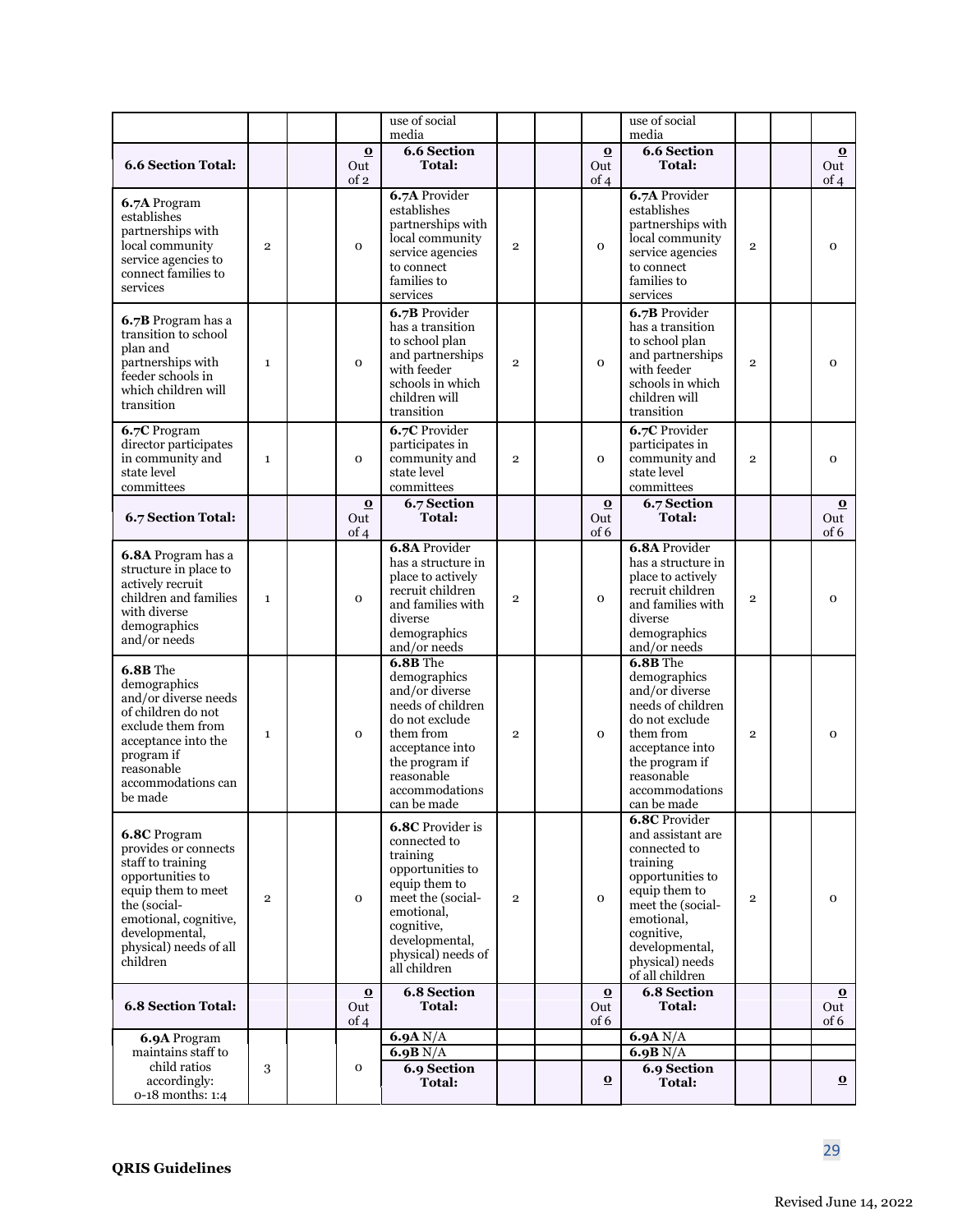| 18 months-2.5 years:<br>1:6<br>24-36 months: 1:7<br>2.5-4 years: 1:10<br>4 years-school age:<br>1:16<br>School Age- 8 years:<br>1:20                                           |   |                                        | 6.10 Program<br>has earned a<br>national early<br>childhood<br>education<br>accreditation<br>(such as NAFCC)<br>and is active | 6 | $\mathbf{o}$                                        | 6.10 Provider<br>has earned a<br>national early<br>childhood<br>accreditation (<br>such as NAFCC)<br>and is active | 6 | $\mathbf{o}$                 |
|--------------------------------------------------------------------------------------------------------------------------------------------------------------------------------|---|----------------------------------------|-------------------------------------------------------------------------------------------------------------------------------|---|-----------------------------------------------------|--------------------------------------------------------------------------------------------------------------------|---|------------------------------|
| 8 years and older:<br>1:20                                                                                                                                                     |   |                                        | <b>6.10 Section</b><br><b>Total:</b>                                                                                          |   | $\bf{O}$<br>Out<br>of 6                             | <b>6.10 Section</b><br>Total:                                                                                      |   | $\Omega$<br>Out<br>of 6      |
|                                                                                                                                                                                |   |                                        | <b>Total Program</b><br><b>Design Points</b>                                                                                  |   | $\Omega$<br>Out<br>of<br>40                         | <b>Total Program</b><br><b>Design Points</b>                                                                       |   | $\Omega$<br>Out<br>of<br>40  |
| 6.9B Program<br>maintains<br>appropriate group<br>size accordingly:                                                                                                            |   |                                        | <b>Best Practice</b><br><b>Rubric TOTAL</b><br><b>POINTS</b>                                                                  |   | $\overline{\mathbf{0}}$<br>Out<br>$\sigma f$<br>130 | <b>Best Practice</b><br><b>Rubric TOTAL</b><br><b>POINTS</b>                                                       |   | $\Omega$<br>Out<br>of<br>130 |
| $0-18$ months: $8$<br>18 months-2.5 years:<br>12<br>24-36 months: 14<br>2.5-4 years: 20<br>4 years-school age:<br>32<br>School Age- 8 years:<br>40<br>8 years and older:<br>40 | 3 | $\mathbf{o}$                           |                                                                                                                               |   |                                                     |                                                                                                                    |   |                              |
| 6.9 Section Total:                                                                                                                                                             |   | $\overline{\mathbf{o}}$<br>Out<br>of 6 |                                                                                                                               |   |                                                     |                                                                                                                    |   |                              |
| 6.10 Program has<br>earned a national<br>early childhood<br>accreditation (such<br>as NAEYC) and is<br>active                                                                  | 6 | $\mathbf{o}$                           |                                                                                                                               |   |                                                     |                                                                                                                    |   |                              |
| <b>6.10 Section</b><br><b>Total:</b>                                                                                                                                           |   | $\bf{O}$<br>Out<br>of 6                |                                                                                                                               |   |                                                     |                                                                                                                    |   |                              |
| <b>Total Program</b><br><b>Design Points</b>                                                                                                                                   |   | $\Omega$<br>Out<br>of<br>40            |                                                                                                                               |   |                                                     |                                                                                                                    |   |                              |
| <b>Best Practice</b><br><b>Rubric TOTAL</b><br><b>POINTS</b>                                                                                                                   |   | $\Omega$<br>Out<br>of<br>130           |                                                                                                                               |   |                                                     |                                                                                                                    |   |                              |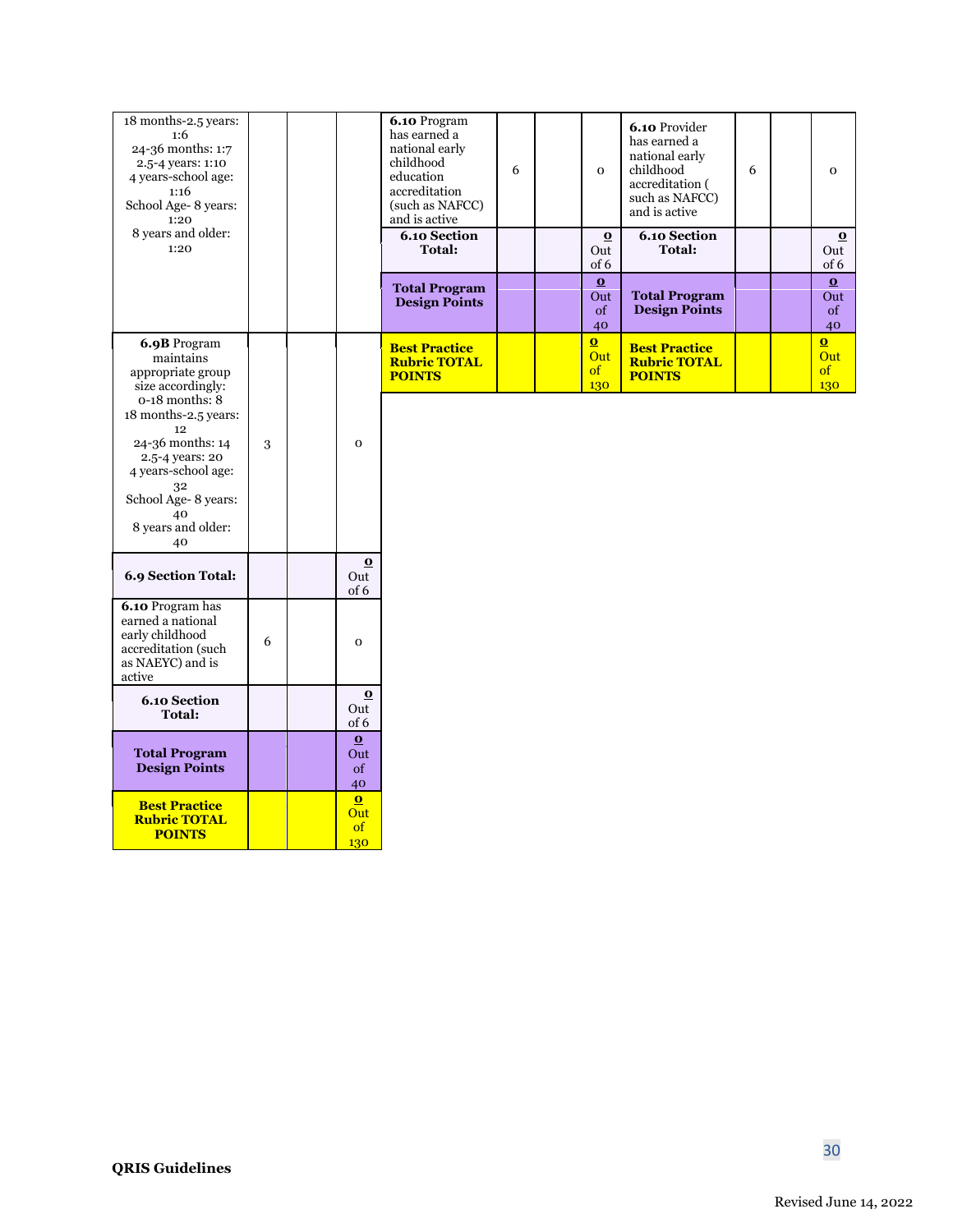<span id="page-30-0"></span>[17.03 Environment Checklists \(Used with Domain 5.1 of Best Practice Rubric\)](#page-25-0)

## **Infant Classroom Environment Workbook (Best Practice Rubric 5.1 A-D) This instrument aligns age groups with the CLASS tools. Infants are Birth-18 months of age.**

 **If a classroom includes both infants and toddlers, rate all infant and toddler items.**

| Area                                   | Justification                                                                                                                                                                                               | Yes= $1$ ; No= $0$ |
|----------------------------------------|-------------------------------------------------------------------------------------------------------------------------------------------------------------------------------------------------------------|--------------------|
| Learning<br>Environment<br>Arrangement | Learning environment is organized so<br>children have adequate space to move<br>freely (e.g. roll over and/or crawl).                                                                                       |                    |
|                                        | Comfortable furniture for adults is<br>available for caregivers and infants to<br>relax in together.                                                                                                        |                    |
|                                        | Quiet (rest/sleeping) and loud (active<br>play) areas are separated.                                                                                                                                        |                    |
| Materials                              | Toys are stored on low shelves or in bins<br>or baskets accessible to infants                                                                                                                               |                    |
|                                        | Learning environment has labels for<br>materials.                                                                                                                                                           |                    |
| <b>Storage</b>                         | Each child's individual cubby is labeled<br>with name and picture of child and<br>located inside the learning environment.                                                                                  |                    |
|                                        | There is sufficient storage (example: bins,<br>baskets, low shelves) to contain all<br>needed materials throughout the learning<br>environment, without clutter or<br>overcrowding                          |                    |
|                                        | Shelves are clean, free of residue, varnish<br>is in excellent condition, and shelves<br>appear like-new.                                                                                                   |                    |
| <b>Interest Areas</b>                  | Materials for at least three "interest<br>areas" are stored together and accessible.<br>(Interest areas may include dramatic<br>play, sensory play, library/book area,<br>blocks, manipulatives, art, etc.) |                    |
| Diversity                              | Diversity is represented throughout the<br>learning environment in a positive way,<br>including race, culture, age, and ability<br>(at least one example of each).                                          |                    |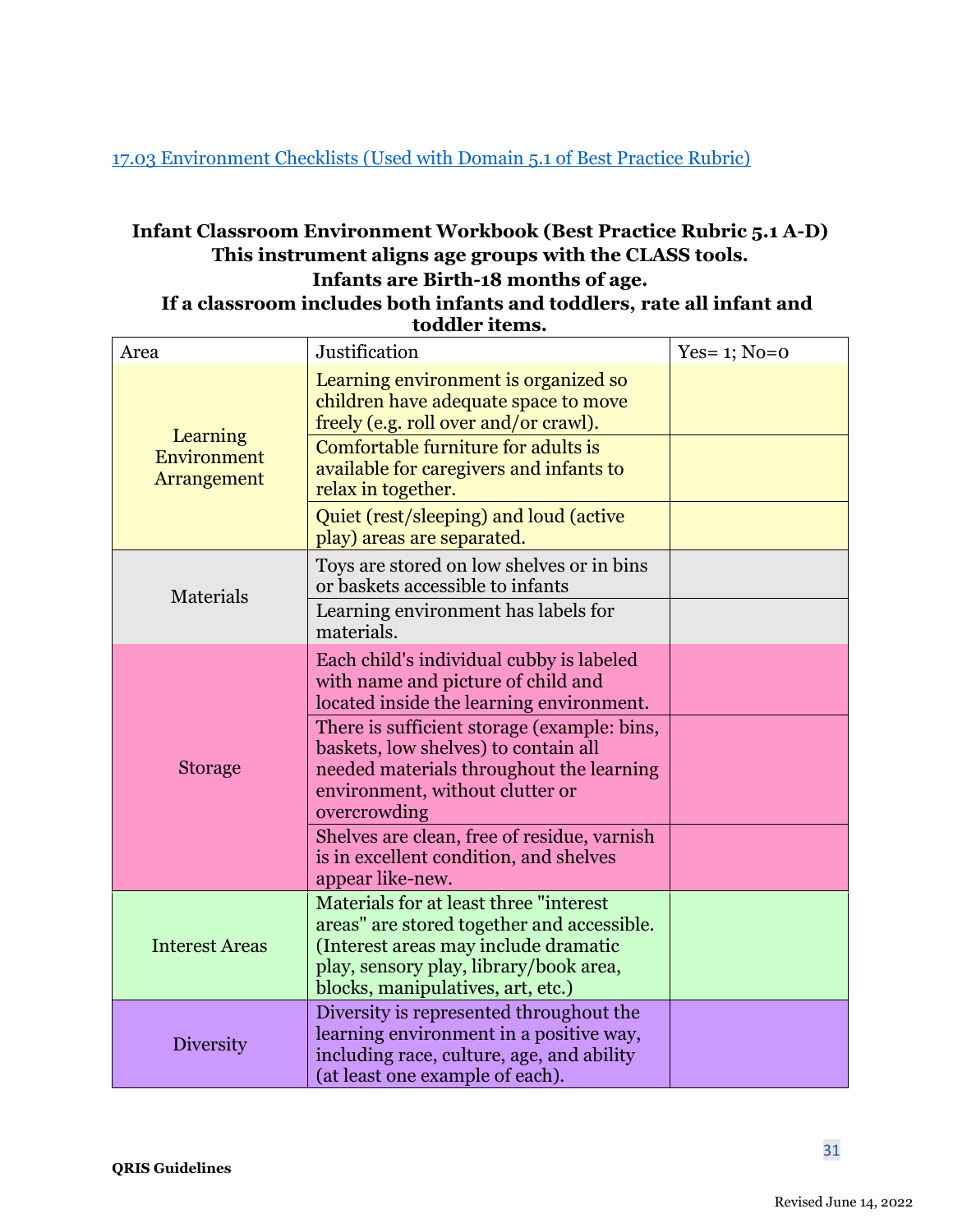|                          | Diversity is shown in displays, books, and<br>accessible play materials                                                                                                                                                                                                                                                                                   |   |
|--------------------------|-----------------------------------------------------------------------------------------------------------------------------------------------------------------------------------------------------------------------------------------------------------------------------------------------------------------------------------------------------------|---|
| Art                      | Art display is inside the learning<br>environment, at children's eye level.<br>Majority of children's artwork<br>demonstrates creativity/free choice.<br>Artwork should be visibly different,<br>demonstrating that children have not<br>been asked to complete the artwork in a<br>pre-determined way.                                                   |   |
| Sensory                  | Play areas offer a variety of sensory<br>experiences related to sight, sound, and<br>touch.                                                                                                                                                                                                                                                               |   |
| <b>Dramatic Play</b>     | Learning environment has materials<br>related to dramatic play, including soft<br>washable baby dolls, phones, and toys.                                                                                                                                                                                                                                  |   |
| <b>Stories and Books</b> | Books are accessible to children and<br>teachers with age-appropriate books (e.g.<br>washable, sturdy, chewable books made<br>of cloth, plastic or vinyl; board books;<br>books with real life pictures; books with<br>songs and/or rhymes; family picture<br>book).<br>Learning environment has comfortable<br>area for story sharing with space for all |   |
|                          | children in the class (e.g. soft furniture,<br>soft carpet).                                                                                                                                                                                                                                                                                              |   |
| <b>Fine Motor</b>        | There are enough toys that each child in<br>the room can have a toy that encourages<br>problem solving and/or fine motor skills.                                                                                                                                                                                                                          |   |
| <b>Gross Motor</b>       | Materials (at least one item per child) are<br>available for mobile infants to encourage<br>them to test gross motor skills and<br>coordination. (e.g. balls, push/pull toys,<br>wagons, safe, right-sized climbing<br>structures, ramps, steps)                                                                                                          |   |
| <b>Natural Materials</b> | Learning environment has at least 1 living<br>item (e.g. a non-toxic plant, pet, etc.)                                                                                                                                                                                                                                                                    |   |
| Family<br>Representation | Learning environment has pictures of the<br>children and of the children's families on<br>eye level.                                                                                                                                                                                                                                                      |   |
| <b>SCORING</b>           | Total "Yes"                                                                                                                                                                                                                                                                                                                                               | 0 |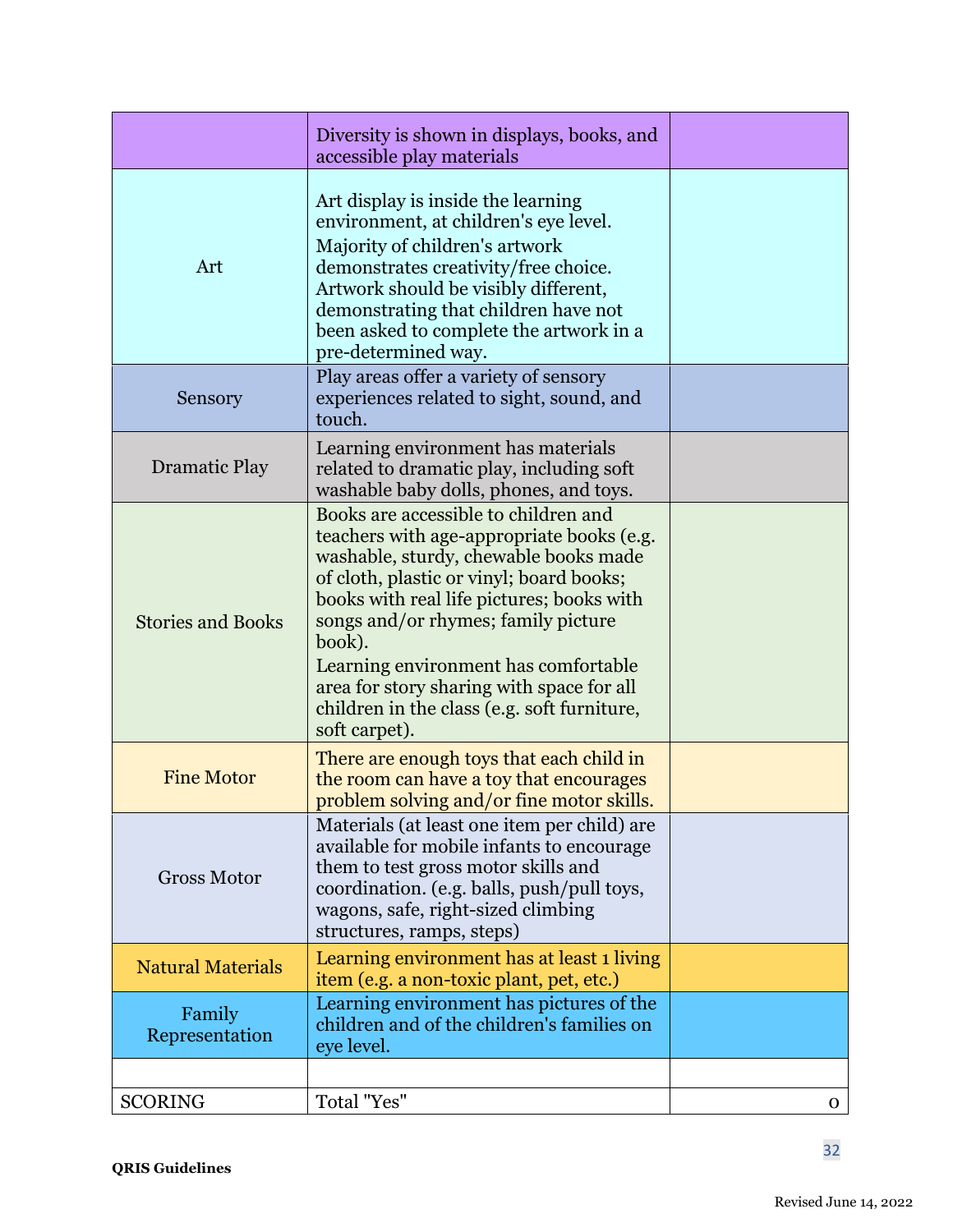| $\sqrt{m}$<br>$\Omega$<br>.<br>.<br>$\mathbf{1}$<br>$V_{\text{PSL}}$<br>$\%$<br>olai<br>15<br>. |  |
|-------------------------------------------------------------------------------------------------|--|
|                                                                                                 |  |

## **Toddler Classroom Environment Workbook (Best Practice Rubric 5.1 A-D) This instrument aligns age groups with the CLASS tools. Toddlers are 15-35 months of age.**

If a classroom includes both infants and toddlers, rate all infant and toddler items.

| Area                        | Justification                                                                                                                                                                                            | Yes= $1$ ; No= $0$ |
|-----------------------------|----------------------------------------------------------------------------------------------------------------------------------------------------------------------------------------------------------|--------------------|
|                             | Learning environment is arranged so children<br>have adequate space to move freely around<br>interest areas.                                                                                             |                    |
| <b>Learning Environment</b> | There is space for large and small grouping.                                                                                                                                                             |                    |
| Arrangement                 | Learning environment arrangement allows<br>for staff to see all children at a glance.                                                                                                                    |                    |
|                             | All quiet and loud areas are separated.                                                                                                                                                                  |                    |
| Materials                   | Materials are sufficient, accessible, and in<br>good condition.                                                                                                                                          |                    |
|                             | Learning environment has labels for<br>materials.                                                                                                                                                        |                    |
|                             | Each child's individual cubby is labeled with<br>name and picture of child and located inside<br>the learning environment.                                                                               |                    |
| <b>Storage</b>              | There are sufficient shelves to store all<br>needed materials throughout the learning<br>environment, without clutter or overcrowding                                                                    |                    |
|                             | Shelves are clean, free of residue, varnish is in<br>excellent condition, and shelves appear like-<br>new.                                                                                               |                    |
|                             | At least three interest areas are identified and<br>clearly defined.                                                                                                                                     |                    |
| <b>Interest Areas</b>       | There is a variety of materials for children to<br>utilize in the interest areas. (Interest areas<br>may include dramatic play, sensory play,<br>library/book area, blocks, manipulatives, art,<br>etc.) |                    |
| Diversity                   | Diversity is represented throughout the<br>learning environment in a positive way,<br>including race, culture, age, and ability (at<br>least one example of each).                                       |                    |
|                             | Diversity is shown in displays, books, and<br>accessible play materials                                                                                                                                  |                    |
| Art                         | Art display is inside the learning<br>environment, at children's eye level.                                                                                                                              |                    |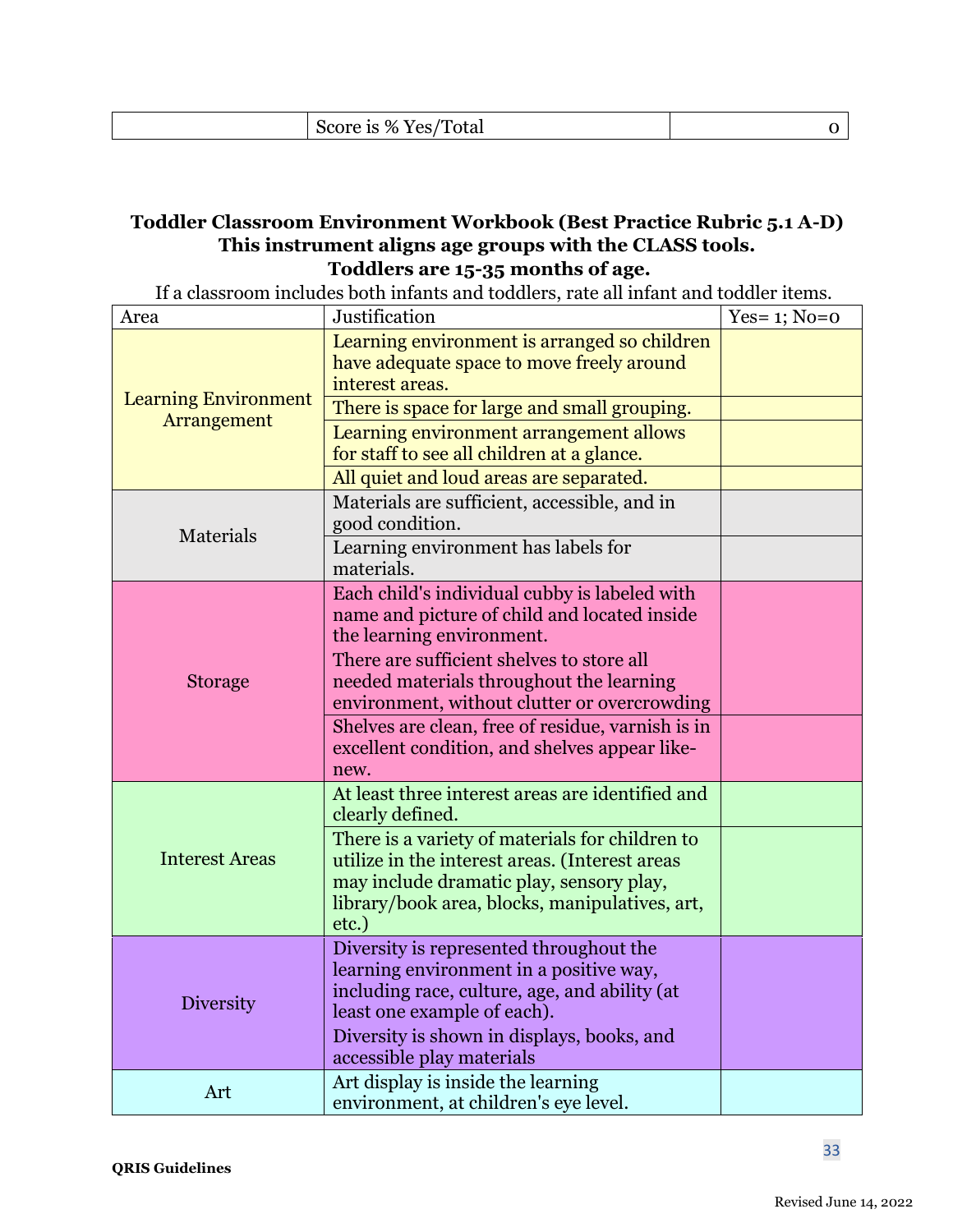|                      | Majority of children's artwork demonstrates<br>creativity/free choice. Artwork should be<br>visibly different, demonstrating that children<br>have not been asked to complete the artwork<br>in a pre-determined way.<br>There is a defined interest area in the learning<br>environment for art that includes a variety of<br>materials such as paper, crayons, and<br>markers. |  |
|----------------------|----------------------------------------------------------------------------------------------------------------------------------------------------------------------------------------------------------------------------------------------------------------------------------------------------------------------------------------------------------------------------------|--|
| Sensory              | Play areas offer a variety of sensory<br>experiences related to sight, sound, and<br>touch.                                                                                                                                                                                                                                                                                      |  |
|                      | The learning environment has a sensory<br>table/tub that includes sensory materials<br>such as sand, water, textured materials.                                                                                                                                                                                                                                                  |  |
| <b>Dramatic Play</b> | The learning environment has a variety of<br>materials in good condition organized into an<br>interest area for dramatic play.                                                                                                                                                                                                                                                   |  |
|                      | Book area is clearly defined and accessible to<br>children.                                                                                                                                                                                                                                                                                                                      |  |
| Language & Literacy  | Examples of meaningful print are present in<br>the classroom and paired with pictures or<br>objects at children's eye level (examples could<br>include: dictation paired with children's art or<br>photographs, labels in classroom,<br>environmental charts, materials labeled with<br>pictures, etc.)                                                                          |  |
|                      | Books are developmentally appropriate and<br>in good repair.                                                                                                                                                                                                                                                                                                                     |  |
| <b>Fine Motor</b>    | There are a variety of materials accessible to<br>children that encourage fine motor play.<br>Materials may include puzzles, busy gears,<br>large pop beads, pegboards, large beads and<br>strings, squeeze toys, stacking tower,<br>connecting blocks, shape sorters, play dough,<br>matching games, drawing and painting<br>implements, etc.                                   |  |
|                      | At least 5 different types of materials present<br>in the learning environment                                                                                                                                                                                                                                                                                                   |  |
|                      | The materials are complete and in good<br>condition.                                                                                                                                                                                                                                                                                                                             |  |
| <b>Gross Motor</b>   | There are at least 2 different types of gross<br>motor materials accessible to children.<br>(Examples may include: activity mats, pull up                                                                                                                                                                                                                                        |  |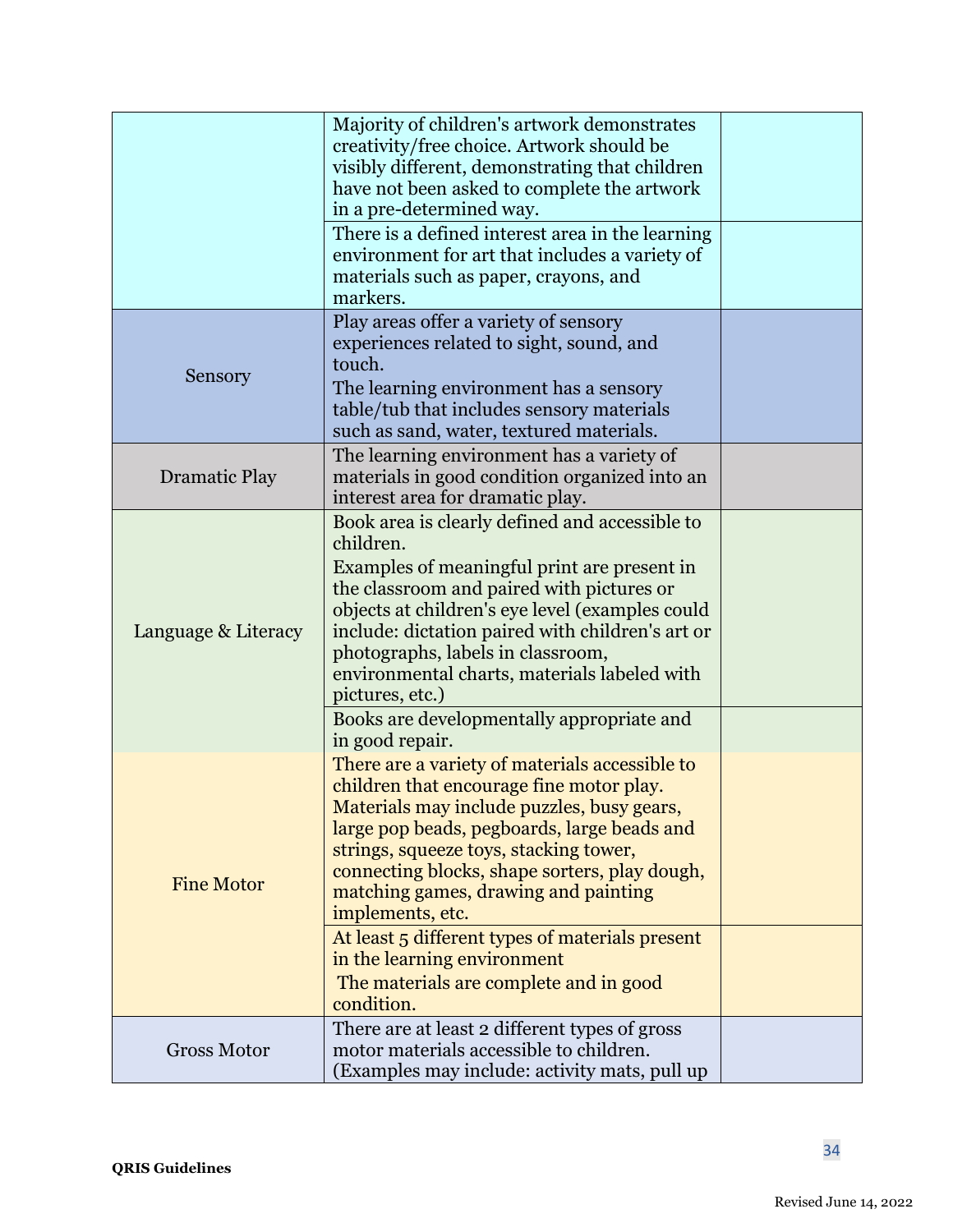|                          | bar, push/pull toys, stepping stones,<br>parachute, etc.)                                                                                                                                                                                                                                                                                                                                                                                                                                                                        |              |
|--------------------------|----------------------------------------------------------------------------------------------------------------------------------------------------------------------------------------------------------------------------------------------------------------------------------------------------------------------------------------------------------------------------------------------------------------------------------------------------------------------------------------------------------------------------------|--------------|
|                          | The indoor learning environment has an area<br>that is large enough to<br>encourage/accommodate gross motor<br>movement.                                                                                                                                                                                                                                                                                                                                                                                                         |              |
| Math                     | There are a variety of accessible materials<br>that encourage awareness of numbers,<br>quantity, counting, shapes, or measurement<br>accessible to the children. (Examples may<br>include: sequencing toys, puzzles, sorting<br>activities, cause-and-effect games, shape<br>sorters, blocks, connecting blocks, linking<br>toys, ball drop toys, magnetic toys, etc.)<br>At least 5 different types of materials are                                                                                                            |              |
|                          | present, unique to math and number skills.                                                                                                                                                                                                                                                                                                                                                                                                                                                                                       |              |
| Science                  | There are a variety of accessible materials in<br>the learning environment for science<br>exploration. (Examples may include: colored<br>viewers; magnifying lenses; binoculars;<br>flashlights; magnets; toy insects or reptiles; a<br>simple body parts puzzle; nonfiction books<br>about science/nature topics; sensory table<br>(water, sand) with toys for scooping, pouring,<br>measuring, using funnels; natural materials<br>such as non-toxic plants or pets, etc.)<br>At least 5 different types of materials present, |              |
| <b>Natural Materials</b> | unique to scientific exploration.<br>Learning environment has at least 1 living<br>item (e.g. a non-toxic plant, pet, etc.).                                                                                                                                                                                                                                                                                                                                                                                                     |              |
| Self-Regulation          | There is at least one age-appropriate area that<br>promotes children's self-regulation with soft<br>pillows or furniture AND other materials such<br>as; feelings books, soft toys or dolls, posters,<br>etc.                                                                                                                                                                                                                                                                                                                    |              |
|                          | Total "Yes"                                                                                                                                                                                                                                                                                                                                                                                                                                                                                                                      |              |
| <b>SCORING</b>           | Score is % Yes/Total                                                                                                                                                                                                                                                                                                                                                                                                                                                                                                             | $\mathbf{O}$ |
|                          |                                                                                                                                                                                                                                                                                                                                                                                                                                                                                                                                  | $\mathbf{O}$ |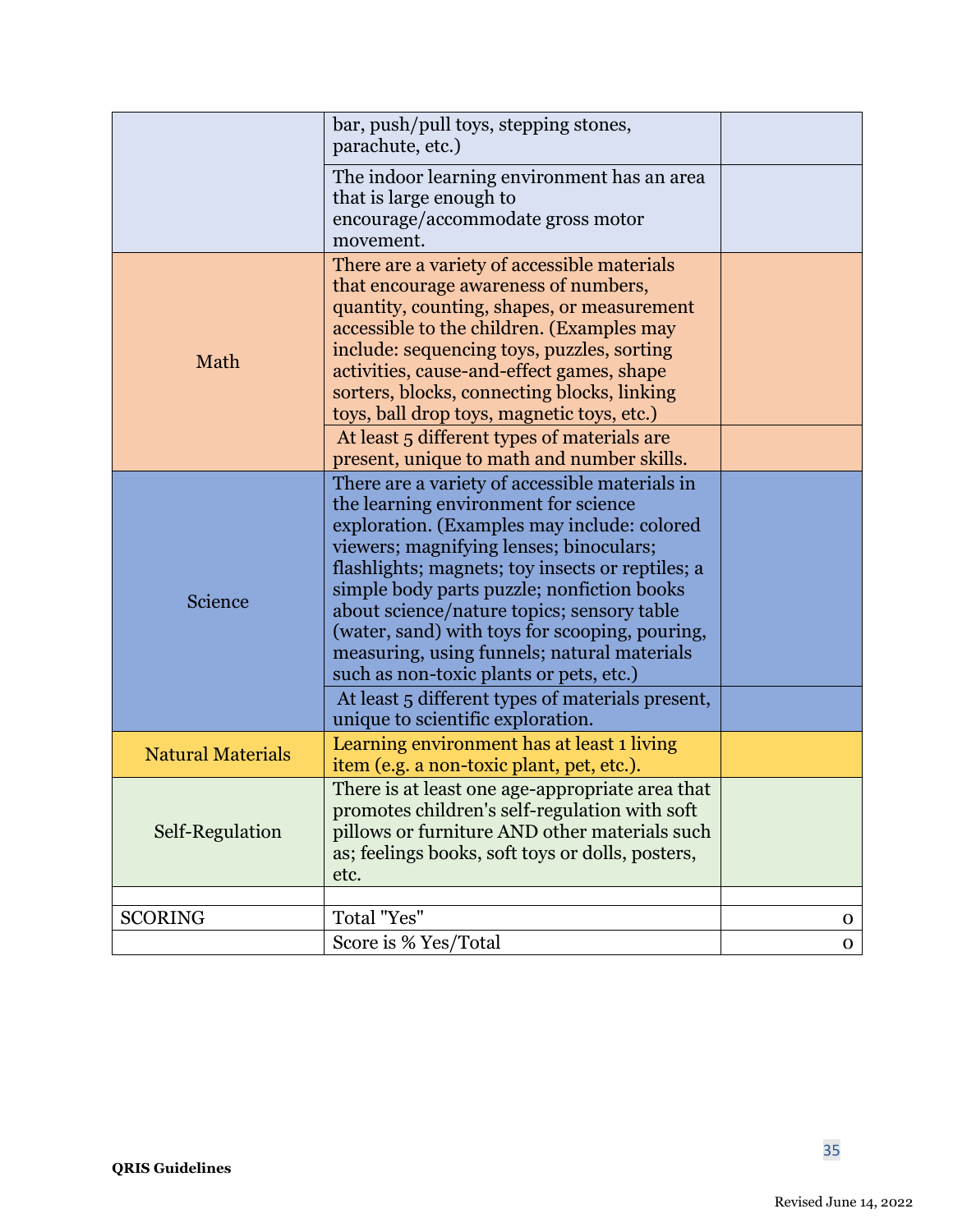# **PreSchool Classroom Environment Workbook (Best Practice Rubric 5.1 A-D)**

|                       |                                                                                                                                                                                                             | Yes= $1$ ; |
|-----------------------|-------------------------------------------------------------------------------------------------------------------------------------------------------------------------------------------------------------|------------|
| Area                  | Justification                                                                                                                                                                                               | $No=0$     |
| Learning              | Learning environment is arranged so children<br>have adequate space to move freely around<br>interest areas.                                                                                                |            |
| Environment           | There is space for large and small grouping.                                                                                                                                                                |            |
| Arrangement           | Learning environment arrangement allows for<br>staff to see all children at a glance.                                                                                                                       |            |
|                       | All quiet and loud areas are separated.                                                                                                                                                                     |            |
| Materials             | Materials are sufficient, accessible, and in good<br>condition.                                                                                                                                             |            |
|                       | Learning environment has labels for materials.                                                                                                                                                              |            |
| <b>Storage</b>        | Each child's individual cubby is labeled with<br>name and picture of child and located inside the<br>learning environment.                                                                                  |            |
|                       | There are sufficient shelves to store all needed<br>materials throughout the learning environment,<br>without clutter or overcrowding                                                                       |            |
|                       | Shelves are clean, free of residue, varnish is in<br>excellent condition, and shelves appear like-new.                                                                                                      |            |
|                       | At least five interest areas are identified and<br>clearly defined.                                                                                                                                         |            |
| <b>Interest Areas</b> | There is a variety of materials for children to<br>utilize in the interest areas. (Interest areas may<br>include dramatic play, sensory play, library/book<br>area, blocks, manipulatives, art, etc.)       |            |
|                       | There is adequate space for children to work and<br>explore in the interest areas with peers and/or<br>teacher                                                                                              |            |
| Diversity             | Diversity is represented throughout the learning<br>environment in a positive way, including race,<br>culture, age, and ability (at least one example of<br>each).                                          |            |
|                       | Diversity is shown in displays, books, and<br>accessible play materials                                                                                                                                     |            |
| Art                   | Art is a clearly defined interest area that consists<br>of a variety of materias including collage<br>materials (glue, yarn, pom poms, pipe cleaners,<br>etc.), playdough, and tools (scissors, hole punch, |            |

# **This instrument aligns age groups with the CLASS tools. Preschoolers are 3-5 years old.**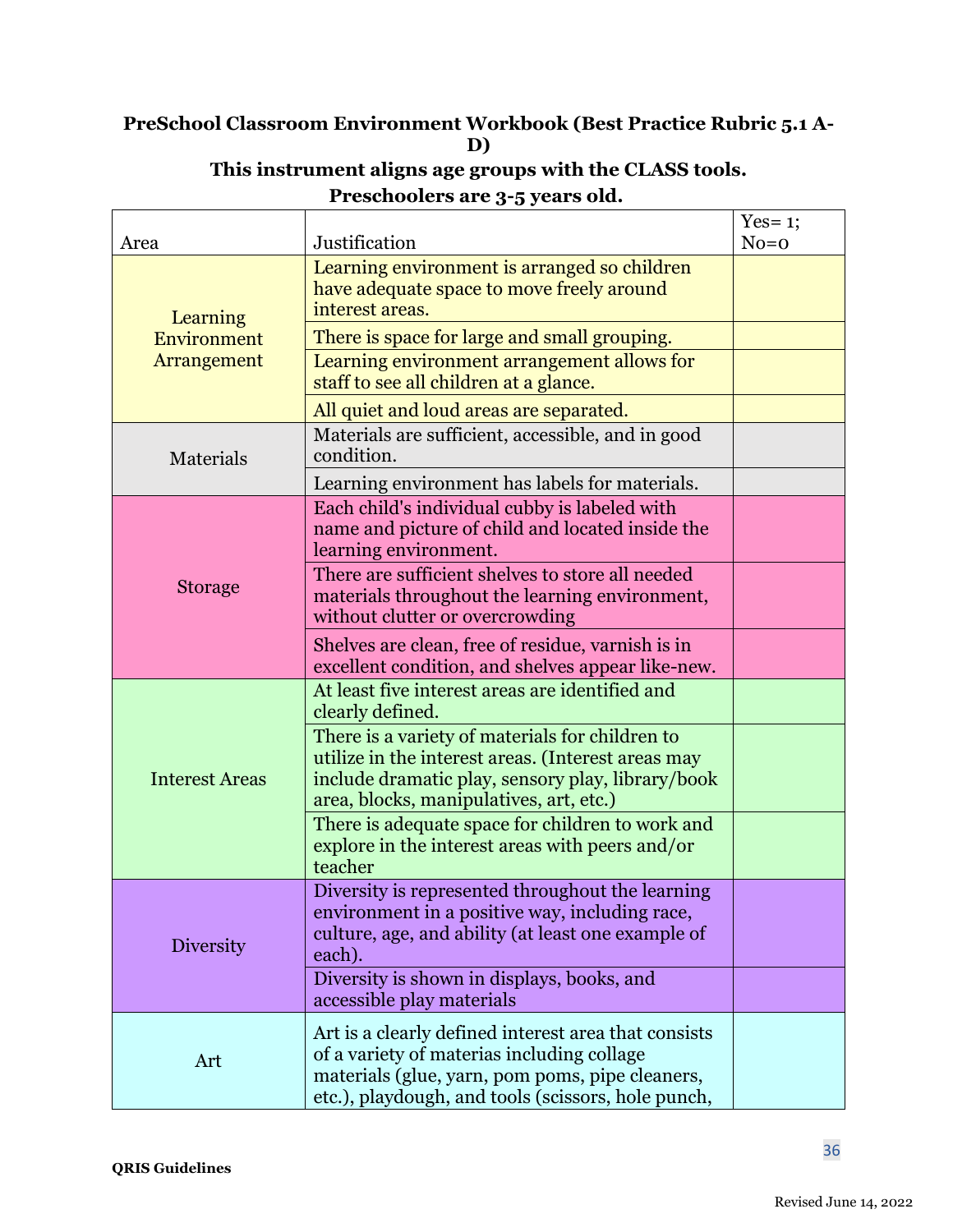|                      | stencils, tape, etc.), paint, paint brushes, crayons,<br>and markers.                                                                                                                                                                                                                                |  |
|----------------------|------------------------------------------------------------------------------------------------------------------------------------------------------------------------------------------------------------------------------------------------------------------------------------------------------|--|
|                      | Majority of children's artwork demonstrates<br>creativity/free choice. Artwork should be visibly<br>different, demonstrating that children have not<br>been asked to complete the artwork in a pre-<br>determined way.                                                                               |  |
|                      | Children's artwork is displayed in the learning<br>environment at children's eye level                                                                                                                                                                                                               |  |
|                      | Children's displayed art should include 3D or<br>sculptural artwork                                                                                                                                                                                                                                  |  |
|                      | At least three interest areas offer a variety of<br>sensory experiences related to sight, sound, and<br>touch.                                                                                                                                                                                       |  |
| Sensory              | The learning environment has a sensory<br>table/tub that includes sensory materials such as<br>sand, water, textured materials.                                                                                                                                                                      |  |
|                      | The learning environment has a variety of<br>materials in good condition organized into an<br>interest area for dramatic play.                                                                                                                                                                       |  |
| <b>Dramatic Play</b> | Items in the dramatic play are varied and allow<br>for expanded use; items are accessible to the<br>children.                                                                                                                                                                                        |  |
|                      | Book area is clearly defined and accessible to<br>children.                                                                                                                                                                                                                                          |  |
|                      | Books are accessible in multiple interest areas.                                                                                                                                                                                                                                                     |  |
|                      | Books are developmentally appropriate and in<br>good repair.                                                                                                                                                                                                                                         |  |
| Language & Literacy  | Examples of meaningful print are present in the<br>classroom and paired with pictures or objects at<br>children's eye level (examples could include:<br>dictation paired with children's art or<br>photographs, labels in classroom, environmental<br>charts, materials labeled with pictures, etc.) |  |
|                      | Printed names of children are used in multiple<br>areas of the learning environment.                                                                                                                                                                                                                 |  |
|                      | All of the children's home language is represented<br>in print and accessible to children (Mark yes if a<br>child's home languague is represented in books -<br>if all children have English as a home language<br>mark yes if all books are in English)                                             |  |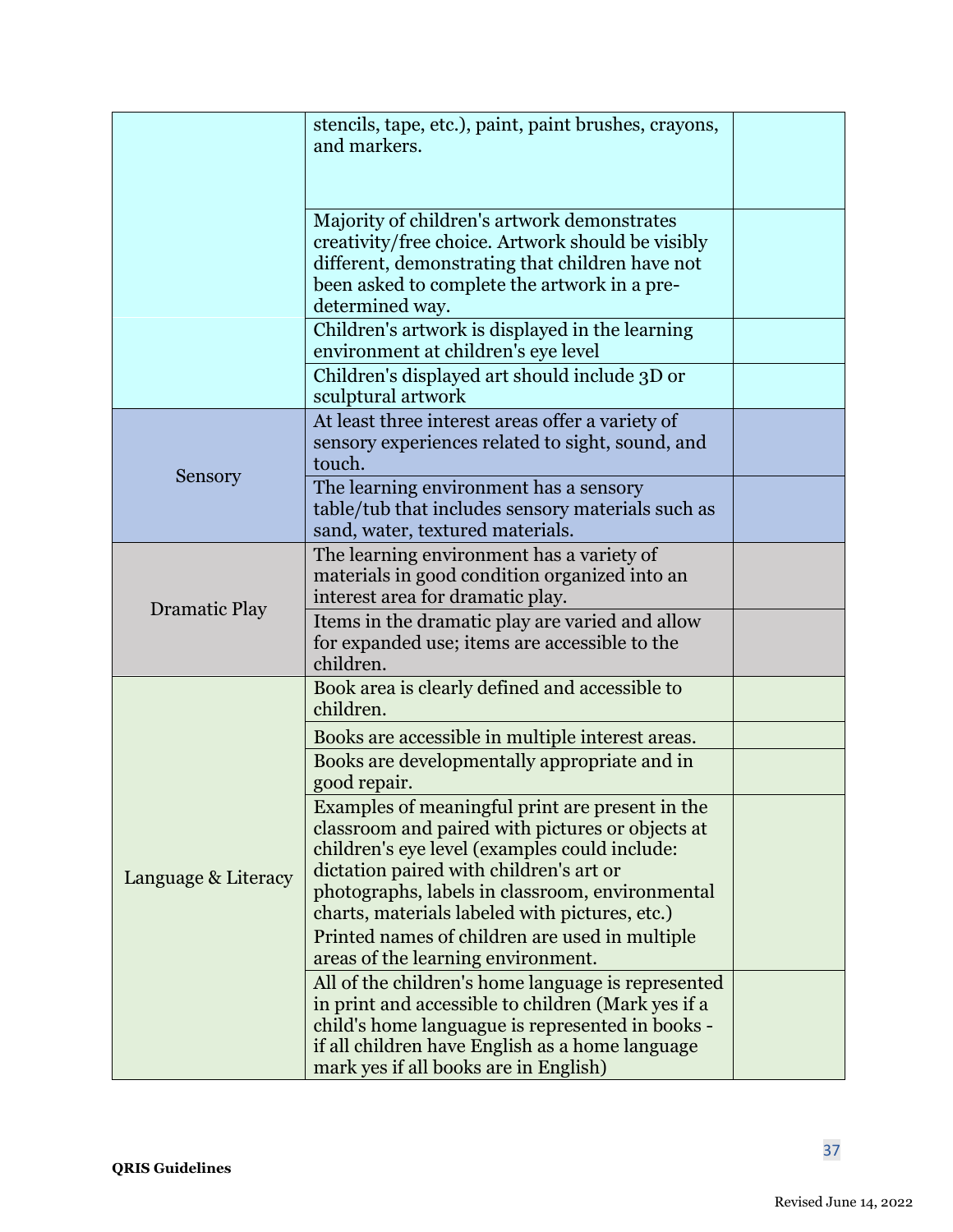| <b>Fine Motor</b>                     | There are a variety of materials accessible to<br>children that encourage fine motor play.<br>Materials may include puzzles, busy gears, large<br>pop beads, pegboards, large beads and strings,<br>squeeze toys, stacking tower, connecting blocks,<br>shape sorters, play dough, matching games,<br>drawing and painting implements, etc.<br>At least 5 different types of materials present in<br>the learning environment.<br>The materials are complete and in good<br>condition. |  |
|---------------------------------------|----------------------------------------------------------------------------------------------------------------------------------------------------------------------------------------------------------------------------------------------------------------------------------------------------------------------------------------------------------------------------------------------------------------------------------------------------------------------------------------|--|
| Gross Motor (Indoor<br>Accessibility) | There are at least 2 different types of gross motor<br>materials accessible to children. (Examples may<br>include: activity mats, pull up bar, push/pull toys,<br>stepping stones, parachute, etc.)<br>The indoor learning environment has an area that<br>is large enough to encourage/accommodate gross<br>motor movement.                                                                                                                                                           |  |
| Math                                  | There are a variety of accessible materials that<br>encourage awareness of numbers, quantity,<br>counting, shapes, or measurement accessible to<br>the children. (Examples may include: sequencing<br>toys, puzzles, sorting activities, cause-and-effect<br>games, shape sorters, blocks, connecting blocks,<br>linking toys, ball drop toys, magnetic toys, etc.)                                                                                                                    |  |
|                                       | At least 5 different types of materials are present,<br>unique to math and number skills.                                                                                                                                                                                                                                                                                                                                                                                              |  |
| Science                               | There are a variety of accessible materials in the<br>learning environment for science exploration.<br>(Examples may include: colored viewers;<br>magnifying lenses; binoculars; flashlights;<br>magnets; toy insects or reptiles; a simple body<br>parts puzzle; nonfiction books about<br>science/nature topics; sensory table (water, sand)<br>with toys for scooping, pouring, measuring, using<br>funnels; natural materials such as non-toxic<br>plants or pets, etc.)           |  |
|                                       | At least 5 different types of materials present,<br>unique to scientific exploration.                                                                                                                                                                                                                                                                                                                                                                                                  |  |
| <b>Natural Materials</b>              | Learning environment has at least 1 living item<br>(e.g. a non-toxic plant, pet, etc.).                                                                                                                                                                                                                                                                                                                                                                                                |  |
| Self-Regulation                       | There is at least one age-appropriate area that<br>promotes children's self-regulation with soft<br>pillows or furniture AND other materials such as:<br>feelings books, soft toys or dolls, posters, etc.                                                                                                                                                                                                                                                                             |  |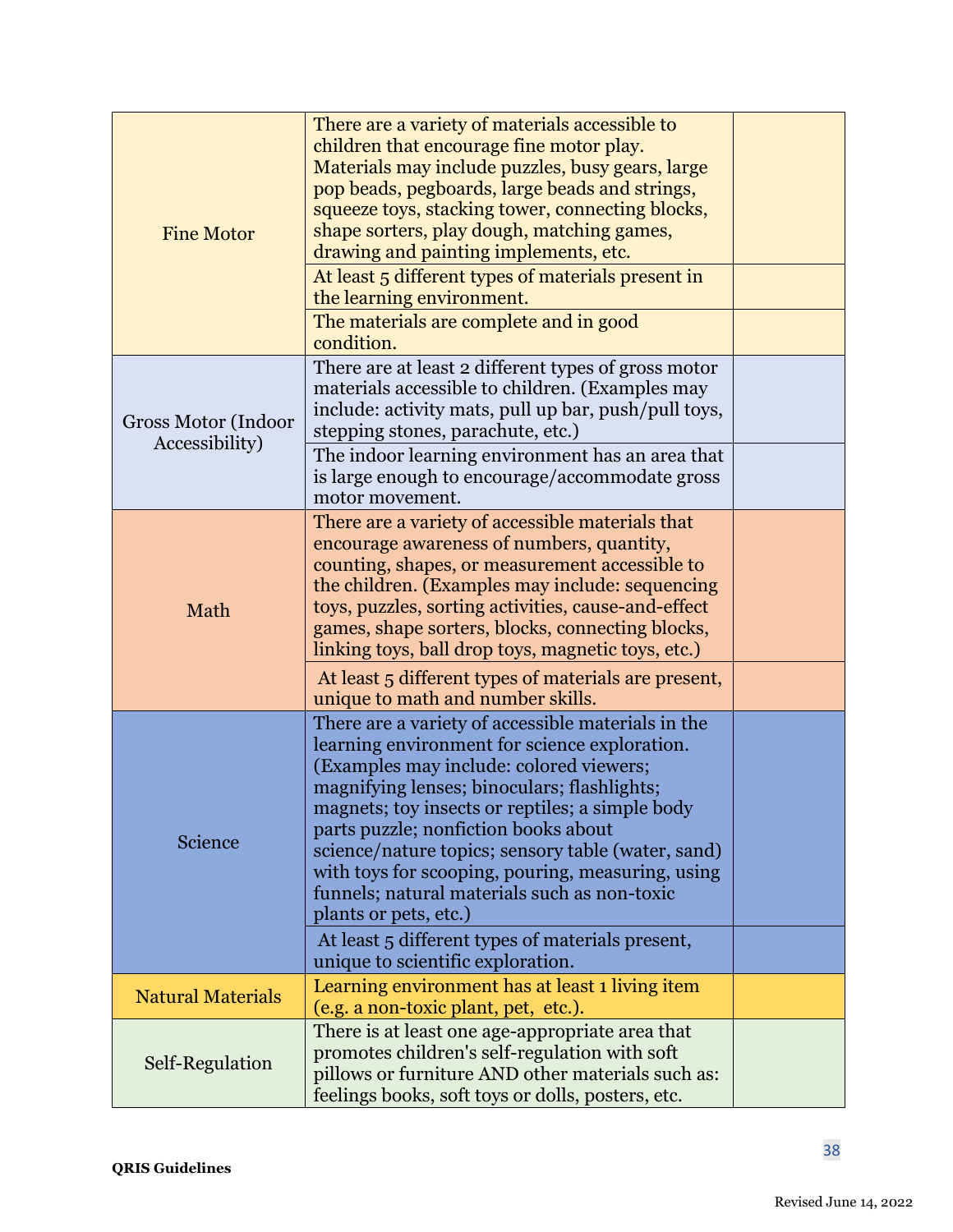|                | This area must be distinct from other areas of the<br>classroom.                                                                                  |  |
|----------------|---------------------------------------------------------------------------------------------------------------------------------------------------|--|
| <b>Blocks</b>  | There are enough blocks, space, and at least three<br>different types of accessories for three or more<br>children to build a sizeable structure. |  |
|                | Space is designed as a stand-alone center.                                                                                                        |  |
|                |                                                                                                                                                   |  |
| <b>SCORING</b> | Total "Yes"                                                                                                                                       |  |
|                | Score is % Yes/Total                                                                                                                              |  |

### **Family and Group Home Environment Workbook (Best Practice Rubric 5.1 A-D)**

### **This instrument aligns age groups with the CLASS tools. Infants are Birth-18 months of age.**

**Toddlers are 15-35 months of age.**

**Preschoolers are 3-5 years old.**

|                         |                                                                                                                                                  | Yes = $1$ ; |
|-------------------------|--------------------------------------------------------------------------------------------------------------------------------------------------|-------------|
| Area                    | Justification                                                                                                                                    | $No=0$      |
| Learning<br>Environment | Protected floor space is provided for young<br>infants; spaces are provided for older children to<br>play actively without tripping over babies. |             |
|                         | Learning environment is arranged so children<br>have adequate space to move freely around<br>interest areas.                                     |             |
|                         | There is space for large and small grouping.                                                                                                     |             |
|                         | Learning environment arrangement allows for<br>staff to see all children at a glance.                                                            |             |
|                         | All quiet and loud areas are separated.                                                                                                          |             |
|                         | Child-size furnishings are accessible to the<br>children.                                                                                        |             |
| Materials               | Materials are sufficient, accessible, and in good<br>condition.                                                                                  |             |
|                         | Learning environment has labels for materials.                                                                                                   |             |
| <b>Storage</b>          | Each child's individual cubby is labeled with name<br>and picture of child and located inside the learning<br>environment.                       |             |
|                         | There are sufficient shelves to store all needed<br>materials throughout the learning environment,<br>without clutter or overcrowding            |             |
|                         | Shelves are clean, free of residue, varnish is in<br>good condition, and shelves are in good condition.                                          |             |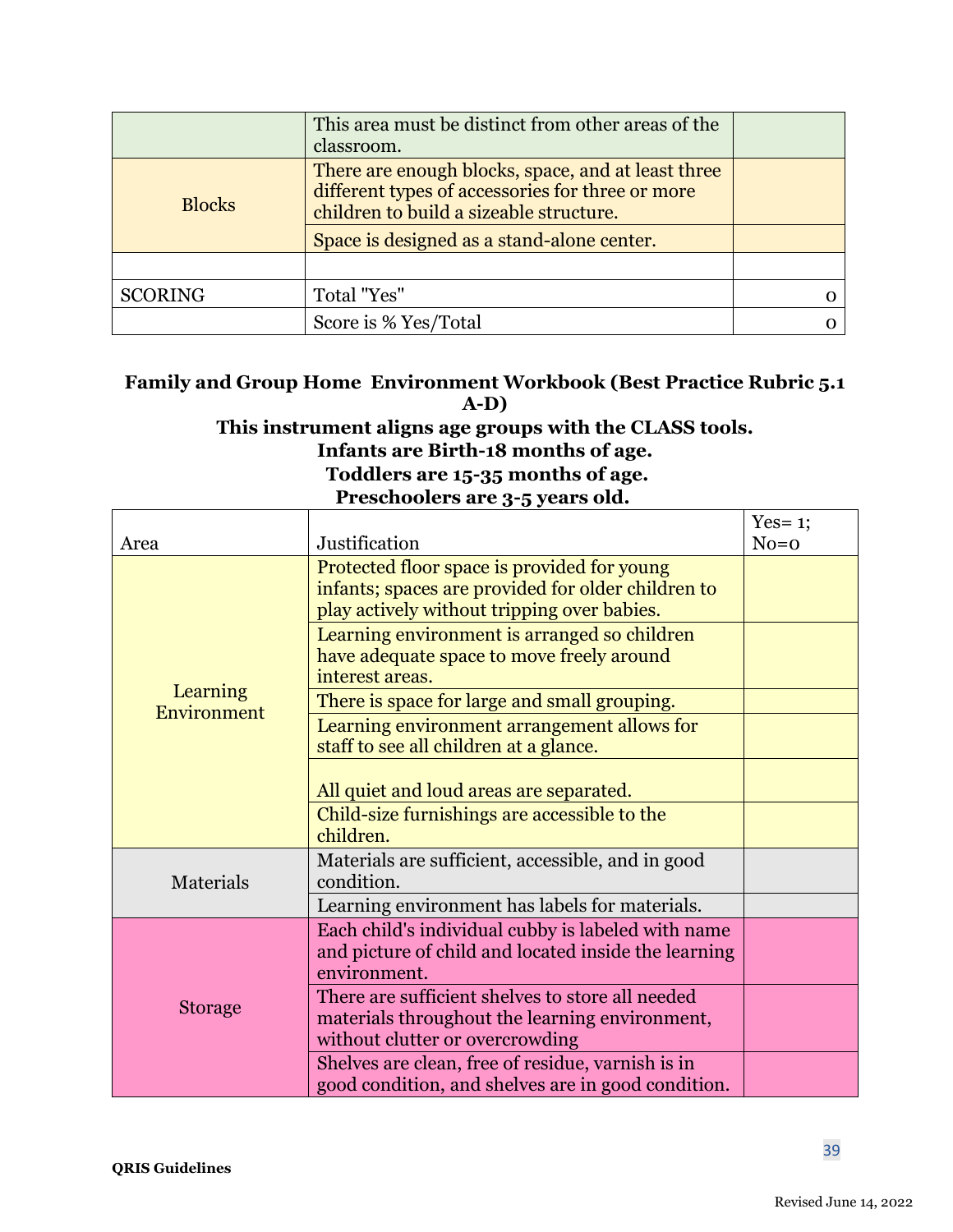| <b>Interest Areas</b> | At least three interest areas are identified and<br>clearly defined.                                                                                                                                                                                                                                                          |  |
|-----------------------|-------------------------------------------------------------------------------------------------------------------------------------------------------------------------------------------------------------------------------------------------------------------------------------------------------------------------------|--|
|                       | There is a variety of materials for children to<br>utilize in the interest areas. (Interest areas may<br>include dramatic play, sensory play, library/book<br>area, blocks, manipulatives, art, etc.)                                                                                                                         |  |
|                       | There is adequate space for children to work and<br>explore in the interest areas with peers and/or<br>teacher                                                                                                                                                                                                                |  |
| <b>Diversity</b>      | Diversity is represented throughout the learning<br>environment in a positive way, including race,<br>culture, age, and ability (at least one example of<br>each).                                                                                                                                                            |  |
|                       | Diversity is shown in displays, books, and<br>accessible play materials.                                                                                                                                                                                                                                                      |  |
| Art                   | Materials should be accessible and should include<br>varying medians such as collage materials (glue,<br>yarn, pom poms, pipe cleaners, etc.), playdough,<br>and tools (scissors, hole punch, stencils, tape,<br>etc.), paint, paintbrushes, crayons, and markers.                                                            |  |
|                       | Children's artwork is displayed in the learning<br>environment.                                                                                                                                                                                                                                                               |  |
| Sensory               | Interest areas offer a variety of sensory<br>experiences related to sight, sound, and touch.                                                                                                                                                                                                                                  |  |
|                       | The learning environment has a sensory table/tub<br>that includes sensory materials such as sand,<br>water, textured materials.                                                                                                                                                                                               |  |
| <b>Dramatic Play</b>  | The learning environment has a variety of<br>materials in good condition.                                                                                                                                                                                                                                                     |  |
|                       | Items in the dramatic play are varied and allow for<br>expanded use; items are accessible to the children.                                                                                                                                                                                                                    |  |
|                       | Books are accessible to children.                                                                                                                                                                                                                                                                                             |  |
| Language & Literacy   | Books are developmentally appropriate and in<br>good repair. Books support mixed-age groups (e.g.<br>board books, cloth books, picture books, story<br>books, etc.)                                                                                                                                                           |  |
|                       | Examples of meaningful print are present in the<br>learning environment and paired with pictures or<br>objects at children's eye level (examples could<br>include: dictation paired with children's art or<br>photographs, labels in learning environment,<br>environmental charts, materials labeled with<br>pictures, etc.) |  |
|                       | Printed names of children are used in multiple<br>areas of the learning environment.                                                                                                                                                                                                                                          |  |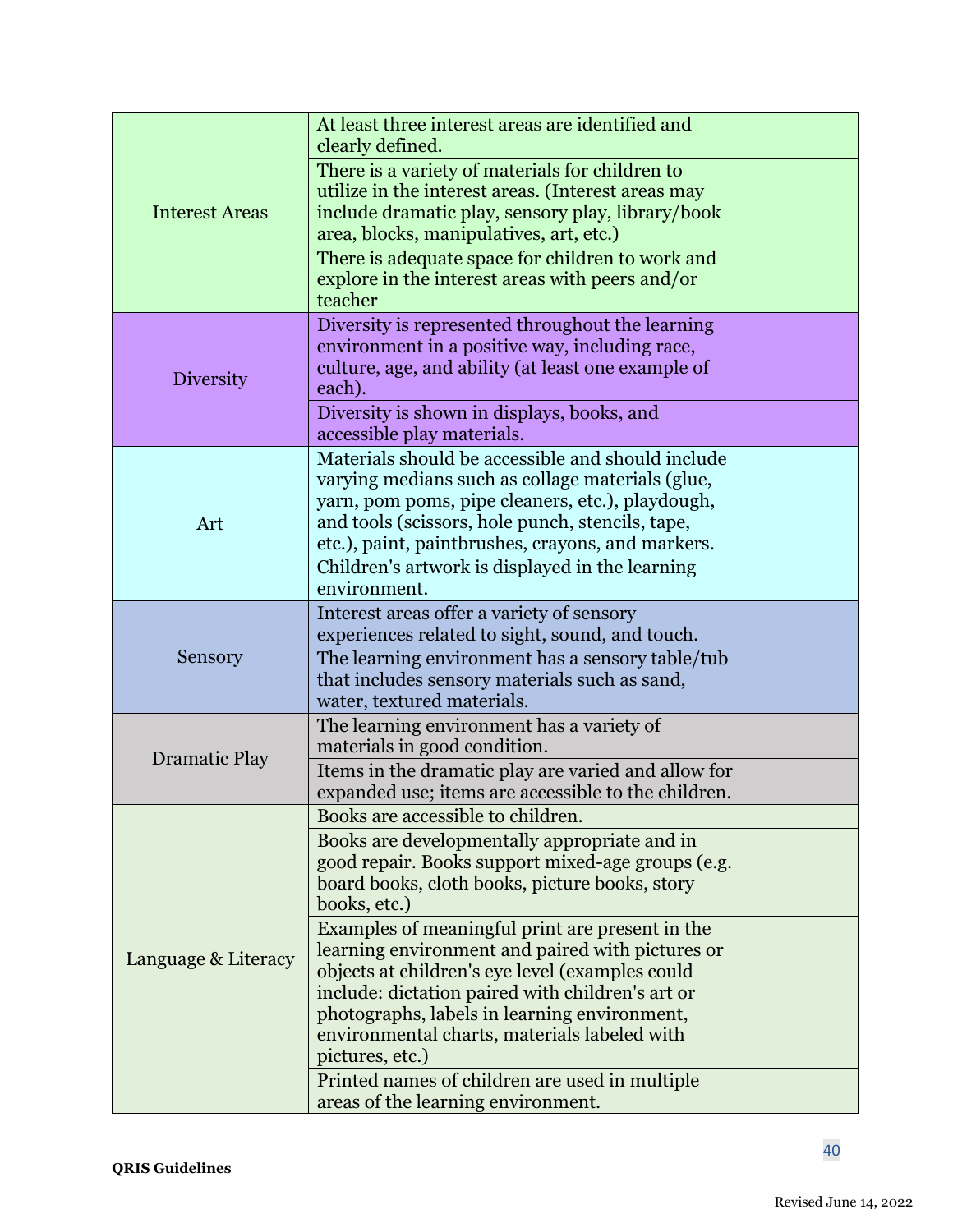|                                       | Dual language learners have access to books<br>and/or environmental print representing their<br>home language. (Mark yes if a child's home<br>language is represented in books - if all children<br>have English as a home language mark yes if all<br>books are in English.)                                                                                                                                                                                                |  |
|---------------------------------------|------------------------------------------------------------------------------------------------------------------------------------------------------------------------------------------------------------------------------------------------------------------------------------------------------------------------------------------------------------------------------------------------------------------------------------------------------------------------------|--|
| <b>Fine Motor</b>                     | There are a variety of materials accessible to<br>children that encourage fine motor play. Materials<br>may include grasping toys, nesting cups, busy<br>boxes, puzzles, busy gears, large pop beads,<br>pegboards, large beads and strings, squeeze toys,<br>stacking tower, connecting blocks, shape sorters,<br>play dough, matching games, drawing and<br>painting implements, etc.                                                                                      |  |
|                                       | The materials support different developmental<br>levels across all age groups.<br>The materials are complete and in good condition.                                                                                                                                                                                                                                                                                                                                          |  |
| Gross Motor (Indoor<br>Accessibility) | Gross motor materials support different<br>developmental levels across all age groups (e.g.<br>activity mats, pull up bar, push/pull toys, stepping<br>stones, parachute, etc.)                                                                                                                                                                                                                                                                                              |  |
|                                       | The indoor learning environment has an area that<br>is large enough to encourage/accommodate gross<br>motor movement.                                                                                                                                                                                                                                                                                                                                                        |  |
| Math                                  | There are a variety of accessible materials that<br>encourage awareness of numbers, quantity,<br>counting, shapes, or measurement accessible to<br>the children. (Examples may include: sequencing<br>toys, puzzles, sorting activities, cause-and-effect<br>games, shape sorters, blocks, connecting blocks,<br>linking toys, ball drop toys, magnetic toys, etc.)                                                                                                          |  |
|                                       | The materials support different developmental<br>levels across all age groups.                                                                                                                                                                                                                                                                                                                                                                                               |  |
| Science                               | There are a variety of accessible materials in the<br>learning environment for science exploration.<br>(Examples may include: colored viewers;<br>magnifying lenses; binoculars; flashlights;<br>magnets; toy insects or reptiles; a simple body<br>parts puzzle; nonfiction books about<br>science/nature topics; sensory table (water, sand)<br>with toys for scooping, pouring, measuring, using<br>funnels; natural materials such as non-toxic plants<br>or pets, etc.) |  |
|                                       | The materials support different developmental<br>levels across all age groups for science exploration.<br>(Simple materials for infants and toddlers to                                                                                                                                                                                                                                                                                                                      |  |